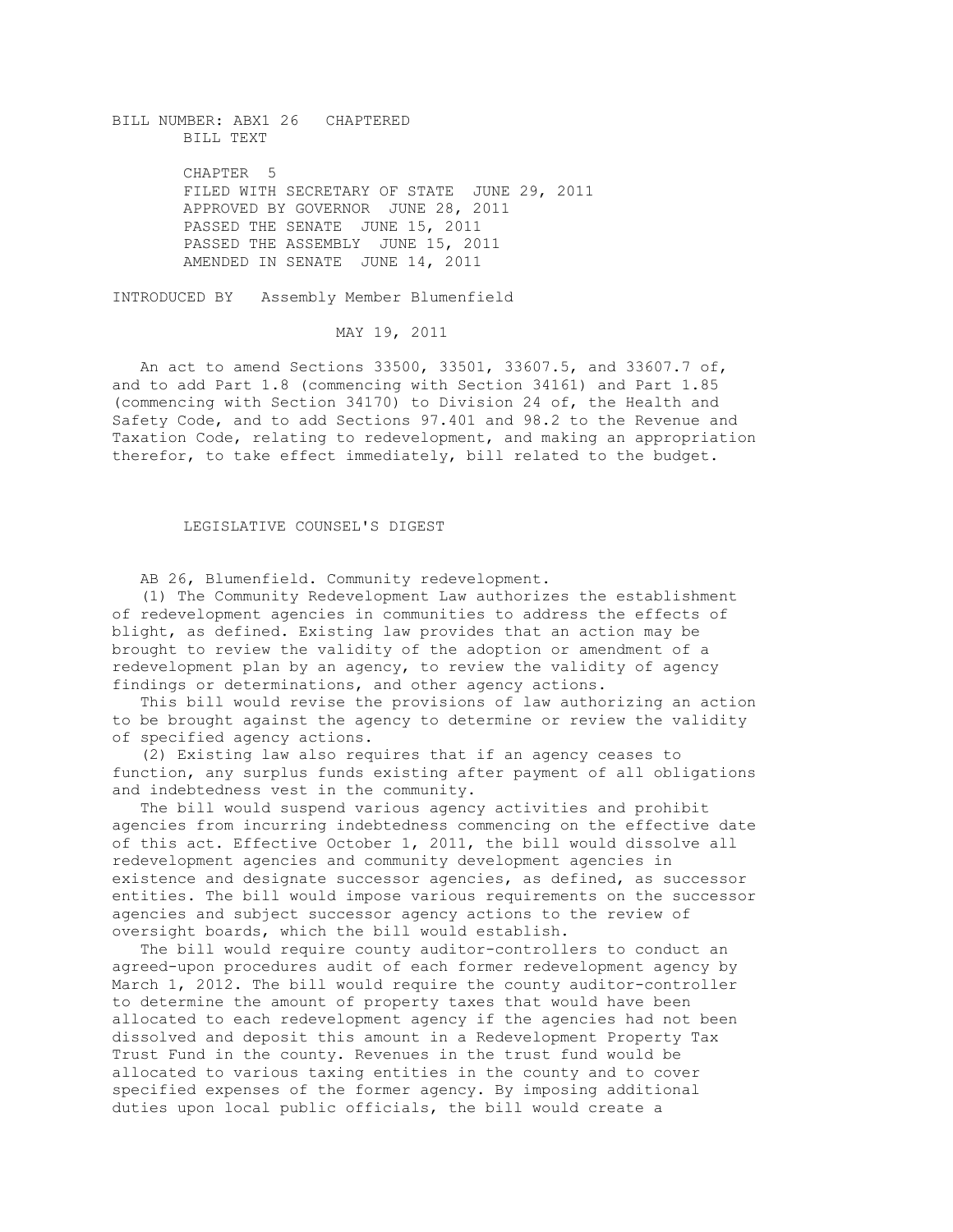state-mandated local program.

 (3) The bill would prohibit a redevelopment agency from issuing new bonds, notes, interim certificates, debentures, or other obligations if any legal challenge to invalidate a provision of this act is successful.

 (4) The bill would appropriate \$500,000 to the Department of Finance from the General Fund for administrative costs associated with the bill.

 (5) The bill would provide that its provisions take effect only if specified legislation is enacted in the 2011-12 First Extraordinary Session of the Legislature.

 (6) The California Constitution requires the state to reimburse local agencies and school districts for certain costs mandated by the state. Statutory provisions establish procedures for making that reimbursement.

 This bill would provide that no reimbursement is required by this act for a specified reason.

 (7) The California Constitution authorizes the Governor to declare a fiscal emergency and to call the Legislature into special session for that purpose. Governor Schwarzenegger issued a proclamation declaring a fiscal emergency, and calling a special session for this purpose, on December 6, 2010. Governor Brown issued a proclamation on January 20, 2011, declaring and reaffirming that a fiscal emergency exists and stating that his proclamation supersedes the earlier proclamation for purposes of that constitutional provision.

 This bill would state that it addresses the fiscal emergency declared and reaffirmed by the Governor by proclamation issued on January 20, 2011, pursuant to the California Constitution.

 (8) This bill would declare that it is to take effect immediately as a bill providing for appropriations related to the Budget Bill. Appropriation: yes.

THE PEOPLE OF THE STATE OF CALIFORNIA DO ENACT AS FOLLOWS:

 SECTION 1. The Legislature finds and declares all of the following:

 (a) The economy and the residents of this state are slowly recovering from the worst recession since the Great Depression.

 (b) State and local governments are still facing incredibly significant declines in revenues and increased need for core governmental services.

 (c) Local governments across this state continue to confront difficult choices and have had to reduce fire and police protection among other services.

 (d) Schools have faced reductions in funding that have caused school districts to increase class size and layoff teachers, as well as make other hurtful cuts.

 (e) Redevelopment agencies have expanded over the years in this state. The expansion of redevelopment agencies has increasingly shifted property taxes away from services provided to schools, counties, special districts, and cities.

 (f) Redevelopment agencies take in approximately 12 percent of all of the property taxes collected across this state.

 (g) It is estimated that under current law, redevelopment agencies will divert \$5 billion in property tax revenue from other taxing agencies in the 2011-12 fiscal year.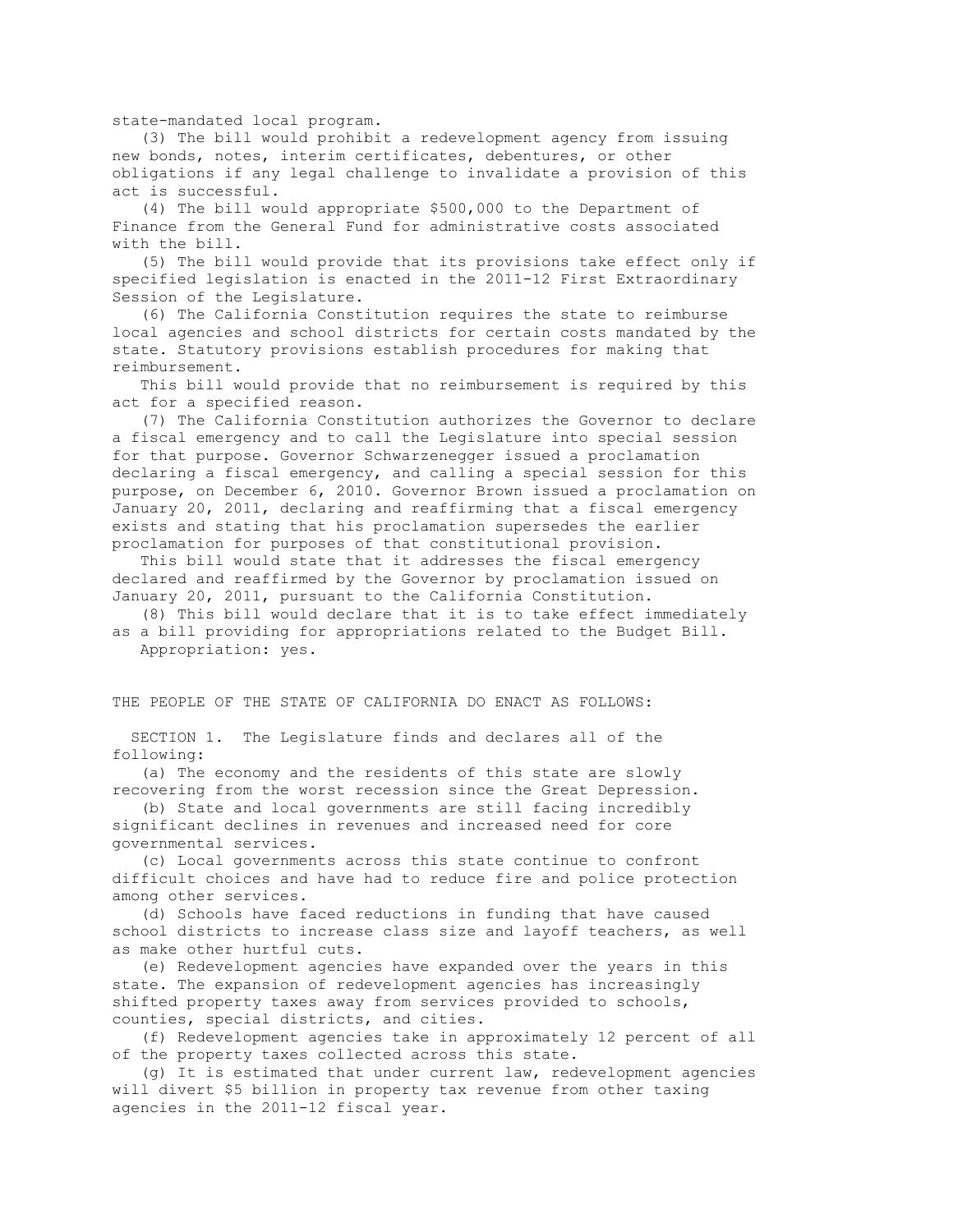(h) The Legislature has all legislative power not explicitly restricted to it. The California Constitution does not require that redevelopment agencies must exist and, unlike other entities such as counties, does not limit the Legislature's control over that existence. Redevelopment agencies were created by statute and can therefore be dissolved by statute.

 (i) Upon their dissolution, any property taxes that would have been allocated to redevelopment agencies will no longer be deemed tax increment. Instead, those taxes will be deemed property tax revenues and will be allocated first to successor agencies to make payments on the indebtedness incurred by the dissolved redevelopment agencies, with remaining balances allocated in accordance with applicable constitutional and statutory provisions.

 (j) It is the intent of the Legislature to do all of the following in this act:

 (1) Bar existing redevelopment agencies from incurring new obligations, prior to their dissolution.

 (2) Allocate property tax revenues to successor agencies for making payments on indebtedness incurred by the redevelopment agency prior to its dissolution and allocate remaining balances in accordance with applicable constitutional and statutory provisions.

 (3) Beginning October 1, 2011, allocate these funds according to the existing property tax allocation within each county to make the funds available for cities, counties, special districts, and school and community college districts.

 (4) Require successor agencies to expeditiously wind down the affairs of the dissolved redevelopment agencies and to provide the successor agencies with limited authority that extends only to the extent needed to implement a winddown of redevelopment agency affairs.

 SEC. 2. Section 33500 of the Health and Safety Code is amended to read:

 33500. (a) Notwithstanding any other provision of law, including Section 33501, an action may be brought to review the validity of the adoption or amendment of a redevelopment plan at any time within 90 days after the date of the adoption of the ordinance adopting or amending the plan, if the adoption of the ordinance occurred prior to January 1, 2011.

 (b) Notwithstanding any other provision of law, including Section 33501, an action may be brought to review the validity of any findings or determinations by the agency or the legislative body at any time within 90 days after the date on which the agency or the legislative body made those findings or determinations, if the findings or determinations occurred prior to January 1, 2011.

 (c) Notwithstanding any other law, including Section 33501, an action may be brought to review the validity of the adoption or amendment of a redevelopment plan at any time within two years after the date of the adoption of the ordinance adopting or amending the plan, if the adoption of the ordinance occurred after January 1, 2011.

 (d) Notwithstanding any other law, including Section 33501, an action may be brought to review the validity of any findings or determinations by the agency or the legislative body at any time within two years after the date on which the agency or the legislative body made those findings or determinations, if the findings or determinations occurred after January 1, 2011. SEC. 3. Section 33501 of the Health and Safety Code is amended to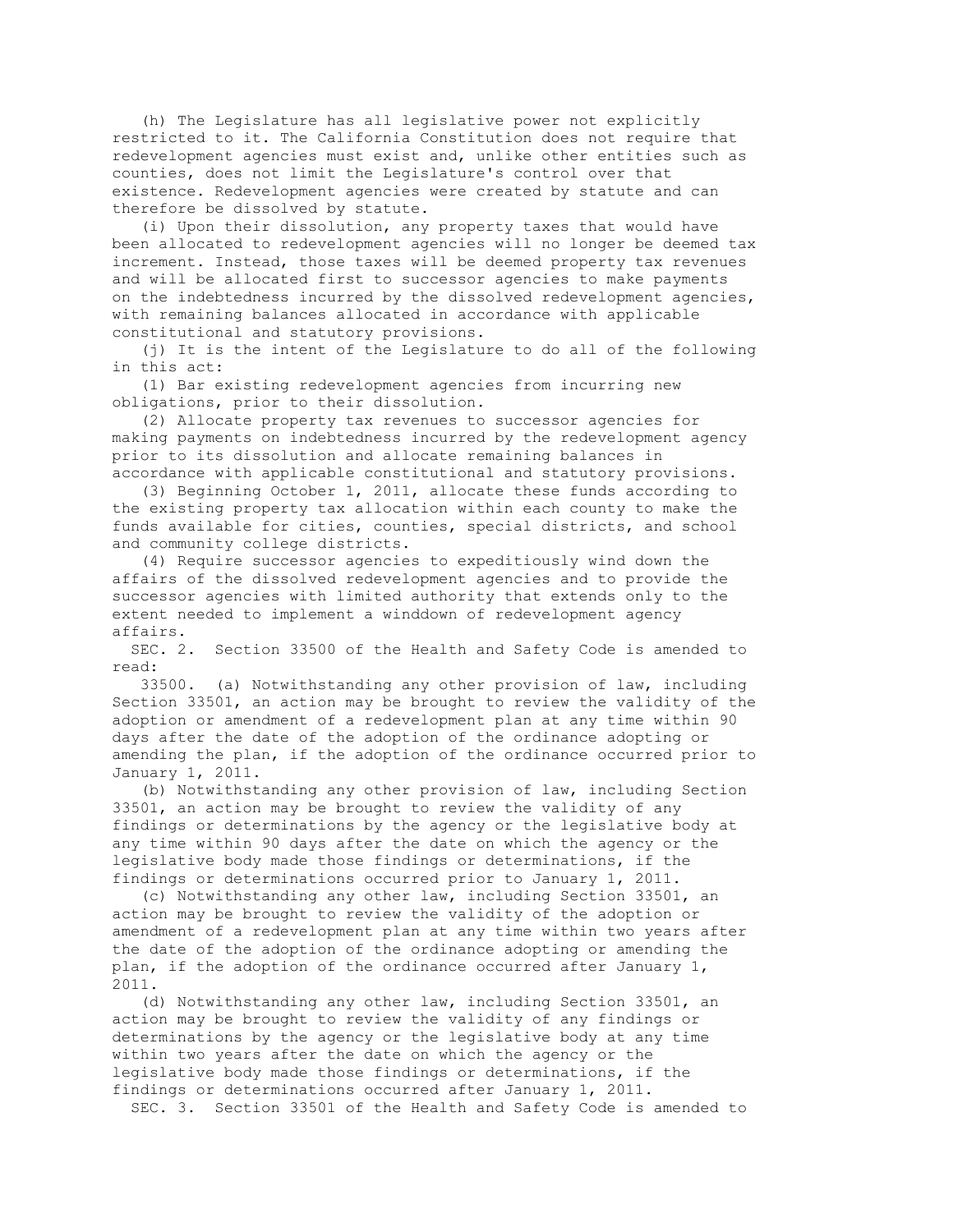33501. (a) An action may be brought pursuant to Chapter 9 (commencing with Section 860) of Title 10 of Part 2 of the Code of Civil Procedure to determine the validity of bonds and the redevelopment plan to be financed or refinanced, in whole or in part, by the bonds, or to determine the validity of a redevelopment plan not financed by bonds, including without limiting the generality of the foregoing, the legality and validity of all proceedings theretofore taken for or in any way connected with the establishment of the agency, its authority to transact business and exercise its powers, the designation of the survey area, the selection of the project area, the formulation of the preliminary plan, the validity of the finding and determination that the project area is predominantly urbanized, and the validity of the adoption of the redevelopment plan, and also including the legality and validity of all proceedings theretofore taken and (as provided in the bond resolution) proposed to be taken for the authorization, issuance, sale, and delivery of the bonds, and for the payment of the principal thereof and interest thereon.

 (b) Notwithstanding subdivision (a), an action to determine the validity of a redevelopment plan, or amendment to a redevelopment plan that was adopted prior to January 1, 2011, may be brought within 90 days after the date of the adoption of the ordinance adopting or amending the plan.

 (c) Any action that is commenced on or after January 1, 2011, which is brought pursuant to Chapter 9 (commencing with Section 860) of Title 10 of Part 2 of the Code of Civil Procedure to determine the validity or legality of any issue, document, or action described in subdivision (a), may be brought within two years after any triggering event that occurred after January 1, 2011.

 (d) For the purposes of protecting the interests of the state, the Attorney General and the Department of Finance are interested persons pursuant to Section 863 of the Code of Civil Procedure in any action brought with respect to the validity of an ordinance adopting or amending a redevelopment plan pursuant to this section.

 (e) For purposes of contesting the inclusion in a project area of lands that are enforceably restricted, as that term is defined in Sections 422 and 422.5 of the Revenue and Taxation Code, or lands that are in agricultural use, as defined in subdivision (b) of Section 51201 of the Government Code, the Department of Conservation, the county agricultural commissioner, the county farm bureau, the California Farm Bureau Federation, and agricultural entities and general farm organizations that provide a written request for notice, are interested persons pursuant to Section 863 of the Code of Civil Procedure, in any action brought with respect to the validity of an ordinance adopting or amending a redevelopment plan pursuant to this section.

 SEC. 4. Section 33607.5 of the Health and Safety Code is amended to read:

 33607.5. (a) (1) This section shall apply to each redevelopment project area that, pursuant to a redevelopment plan which contains the provisions required by Section 33670, is either: (A) adopted on or after January 1, 1994, including later amendments to these redevelopment plans; or (B) adopted prior to January 1, 1994, but amended, after January 1, 1994, to include new territory. For plans amended after January 1, 1994, only the tax increments from territory added by the amendment shall be subject to this section. All the

read: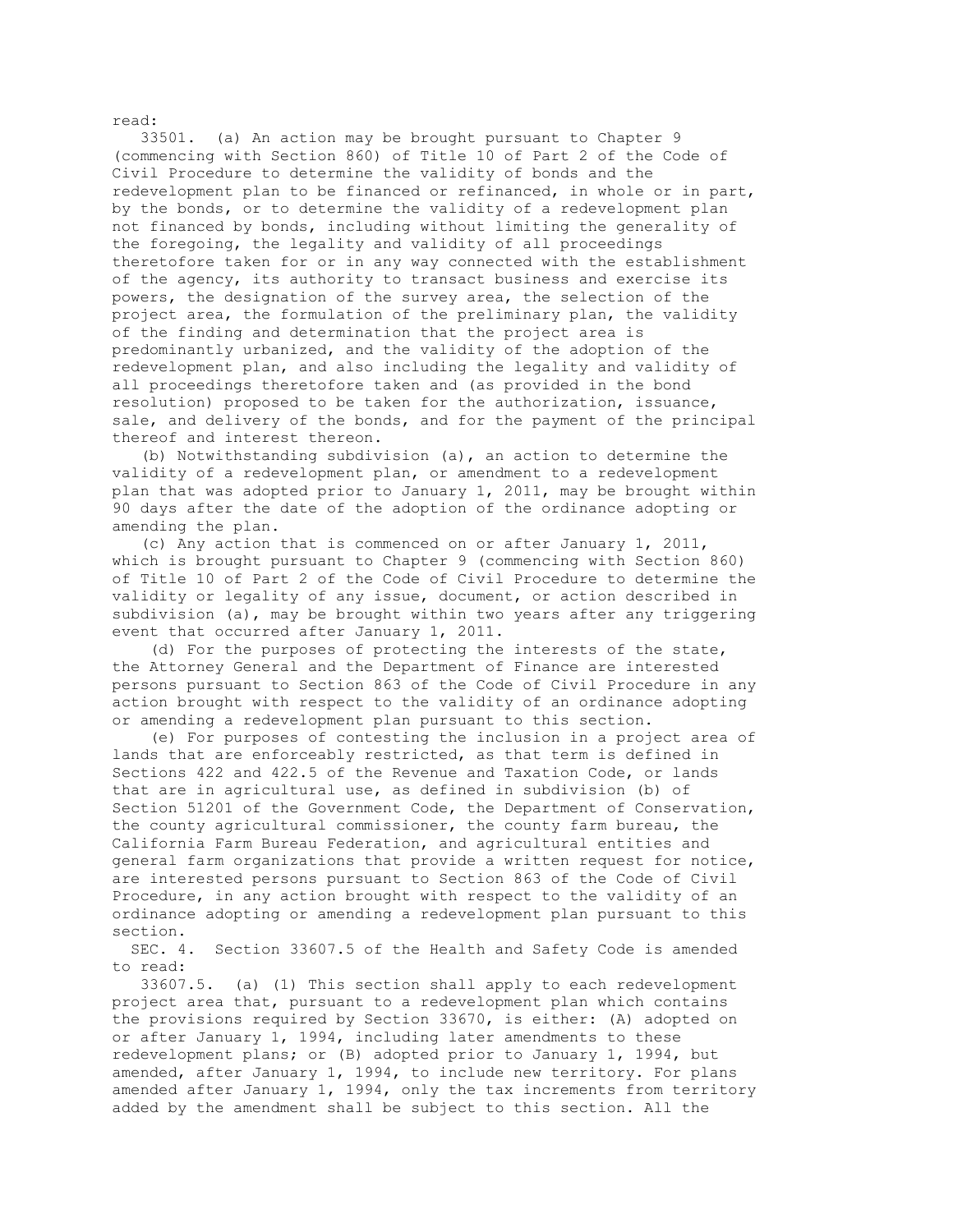amounts calculated pursuant to this section shall be calculated after the amount required to be deposited in the Low and Moderate Income Housing Fund pursuant to Sections 33334.2, 33334.3, and 33334.6 has been deducted from the total amount of tax increment funds received by the agency in the applicable fiscal year.

 (2) The payments made pursuant to this section shall be in addition to any amounts the affected taxing entities receive pursuant to subdivision (a) of Section 33670. The payments made pursuant to this section to the affected taxing entities, including the community, shall be allocated among the affected taxing entities, including the community if the community elects to receive payments, in proportion to the percentage share of property taxes each affected taxing entity, including the community, receives during the fiscal year the funds are allocated, which percentage share shall be determined without regard to any amounts allocated to a city, a city and county, or a county pursuant to Sections 97.68 and 97.70 of the Revenue and Taxation Code, and without regard to any allocation reductions to a city, a city and county, a county, a special district, or a redevelopment agency pursuant to Sections 97.71, 97.72, and 97.73 of the Revenue and Taxation Code and Section 33681.12. The agency shall reduce its payments pursuant to this section to an affected taxing entity by any amount the agency has paid, directly or indirectly, pursuant to Section 33445, 33445.5, 33445.6, 33446, or any other provision of law other than this section for, or in connection with, a public facility owned or leased by that affected taxing agency, except: (A) any amounts the agency has paid directly or indirectly pursuant to an agreement with a taxing entity adopted prior to January 1, 1994; or (B) any amounts that are unrelated to the specific project area or amendment governed by this section. The reduction in a payment by an agency to a school district, community college district, or county office of education, or for special education, shall be subtracted only from the amount that otherwise would be available for use by those entities for educational facilities pursuant to paragraph (4). If the amount of the reduction exceeds the amount that otherwise would have been available for use for educational facilities in any one year, the agency shall reduce its payment in more than one year.

 (3) If an agency reduces its payment to a school district, community college district, or county office of education, or for special education, the agency shall do all of the following:

 (A) Determine the amount of the total payment that would have been made without the reduction.

 (B) Determine the amount of the total payment without the reduction which: (i) would have been considered property taxes; and (ii) would have been available to be used for educational facilities pursuant to paragraph (4).

 (C) Reduce the amount available to be used for educational facilities.

 (D) Send the payment to the school district, community college district, or county office of education, or for special education, with a statement that the payment is being reduced and including the calculation required by this subdivision showing the amount to be considered property taxes and the amount, if any, available for educational facilities.

 (4) (A) Except as specified in subparagraph (E), of the total amount paid each year pursuant to this section to school districts, 43.3 percent shall be considered to be property taxes for the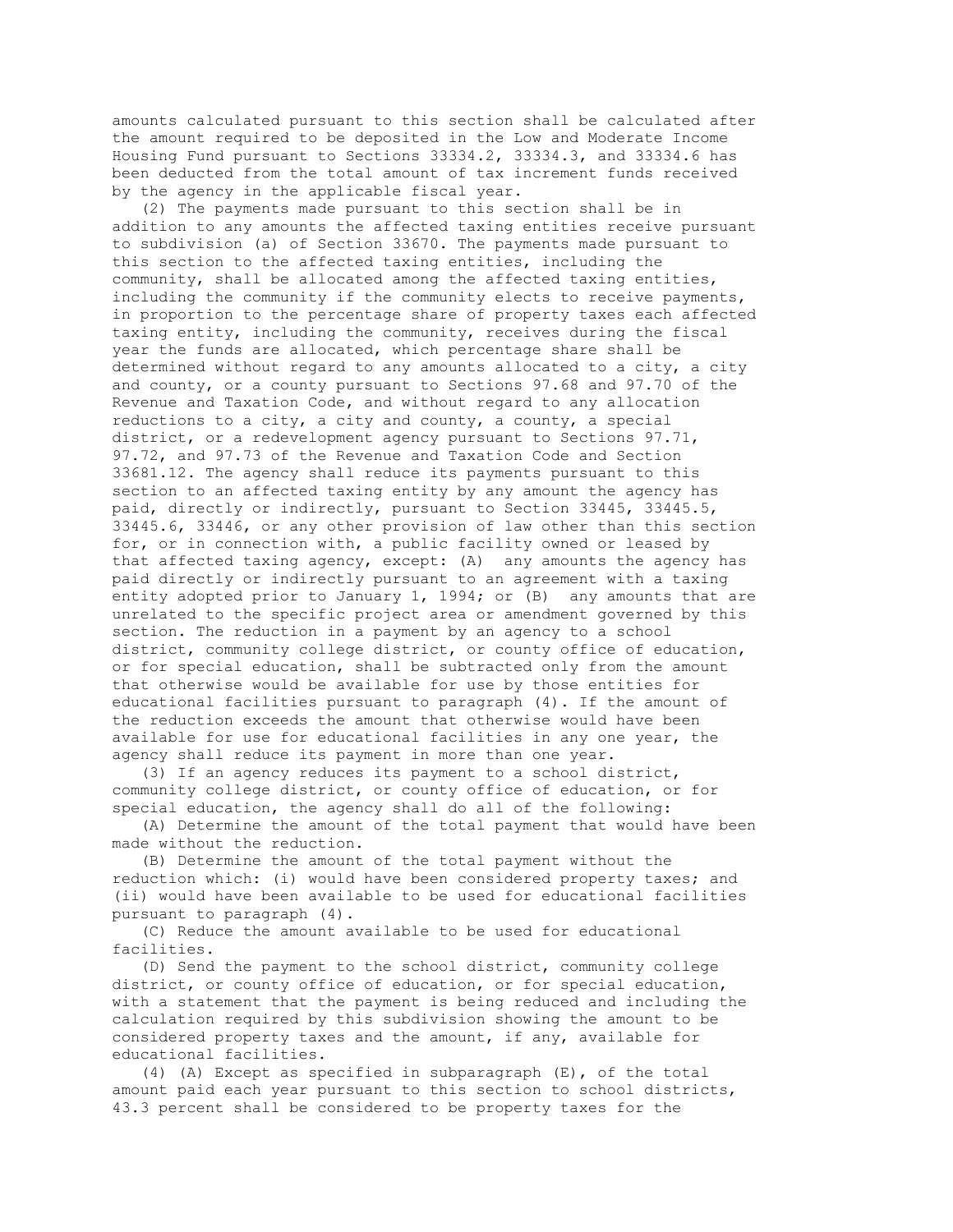purposes of paragraph (1) of subdivision (h) of Section 42238 of the Education Code, and 56.7 percent shall not be considered to be property taxes for the purposes of that section and shall be available to be used for educational facilities, including, in the case of amounts paid during the 2011-12 fiscal year through the 2015-16 fiscal year, inclusive, land acquisition, facility construction, reconstruction, remodeling, maintenance, or deferred maintenance.

 (B) Except as specified in subparagraph (E), of the total amount paid each year pursuant to this section to community college districts, 47.5 percent shall be considered to be property taxes for the purposes of Section 84751 of the Education Code, and 52.5 percent shall not be considered to be property taxes for the purposes of that section and shall be available to be used for educational facilities, including, in the case of amounts paid during the 2011-12 fiscal year through the 2015-16 fiscal year, inclusive, land acquisition, facility construction, reconstruction, remodeling, maintenance, or deferred maintenance.

 (C) Except as specified in subparagraph (E), of the total amount paid each year pursuant to this section to county offices of education, 19 percent shall be considered to be property taxes for the purposes of Section 2558 of the Education Code, and 81 percent shall not be considered to be property taxes for the purposes of that section and shall be available to be used for educational facilities, including, in the case of amounts paid during the 2011-12 fiscal year through the 2015-16 fiscal year, inclusive, land acquisition, facility construction, reconstruction, remodeling, maintenance, or deferred maintenance.

 (D) Except as specified in subparagraph (E), of the total amount paid each year pursuant to this section for special education, 19 percent shall be considered to be property taxes for the purposes of Section 56712 of the Education Code, and 81 percent shall not be considered to be property taxes for the purposes of that section and shall be available to be used for education facilities, including, in the case of amounts paid during the 2011-12 fiscal year through the 2015-16 fiscal year, inclusive, land acquisition, facility construction, reconstruction, remodeling, maintenance, or deferred maintenance.

 (E) If, pursuant to paragraphs (2) and (3), an agency reduces its payments to an educational entity, the calculation made by the agency pursuant to paragraph (3) shall determine the amount considered to be property taxes and the amount available to be used for educational facilities in the year the reduction was made.

 (5) Local education agencies that use funds received pursuant to this section for school facilities shall spend these funds at schools that are: (A) within the project area, (B) attended by students from the project area, (C) attended by students generated by projects that are assisted directly by the redevelopment agency, or (D) determined by the governing board of a local education agency to be of benefit to the project area.

 (b) Commencing with the first fiscal year in which the agency receives tax increments and continuing through the last fiscal year in which the agency receives tax increments, a redevelopment agency shall pay to the affected taxing entities, including the community if the community elects to receive a payment, an amount equal to 25 percent of the tax increments received by the agency after the amount required to be deposited in the Low and Moderate Income Housing Fund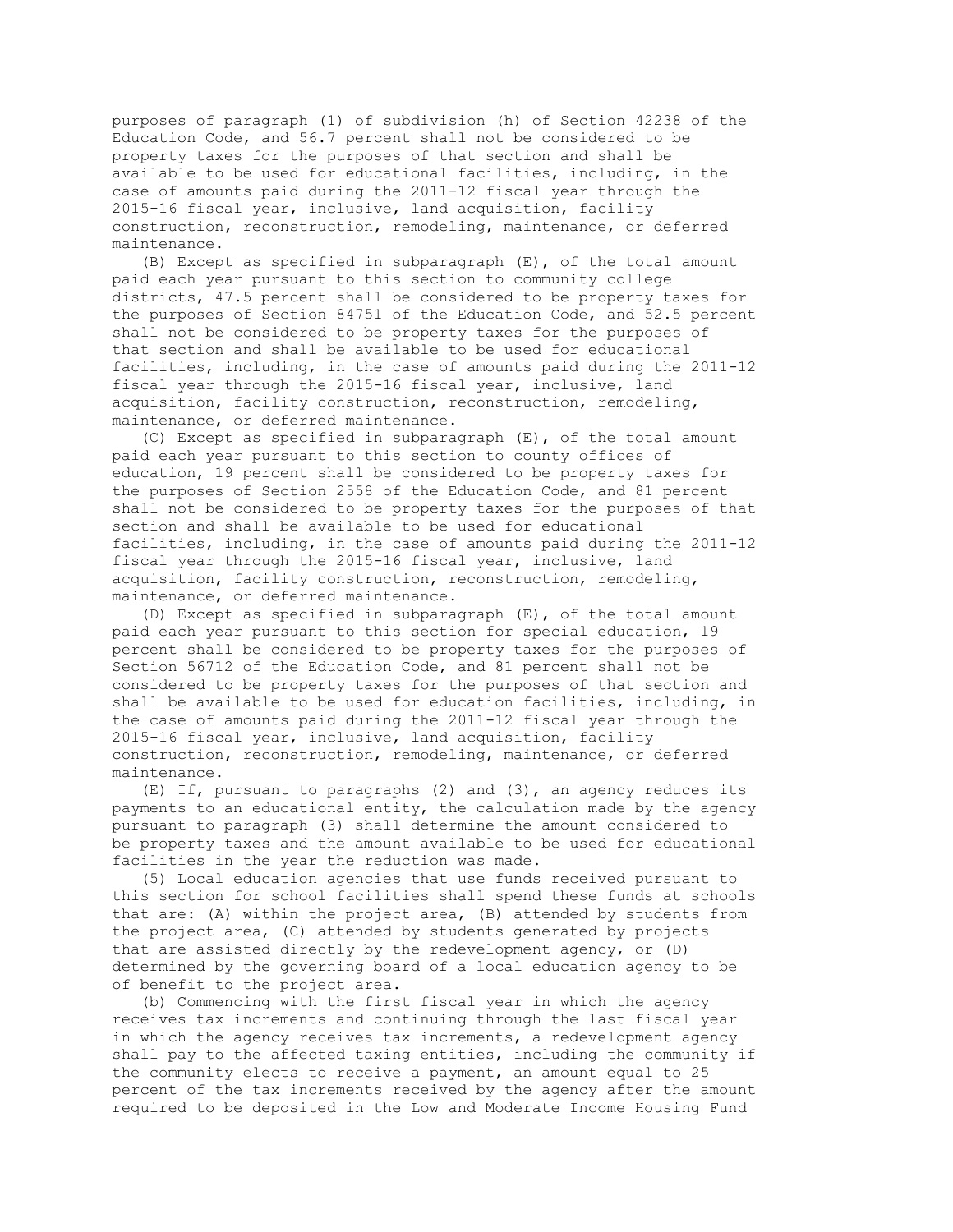has been deducted. In any fiscal year in which the agency receives tax increments, the community that has adopted the redevelopment project area may elect to receive the amount authorized by this paragraph.

 (c) Commencing with the 11th fiscal year in which the agency receives tax increments and continuing through the last fiscal year in which the agency receives tax increments, a redevelopment agency shall pay to the affected taxing entities, other than the community which has adopted the project, in addition to the amounts paid pursuant to subdivision (b) and after deducting the amount allocated to the Low and Moderate Income Housing Fund, an amount equal to 21 percent of the portion of tax increments received by the agency, which shall be calculated by applying the tax rate against the amount of assessed value by which the current year assessed value exceeds the first adjusted base year assessed value. The first adjusted base year assessed value is the assessed value of the project area in the 10th fiscal year in which the agency receives tax increment revenues.

 (d) Commencing with the 31st fiscal year in which the agency receives tax increments and continuing through the last fiscal year in which the agency receives tax increments, a redevelopment agency shall pay to the affected taxing entities, other than the community which has adopted the project, in addition to the amounts paid pursuant to subdivisions (b) and (c) and after deducting the amount allocated to the Low and Moderate Income Housing Fund, an amount equal to 14 percent of the portion of tax increments received by the agency, which shall be calculated by applying the tax rate against the amount of assessed value by which the current year assessed value exceeds the second adjusted base year assessed value. The second adjusted base year assessed value is the assessed value of the project area in the 30th fiscal year in which the agency receives tax increments.

 (e) (1) Prior to incurring any loans, bonds, or other indebtedness, except loans or advances from the community, the agency may subordinate to the loans, bonds, or other indebtedness the amount required to be paid to an affected taxing entity by this section, provided that the affected taxing entity has approved these subordinations pursuant to this subdivision.

 (2) At the time the agency requests an affected taxing entity to subordinate the amount to be paid to it, the agency shall provide the affected taxing entity with substantial evidence that sufficient funds will be available to pay both the debt service and the payments required by this section, when due.

 (3) Within 45 days after receipt of the agency's request, the affected taxing entity shall approve or disapprove the request for subordination. An affected taxing entity may disapprove a request for subordination only if it finds, based upon substantial evidence, that the agency will not be able to pay the debt payments and the amount required to be paid to the affected taxing entity. If the affected taxing entity does not act within 45 days after receipt of the agency's request, the request to subordinate shall be deemed approved and shall be final and conclusive.

 (f) (1) The Legislature finds and declares both of the following: (A) The payments made pursuant to this section are necessary in order to alleviate the financial burden and detriment that affected taxing entities may incur as a result of the adoption of a redevelopment plan, and payments made pursuant to this section will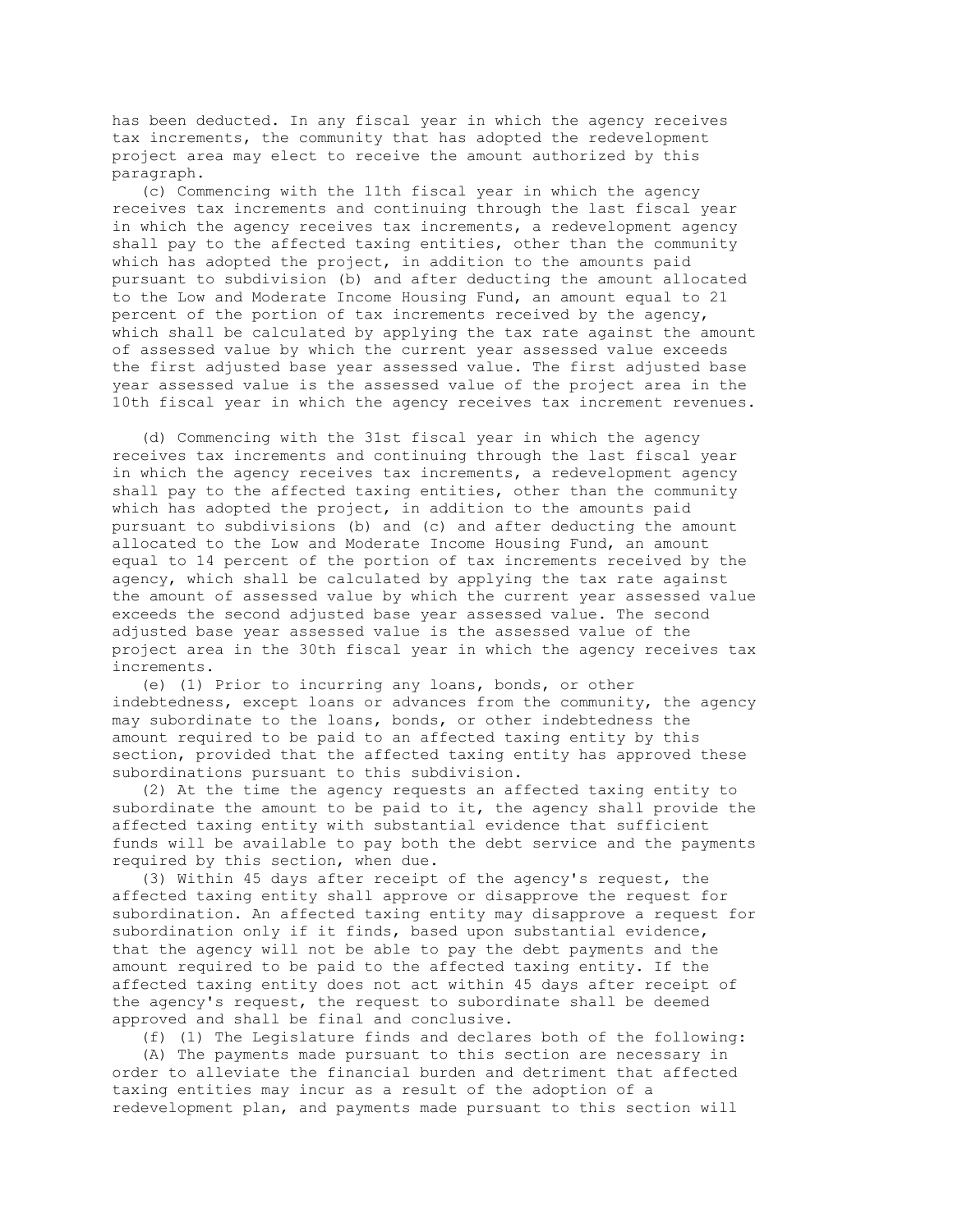benefit redevelopment project areas.

 (B) The payments made pursuant to this section are the exclusive payments that are required to be made by a redevelopment agency to affected taxing entities during the term of a redevelopment plan.

 (2) Notwithstanding any other provision of law, a redevelopment agency shall not be required, either directly or indirectly, as a measure to mitigate a significant environmental effect or as part of any settlement agreement or judgment brought in any action to contest the validity of a redevelopment plan pursuant to Section 33501, to make any other payments to affected taxing entities, or to pay for public facilities that will be owned or leased to an affected taxing entity.

 (g) As used in this section, a "local education agency" is a school district, a community college district, or a county office of education.

 SEC. 5. Section 33607.7 of the Health and Safety Code is amended to read:

 33607.7. (a) This section shall apply to a redevelopment plan amendment for any redevelopment plans adopted prior to January 1, 1994, that increases the limitation on the number of dollars to be allocated to the redevelopment agency or that increases, or eliminates pursuant to paragraph (1) of subdivision (e) of Section 33333.6, the time limit on the establishing of loans, advances, and indebtedness established pursuant to paragraphs (1) and (2) of subdivision (a) of Section 33333.6, as those paragraphs read on December 31, 2001, or that lengthens the period during which the redevelopment plan is effective if the redevelopment plan being amended contains the provisions required by subdivision (b) of Section 33670. However, this section shall not apply to those redevelopment plans that add new territory.

 (b) If a redevelopment agency adopts an amendment that is governed by the provisions of this section, it shall pay to each affected taxing entity either of the following:

 (1) If an agreement exists that requires payments to the taxing entity, the amount required to be paid by an agreement between the agency and an affected taxing entity entered into prior to January 1, 1994.

 (2) If an agreement does not exist, the amounts required pursuant to subdivisions  $(b)$ ,  $(c)$ ,  $(d)$ , and  $(e)$  of Section 33607.5, until termination of the redevelopment plan, calculated against the amount of assessed value by which the current year assessed value exceeds an adjusted base year assessed value. The amounts shall be allocated between property taxes and educational facilities, including, in the case of amounts paid during the 2011-12 fiscal year through the 2015-16 fiscal year, inclusive, land acquisition, facility construction, reconstruction, remodeling, maintenance, or deferred maintenance, according to the appropriate formula in paragraph (3) of subdivision (a) of Section 33607.5. In determining the applicable amount under Section 33607.5, the first fiscal year shall be the first fiscal year following the fiscal year in which the adjusted base year value is determined.

 (c) The adjusted base year assessed value shall be the assessed value of the project area in the year in which the limitation being amended would have taken effect without the amendment or, if more than one limitation is being amended, the first year in which one or more of the limitations would have taken effect without the amendment. The agency shall commence making these payments pursuant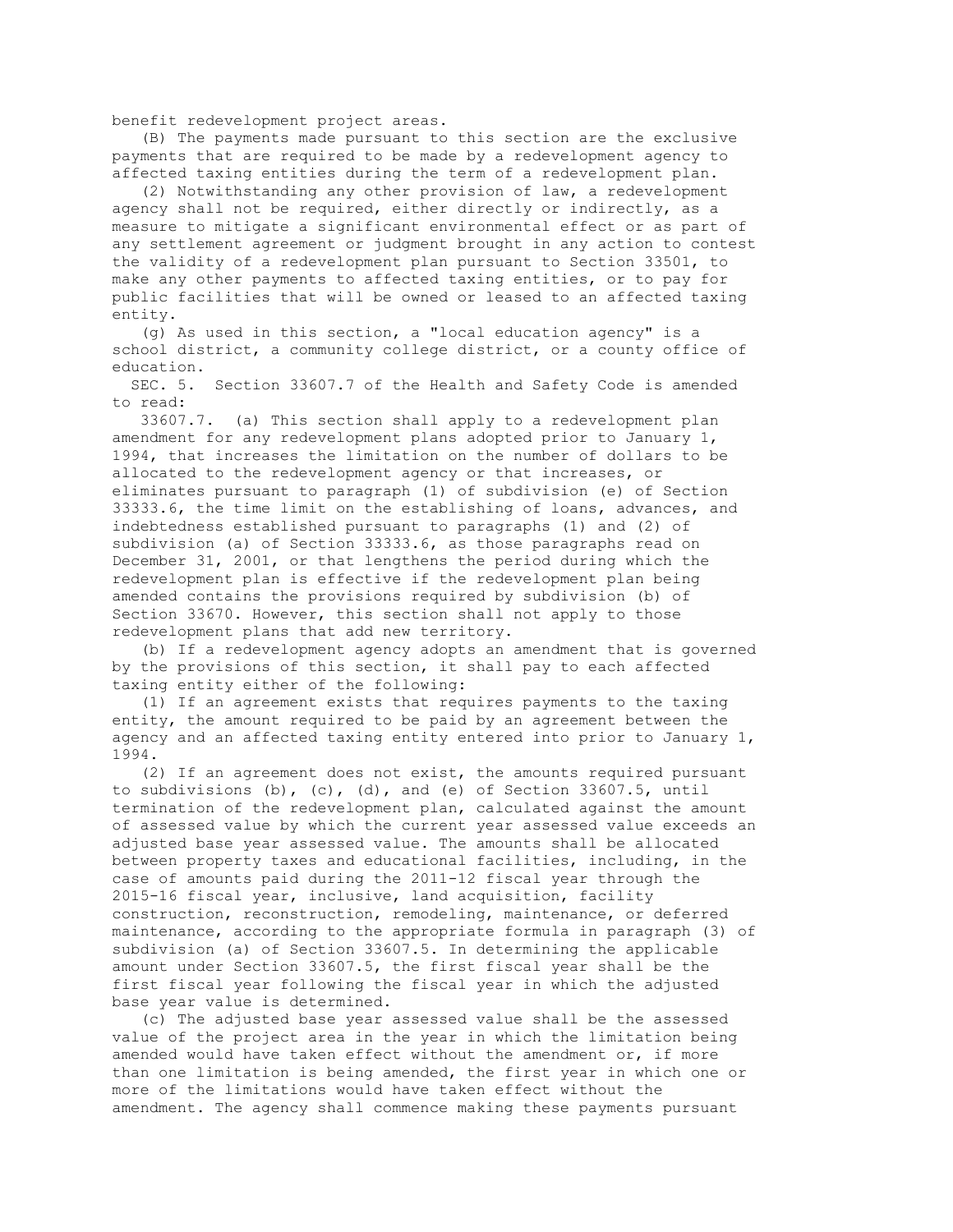to the terms of the agreement, if applicable, or, if an agreement does not exist, in the first fiscal year following the fiscal year in which the adjusted base year value is determined.

 SEC. 6. Part 1.8 (commencing with Section 34161) is added to Division 24 of the Health and Safety Code, to read:

PART 1.8. RESTRICTIONS ON REDEVELOPMENT AGENCY OPERATIONS

 CHAPTER 1. SUSPENSION OF AGENCY ACTIVITIES AND PROHIBITION ON CREATION OF NEW DEBTS

 34161. Notwithstanding Part 1 (commencing with Section 33000), Part 1.5 (commencing with Section 34000), Part 1.6 (commencing with Section 34050), and Part 1.7 (commencing with Section 34100), or any other law, commencing on the effective date of this part, no agency shall incur new or expand existing monetary or legal obligations except as provided in this part. All of the provisions of this part shall take effect and be operative on the effective date of the act adding this part.

 34162. (a) Notwithstanding Part 1 (commencing with Section 33000), Part 1.5 (commencing with Section 34000), Part 1.6 (commencing with Section 34050), and Part 1.7 (commencing with Section 34100), or any other law, commencing on the effective date of this act, an agency shall be unauthorized and shall not take any action to incur indebtedness, including, but not limited to, any of the following:

 (1) Issue or sell bonds, for any purpose, regardless of the source of repayment of the bonds. As used in this section, the term "bonds," includes, but is not limited to, any bonds, notes, bond anticipation notes, interim certificates, debentures, certificates of participation, refunding bonds, or other obligations issued by an agency pursuant to Part 1 (commencing with Section 33000), and Section 53583 of the Government Code, pursuant to any charter city authority or any revenue bond law.

 (2) Incur indebtedness payable from prohibited sources of repayment, which include, but are not limited to, income and revenues of an agency's redevelopment projects, taxes allocated to the agency, taxes imposed by the agency pursuant to Section 7280.5 of the Revenue and Taxation Code, assessments imposed by the agency, loan repayments made to the agency pursuant to Section 33746, fees or charges imposed by the agency, other revenues of the agency, and any contributions or other financial assistance from the state or federal government.

 (3) Refund, restructure, or refinance indebtedness or obligations that existed as of January 1, 2011, including, but not limited to, any of the following:

 (A) Refund bonds previously issued by the agency or by another political subdivision of the state, including, but not limited to, those issued by a city, a housing authority, or a nonprofit corporation acting on behalf of a city or a housing authority.

 (B) Exercise the right of optional redemption of any of its outstanding bonds or elect to purchase any of its own outstanding bonds.

 (C) Modify or amend the terms and conditions, payment schedules, amortization or maturity dates of any of the agency's bonds or other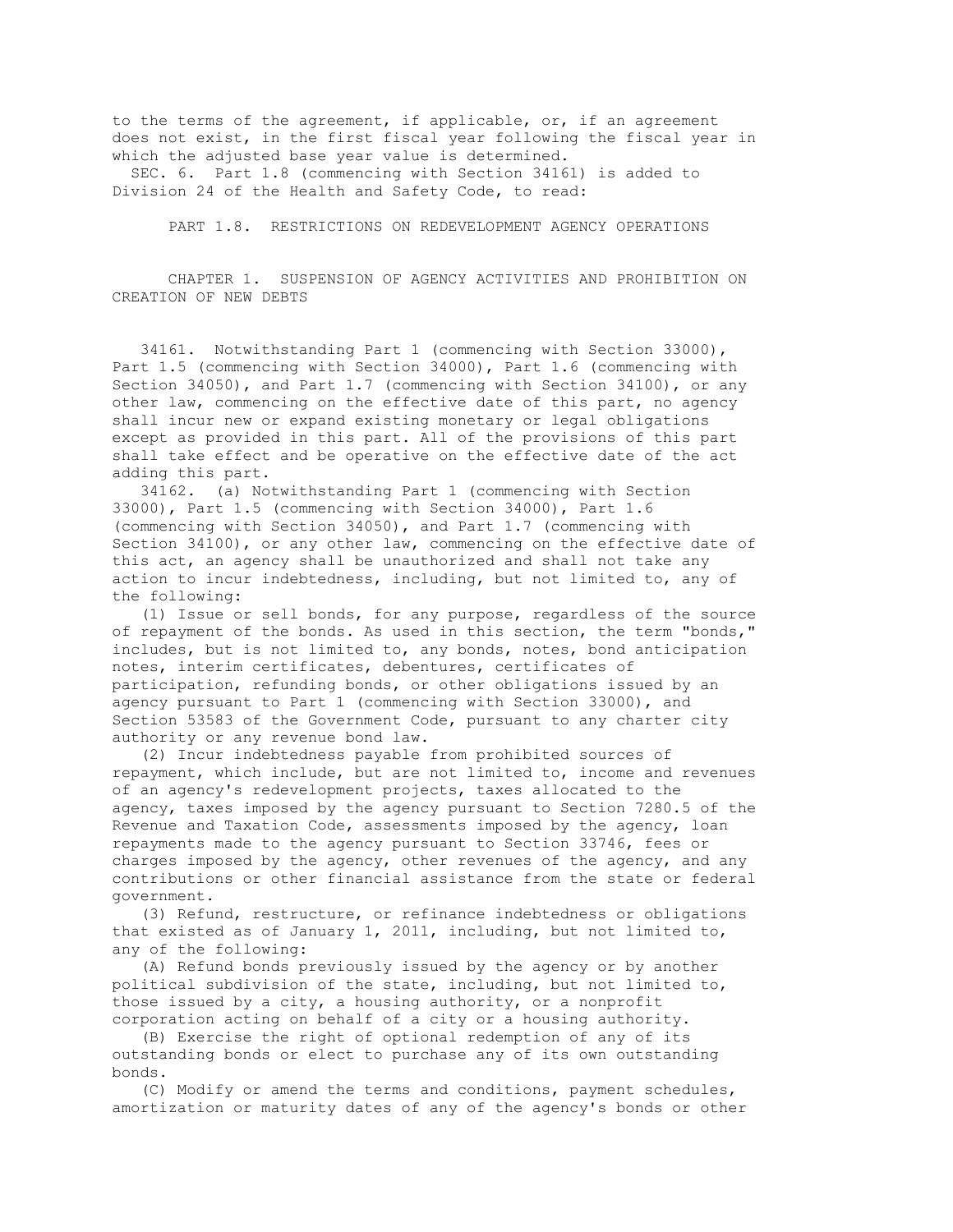obligations that are outstanding or exist as of January 1, 2011.

 (4) Take out or accept loans or advances, for any purpose, from the state or the federal government, any other public agency, or any private lending institution, or from any other source. For purposes of this section, the term "loans" include, but are not limited to, agreements with the community or any other entity for the purpose of refinancing a redevelopment project and moneys advanced to the agency by the community or any other entity for the expenses of redevelopment planning, expenses for dissemination of redevelopment information, other administrative expenses, and overhead of the agency.

 (5) Execute trust deeds or mortgages on any real or personal property owned or acquired by it.

 (6) Pledge or encumber, for any purpose, any of its revenues or assets. As used in this part, an agency's "revenues and assets" include, but are not limited to, agency tax revenues, redevelopment project revenues, other agency revenues, deeds of trust and mortgages held by the agency, rents, fees, charges, moneys, accounts receivable, contracts rights, and other rights to payment of whatever kind or other real or personal property. As used in this part, to "pledge or encumber" means to make a commitment of, by the grant of a lien on and a security interest in, an agency's revenues or assets, whether by resolution, indenture, trust agreement, loan agreement, lease, installment sale agreement, reimbursement agreement, mortgage, deed of trust, pledge agreement, or similar agreement in which the pledge is provided for or created.

 (b) Any actions taken that conflict with this section are void from the outset and shall have no force or effect.

 (c) Notwithstanding subdivision (a), a redevelopment agency may issue refunding bonds, which are referred to in this part as Emergency Refunding Bonds, only where all of the following conditions are met:

 (1) The issuance of Emergency Refunding Bonds is the only means available to the agency to avoid a default on outstanding agency bonds.

 (2) Both the county treasurer and the Treasurer have approved the issuance of Emergency Refunding Bonds.

 (3) Emergency Refunding Bonds are issued only to provide funds for any single debt service payment that is due prior to October 1, 2011, and that is more than 20 percent larger than a level debt service payment would be for that bond.

 (4) The principal amount of outstanding agency bonds is not increased.

 34163. Notwithstanding Part 1 (commencing with Section 33000), Part 1.5 (commencing with Section 34000), Part 1.6 (commencing with Section 34050), and Part 1.7 (commencing with Section 34100), or any other law, commencing on the effective date of this part, an agency shall not have the authority to, and shall not, do any of the following:

 (a) Make loans or advances or grant or enter into agreements to provide funds or provide financial assistance of any sort to any entity or person for any purpose, including, but not limited to, all of the following:

 (1) Loans of moneys or any other thing of value or commitments to provide financing to nonprofit organizations to provide those organizations with financing for the acquisition, construction, rehabilitation, refinancing, or development of multifamily rental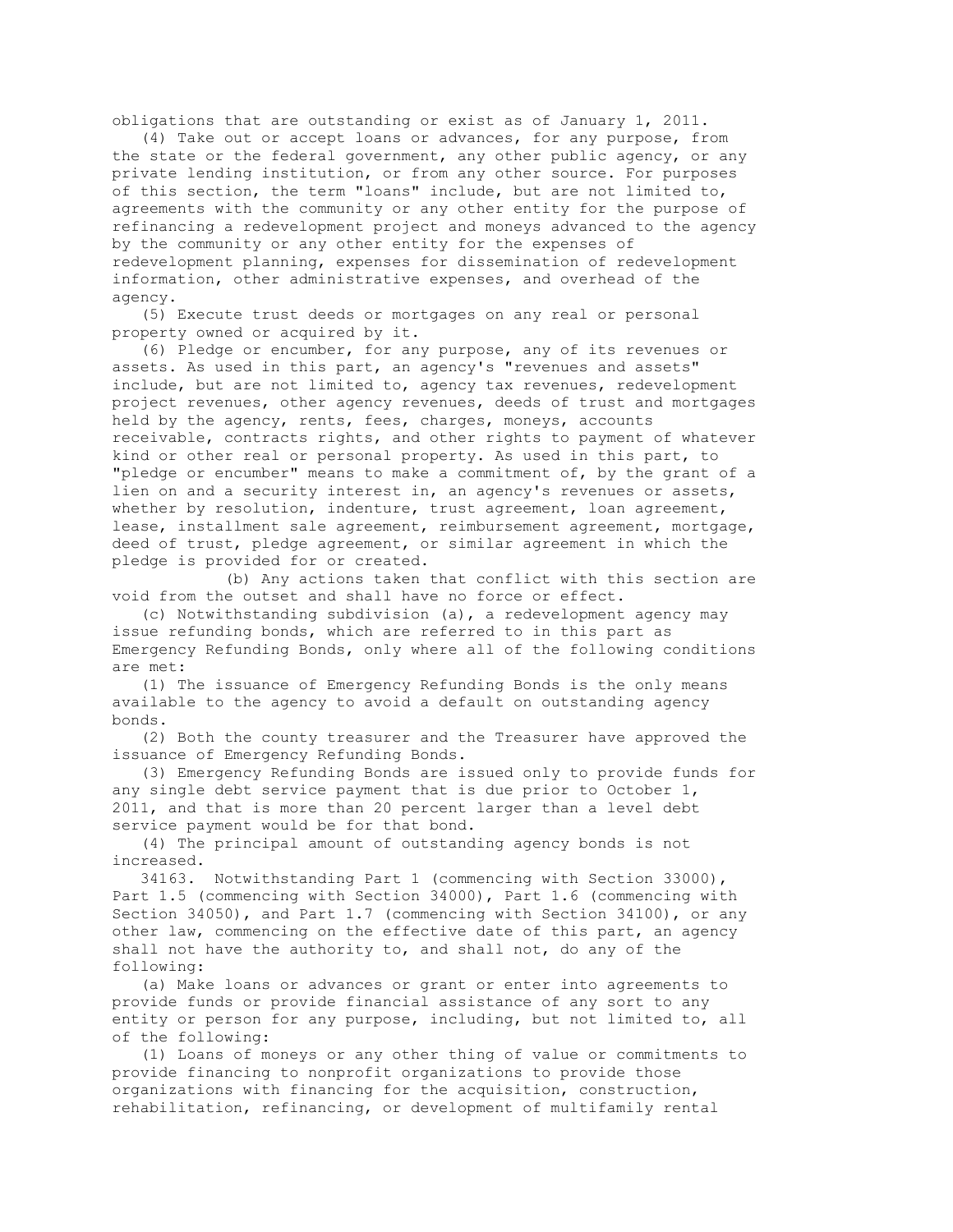housing or the acquisition of commercial property for lease, each pursuant to Chapter 7.5 (commencing with Section 33741) of Part 1.

 (2) Loans of moneys or any other thing of value for residential construction, improvement, or rehabilitation pursuant to Chapter 8 (commencing with Section 33750) of Part 1. These include, but are not limited to, construction loans to purchasers of residential housing, mortgage loans to purchasers of residential housing, and loans to mortgage lenders, or any other entity, to aid in financing pursuant to Chapter 8 (commencing with Section 33750).

 (3) The purchase, by an agency, of mortgage or construction loans from mortgage lenders or from any other entities.

 (b) Enter into contracts with, incur obligations, or make commitments to, any entity, whether governmental, tribal, or private, or any individual or groups of individuals for any purpose, including, but not limited to, loan agreements, passthrough agreements, regulatory agreements, services contracts, leases, disposition and development agreements, joint exercise of powers agreements, contracts for the purchase of capital equipment, agreements for redevelopment activities, including, but not limited to, agreements for planning, design, redesign, development, demolition, alteration, construction, reconstruction, rehabilitation, site remediation, site development or improvement, removal of graffiti, land clearance, and seismic retrofits.

 (c) Amend or modify existing agreements, obligations, or commitments with any entity, for any purpose, including, but not limited to, any of the following:

 (1) Renewing or extending term of leases or other agreements, except that the agency may extend lease space for its own use to a date not to exceed six months after the effective date of the act adding this part and for a rate no more than 5 percent above the rate the agency currently pays on a monthly basis.

 (2) Modifying terms and conditions of existing agreements, obligations, or commitments.

 (3) Forgiving all or any part of the balance owed to the agency on existing loans or extend the term or change the terms and conditions of existing loans.

 (4) Increasing its deposits to the Low and Moderate Income Housing Fund created pursuant to Section 33334.3 beyond the minimum level that applied to it as of January 1, 2011.

 (5) Transferring funds out of the Low and Moderate Income Housing Fund, except to meet the minimum housing-related obligations that existed as of January 1, 2011, to make required payments under Sections 33690 and 33690.5, and to borrow funds pursuant to Section 34168.5.

 (d) Dispose of assets by sale, long-term lease, gift, grant, exchange, transfer, assignment, or otherwise, for any purpose, including, but not limited to, any of the following:

 (1) Assets, including, but not limited to, real property, deeds of trust, and mortgages held by the agency, moneys, accounts receivable, contract rights, proceeds of insurance claims, grant proceeds, settlement payments, rights to receive rents, and any other rights to payment of whatever kind.

 (2) Real property, including, but not limited to, land, land under water and waterfront property, buildings, structures, fixtures, and improvements on the land, any property appurtenant to, or used in connection with, the land, every estate, interest, privilege, easement, franchise, and right in land, including rights-of-way,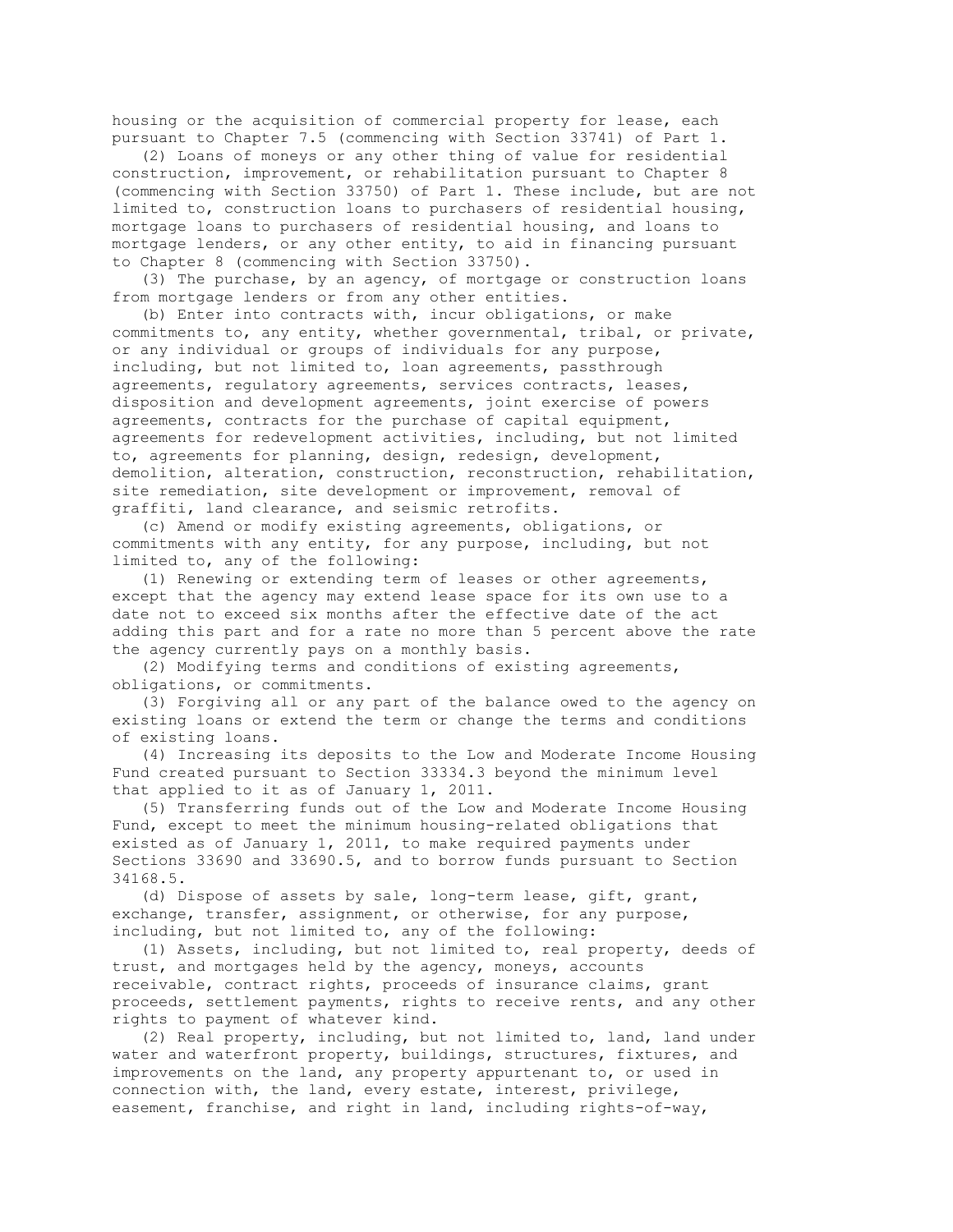terms for years, and liens, charges, or encumbrances by way of judgment, mortgage, or otherwise, and the indebtedness secured by the liens.

 (e) Acquire real property by any means for any purpose, including, but not limited to, the purchase, lease, or exercising of an option to purchase or lease, exchange, subdivide, transfer, assume, obtain option upon, acquire by gift, grant, bequest, devise, or otherwise acquire any real property, any interest in real property, and any improvements on it, including the repurchase of developed property previously owned by the agency and the acquisition of real property by eminent domain; provided, however, that nothing in this subdivision is intended to prohibit the acceptance or transfer of title for real property acquired prior to the effective date of this part.

 (f) Transfer, assign, vest, or delegate any of its assets, funds, rights, powers, ownership interests, or obligations for any purpose to any entity, including, but not limited to, the community, the legislative body, another member of a joint powers authority, a trustee, a receiver, a partner entity, another agency, a nonprofit corporation, a contractual counterparty, a public body, a limited-equity housing cooperative, the state, a political subdivision of the state, the federal government, any private entity, or an individual or group of individuals.

 (g) Accept financial or other assistance from the state or federal government or any public or private source if the acceptance necessitates or is conditioned upon the agency incurring indebtedness as that term is described in this part.

 34164. Notwithstanding Part 1 (commencing with Section 33000), Part 1.5 (commencing with Section 34000), Part 1.6 (commencing with Section 34050), and Part 1.7 (commencing with Section 34100), or any other law, commencing on the effective date of this part, an agency shall lack the authority to, and shall not, engage in any of the following redevelopment activities:

 (a) Prepare, approve, adopt, amend, or merge a redevelopment plan, including, but not limited to, modifying, extending, or otherwise changing the time limits on the effectiveness of a redevelopment plan.

 (b) Create, designate, merge, expand, or otherwise change the boundaries of a project area.

 (c) Designate a new survey area or modify, extend, or otherwise change the boundaries of an existing survey area.

 (d) Approve or direct or cause the approval of any program, project, or expenditure where approval is not required by law.

 (e) Prepare, formulate, amend, or otherwise modify a preliminary plan or cause the preparation, formulation, modification, or amendment of a preliminary plan.

 (f) Prepare, formulate, amend, or otherwise modify an implementation plan or cause the preparation, formulation, modification, or amendment of an implementation plan.

 (g) Prepare, formulate, amend, or otherwise modify a relocation plan or cause the preparation, formulation, modification, or amendment of a relocation plan where approval is not required by law.

 (h) Prepare, formulate, amend, or otherwise modify a redevelopment housing plan or cause the preparation, formulation, modification, or amendment of a redevelopment housing plan.

(i) Direct or cause the development, rehabilitation, or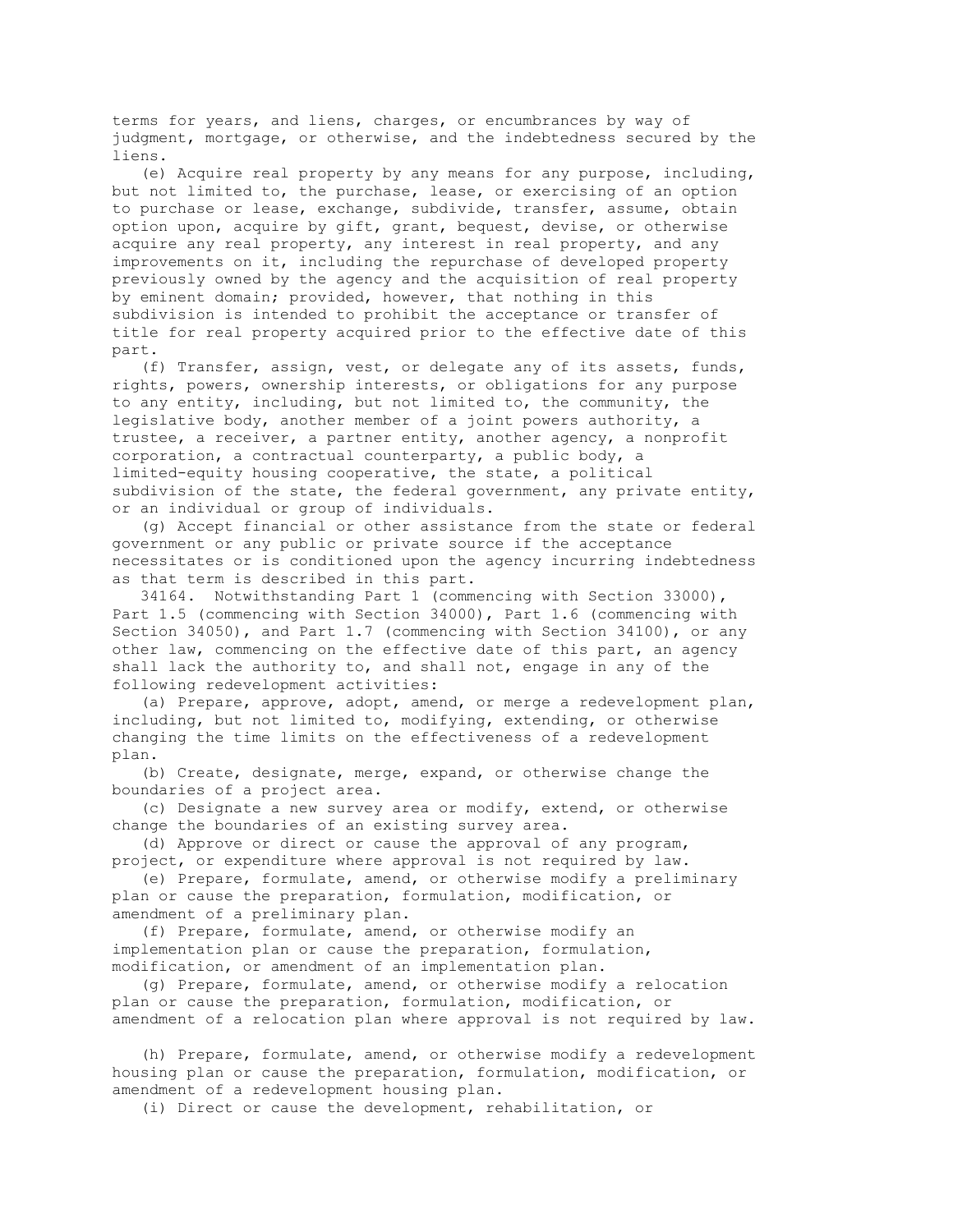construction of housing units within the community, unless required to do so by an enforceable obligation.

 (j) Make or modify a declaration or finding of blight, blighted areas, or slum and blighted residential areas.

 (k) Make any new findings or declarations that any areas of blight cannot be remedied or redeveloped by private enterprise alone.

 (l) Provide or commit to provide relocation assistance, except where the provision of relocation assistance is required by law.

(m) Provide or commit to provide financial assistance.

 34165. Notwithstanding Part 1 (commencing with Section 33000), Part 1.5 (commencing with Section 34000), Part 1.6 (commencing with Section 34050), and Part 1.7 (commencing with Section 34100), or any other law, commencing on the effective date of this part, an agency shall lack the authority to, and shall not, do any of the following:

 (a) Enter into new partnerships, become a member in a joint powers authority, form a joint powers authority, create new entities, or become a member of any entity of which it is not currently a member, nor take on nor agree to any new duties or obligations as a member or otherwise of any entity to which the agency belongs or with which it is in any way associated.

 (b) Impose new assessments pursuant to Section 7280.5 of the Revenue and Taxation Code.

 (c) Increase the pay, benefits, or contributions of any sort for any officer, employee, consultant, contractor, or any other goods or service provider that had not previously been contracted.

 (d) Provide optional or discretionary bonuses to any officers, employees, consultants, contractors, or any other service or goods providers.

 (e) Increase numbers of staff employed by the agency beyond the number employed as of January 1, 2011.

 (f) Bring an action pursuant to Chapter 9 (commencing with Section 860) of Title 10 of Part 2 of the Code of Civil Procedure to determine the validity of any issuance or proposed issuance of revenue bonds under this chapter and the legality and validity of all proceedings previously taken or proposed in a resolution of an agency to be taken for the authorization, issuance, sale, and delivery of the revenue bonds and for the payment of the principal thereof and interest thereon.

 (g) Begin any condemnation proceeding or begin the process to acquire real property by eminent domain.

 (h) Prepare or have prepared a draft environmental impact report. This subdivision shall not alter or eliminate any requirements of the California Environmental Quality Act (Division 13 (commencing with Section 21000) of the Public Resources Code).

 34166. No legislative body or local governmental entity shall have any statutory authority to create or otherwise establish a new redevelopment agency or community development commission. No chartered city or chartered county shall exercise the powers granted in Part 1 (commencing with Section 33000) to create or otherwise establish a redevelopment agency.

 34167. (a) This part is intended to preserve, to the maximum extent possible, the revenues and assets of redevelopment agencies so that those assets and revenues that are not needed to pay for enforceable obligations may be used by local governments to fund core governmental services including police and fire protection services and schools. It is the intent of the Legislature that redevelopment agencies take no actions that would further deplete the corpus of the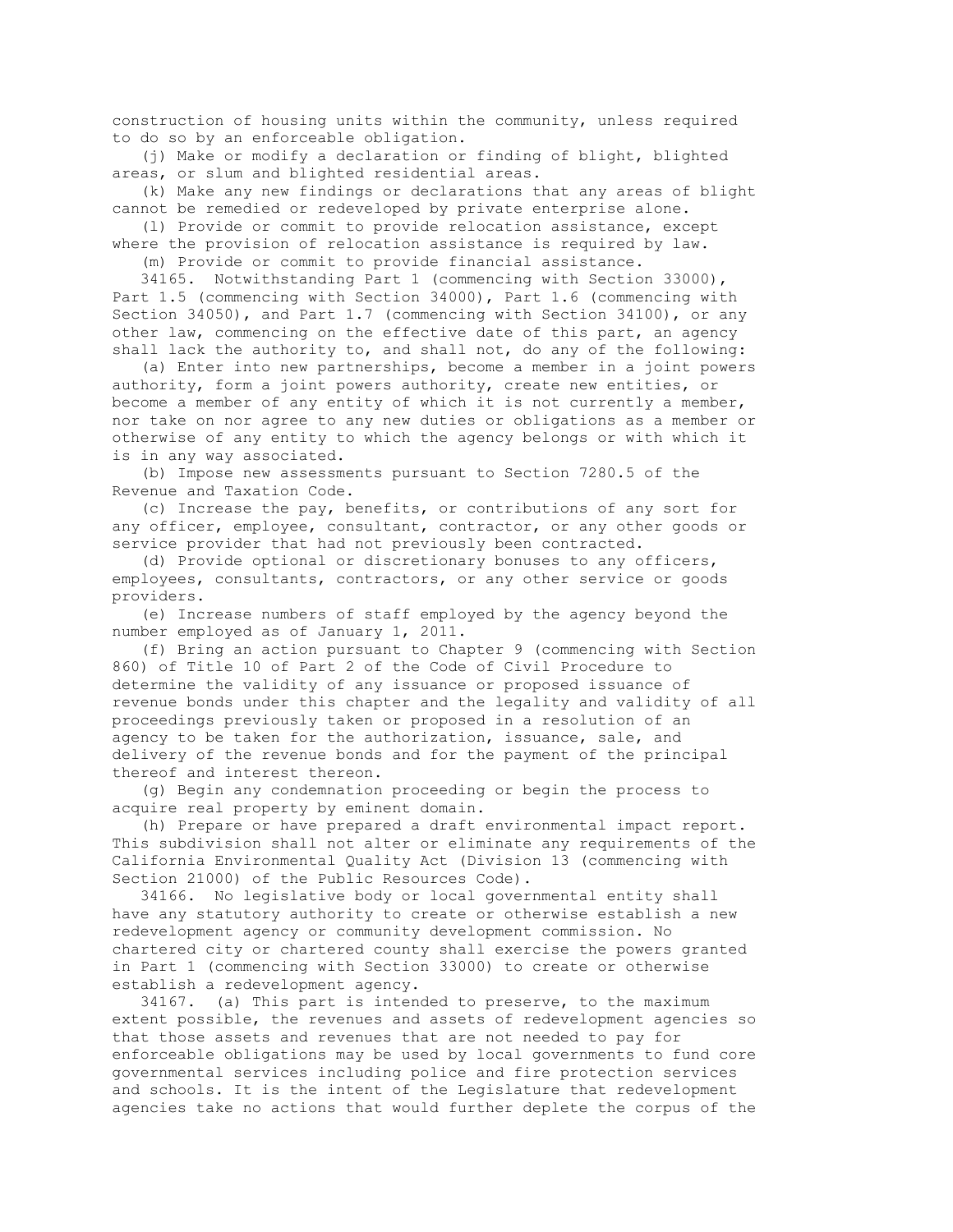agencies' funds regardless of their original source. All provisions of this part shall be construed as broadly as possible to support this intent and to restrict the expenditure of funds to the fullest extent possible.

 (b) For purposes of this part, "agency" or "redevelopment agency" means a redevelopment agency created or formed pursuant to Part 1 (commencing with Section 33000) or its predecessor or a community development commission created or formed pursuant to Part 1.7 (commencing with Section 34100) or its predecessor.

 (c) Nothing in this part in any way impairs the authority of a community development commission, other than in its authority to act as a redevelopment agency, to take any actions in its capacity as a housing authority or for any other community development purpose of the jurisdiction in which it operates.

 (d) For purposes of this part, "enforceable obligation" means any of the following:

 (1) Bonds, as defined by Section 33602 and bonds issued pursuant to Section 5850 of the Government Code, including the required debt service, reserve set-asides and any other payments required under the indenture or similar documents governing the issuance of the outstanding bonds of the redevelopment agency.

 (2) Loans of moneys borrowed by the redevelopment agency for a lawful purpose, including, but not limited to, moneys borrowed from the Low and Moderate Income Housing Fund, to the extent they are legally required to be repaid pursuant to a required repayment schedule or other mandatory loan terms.

 (3) Payments required by the federal government, preexisting obligations to the state or obligations imposed by state law, other than passthrough payments that are made by the county auditor-controller pursuant to Section 34183, or legally enforceable payments required in connection with the agencies' employees, including, but not limited to, pension payments, pension obligation debt service, and unemployment payments.

 (4) Judgments or settlements entered by a competent court of law or binding arbitration decisions against the former redevelopment agency, other than passthrough payments that are made by the county auditor-controller pursuant to Section 34183. Along with the successor agency, the oversight board shall have the authority and standing to appeal any judgment or to set aside any settlement or arbitration decision.

 (5) Any legally binding and enforceable agreement or contract that is not otherwise void as violating the debt limit or public policy.

 (6) Contracts or agreements necessary for the continued administration or operation of the redevelopment agency to the extent permitted by this part, including, but not limited to, agreements to purchase or rent office space, equipment and supplies, and pay-related expenses pursuant to Section 33127 and for carrying insurance pursuant to Section 33134.

 (e) To the extent that any provision of Part 1 (commencing with Section 33000), Part 1.5 (commencing with Section 34000), Part 1.6 (commencing with Section 34050), or Part 1.7 (commencing with Section 34100) conflicts with this part, the provisions of this part shall control. Further, if any provision in Part 1 (commencing with Section 33000), Part 1.5 (commencing with Section 34000), Part 1.6 (commencing with Section 34050), or Part 1.7 (commencing with Section 34100) provides an authority that this part is restricting or eliminating, the restriction and elimination provisions of this part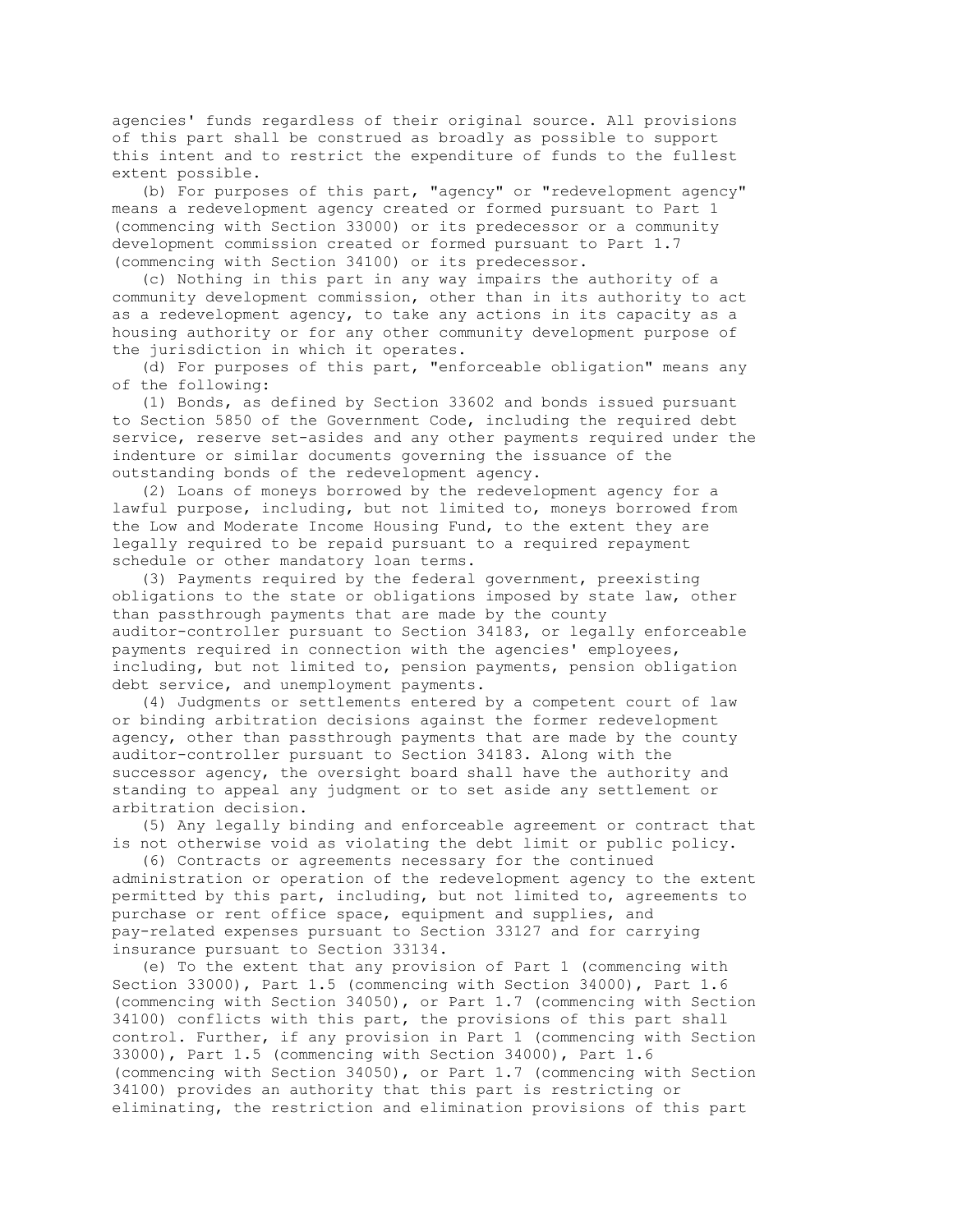shall control.

 (f) Nothing in this part shall be construed to interfere with a redevelopment agency's authority, pursuant to enforceable obligations as defined in this chapter, to (1) make payments due, (2) enforce existing covenants and obligations, or (3) perform its obligations.

 (g) The existing terms of any memorandum of understanding with an employee organization representing employees of a redevelopment agency adopted pursuant to the Meyers-Milias-Brown Act that is in force on the effective date of this part shall continue in force until September 30, 2011, unless a new agreement is reached with a recognized employee organization prior to that date.

 (h) After the enforceable obligation payment schedule is adopted pursuant to Section 34169, or after 60 days from the effective date of this part, whichever is sooner, the agency shall not make a payment unless it is listed in an adopted enforceable obligation payment schedule, other than payments required to meet obligations with respect to bonded indebtedness.

 (i) The Department of Finance and the Controller shall each have the authority to require any documents associated with the enforceable obligations to be provided to them in a manner of their choosing. Any taxing entity, the department, and the Controller shall each have standing to file a judicial action to prevent a violation under this part and to obtain injunctive or other appropriate relief.

 (j) For purposes of this part, "auditor-controller" means the officer designated in subdivision (e) of Section 24000 of the Government Code.

 34167.5. Commencing on the effective date of the act adding this part, the Controller shall review the activities of redevelopment agencies in the state to determine whether an asset transfer has occurred after January 1, 2011, between the city or county, or city and county that created a redevelopment agency or any other public agency, and the redevelopment agency. If such an asset transfer did occur during that period and the government agency that received the assets is not contractually committed to a third party for the expenditure or encumbrance of those assets, to the extent not prohibited by state and federal law, the Controller shall order the available assets to be returned to the redevelopment agency or, on or after October 1, 2011, to the successor agency, if a successor agency is established pursuant to Part 1.85 (commencing with Section 34170). Upon receiving such an order from the Controller, an affected local agency shall, as soon as practicable, reverse the transfer and return the applicable assets to the redevelopment agency or, on or after October 1, 2011, to the successor agency, if a successor agency is established pursuant to Part 1.85 (commencing with Section 34170). The Legislature hereby finds that a transfer of assets by a redevelopment agency during the period covered in this section is deemed not to be in the furtherance of the Community Redevelopment Law and is thereby unauthorized.

 34168. (a) Notwithstanding any other law, any action contesting the validity of this part or Part 1.85 (commencing with Section 34170) or challenging acts taken pursuant to these parts shall be brought in the Superior Court of the County of Sacramento.

 (b) If any provision of this part or the application thereof to any person or circumstance is held invalid, the invalidity does not affect other provisions or applications of this part which can be given effect without the invalid provision or application, and to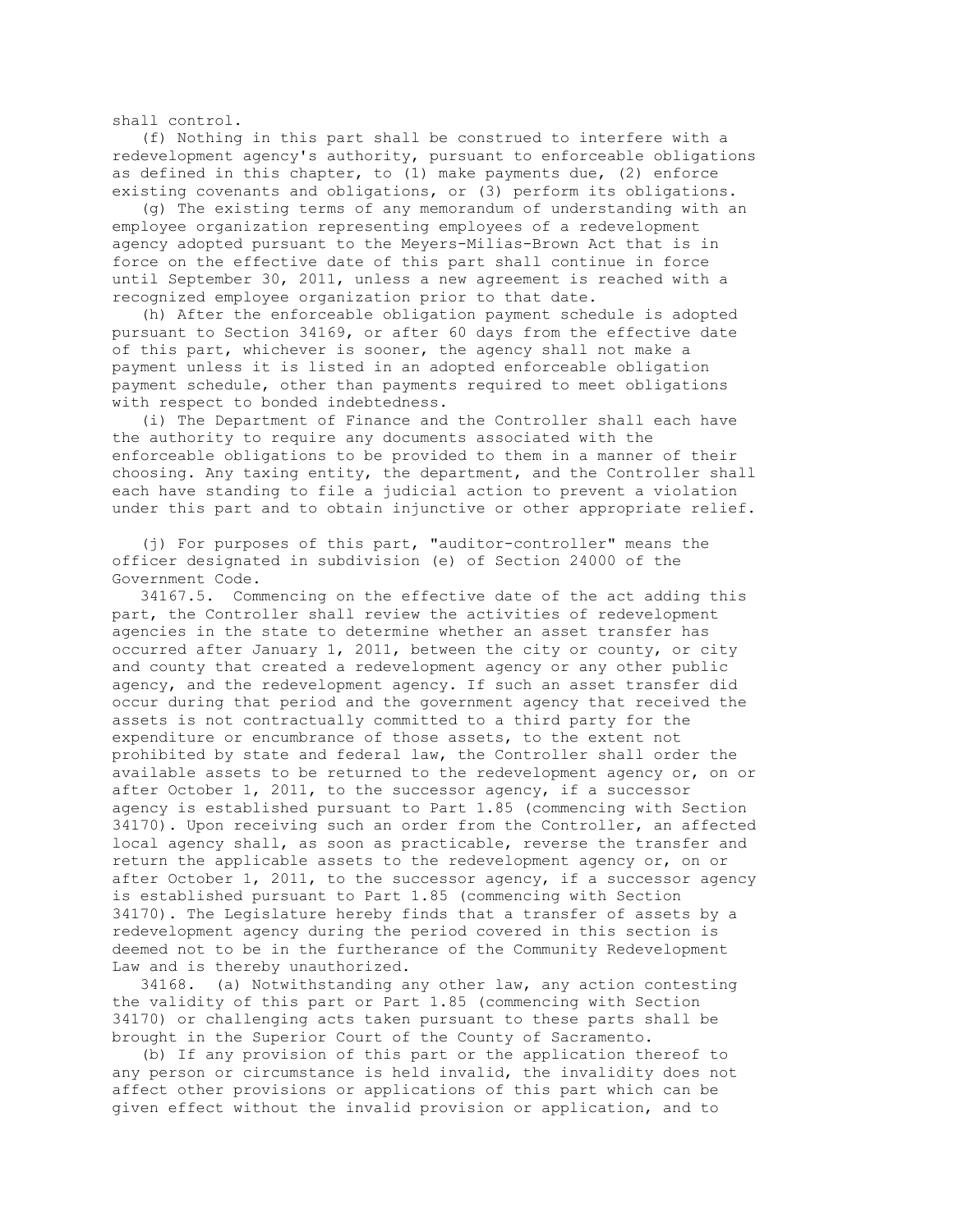this end, the provisions of this part are severable. CHAPTER 2. REDEVELOPMENT AGENCY RESPONSIBILITIES

 34169. Until successor agencies are authorized pursuant to Part 1.85 (commencing with Section 34170), redevelopment agencies shall do all of the following:

 (a) Continue to make all scheduled payments for enforceable obligations, as defined in subdivision (d) of Section 34167.

 (b) Perform obligations required pursuant to any enforceable obligations, including, but not limited to, observing covenants for continuing disclosure obligations and those aimed at preserving the tax-exempt status of interest payable on any outstanding agency bonds.

 (c) Set aside or maintain reserves in the amount required by indentures, trust indentures, or similar documents governing the issuance of outstanding redevelopment agency bonds.

 (d) Consistent with the intent declared in subdivision (a) of Section 34167, preserve all assets, minimize all liabilities, and preserve all records of the redevelopment agency.

 (e) Cooperate with the successor agencies, if established pursuant to Part 1.85 (commencing with Section 34170), and provide all records and information necessary or desirable for audits, making of payments required by enforceable obligations, and performance of enforceable obligations by the successor agencies.

 (f) Take all reasonable measures to avoid triggering an event of default under any enforceable obligations as defined in subdivision (d) of Section 34167.

 (g) (1) Within 60 days of the effective date of this part, adopt an Enforceable Obligation Payment Schedule that lists all of the obligations that are enforceable within the meaning of subdivision (d) of Section 34167 which includes the following information about each obligation:

(A) The project name associated with the obligation.

(B) The payee.

 (C) A short description of the nature of the work, product, service, facility, or other thing of value for which payment is to be made.

 (D) The amount of payments obligated to be made, by month, through December 2011.

 (2) Payment schedules for issued bonds may be aggregated, and payment schedules for payments to employees may be aggregated. This schedule shall be adopted at a public meeting and shall be posted on the agency's Internet Web site or, if no Internet Web site exists, on the Internet Web site of the legislative body, if that body has an Internet Web site. The schedule may be amended at any public meeting of the agency. Amendments shall be posted to the Internet Web site for at least three business days before a payment may be made pursuant to an amendment. The Enforceable Obligation Payment Schedule shall be transmitted by mail or electronic means to the county auditor-controller, the Controller, and the Department of Finance. A notification providing the Internet Web site location of the posted schedule and notifications of any amendments shall suffice to meet this requirement.

 (h) Prepare a preliminary draft of the initial recognized obligation payment schedule, no later than September 30, 2011, and provide it to the successor agency, if a successor agency is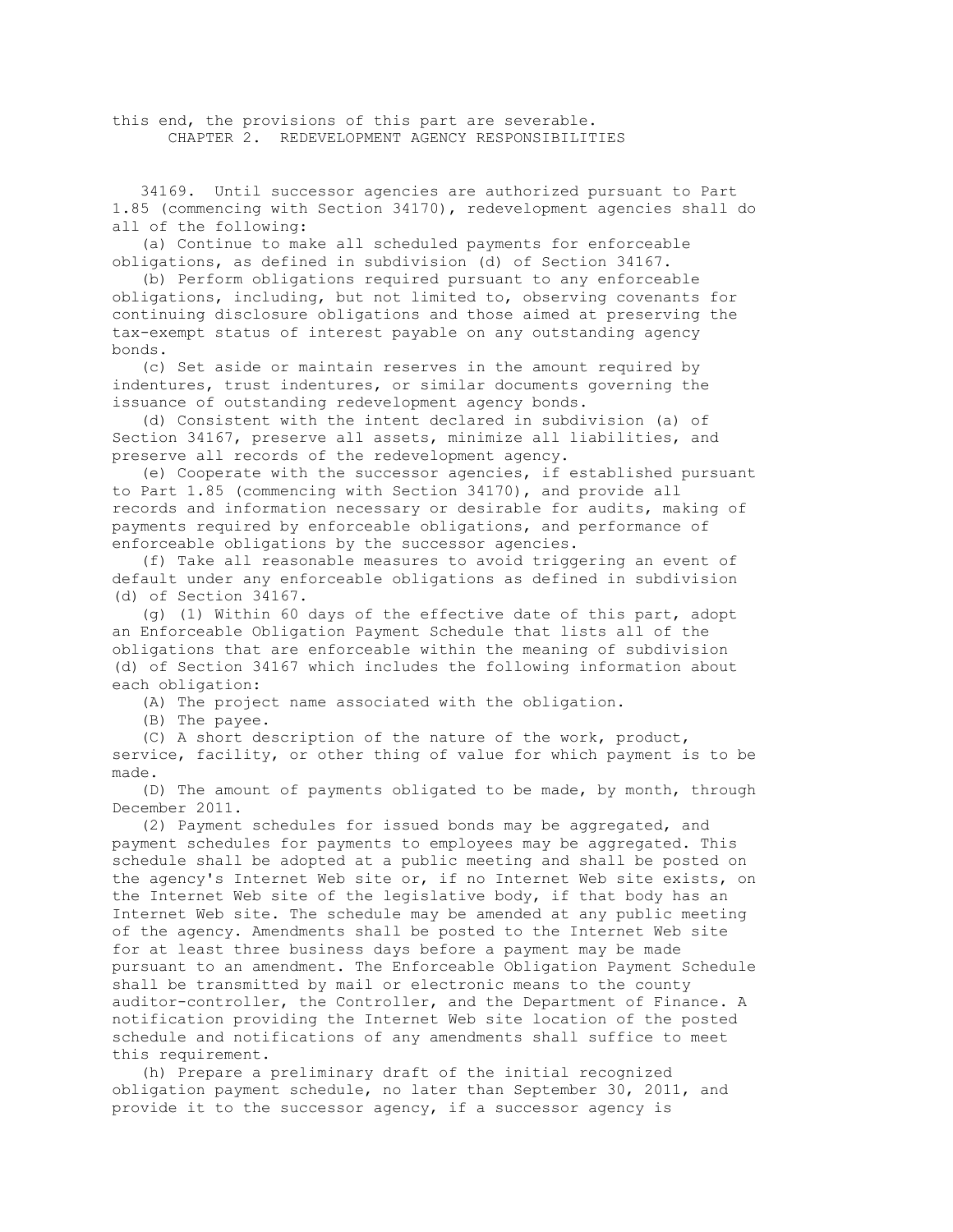established pursuant to Part 1.85 (commencing with Section 34170).

 (i) The Department of Finance may review a redevelopment agency action taken pursuant to subdivision (g) or (h). As such, all agency actions shall not be effective for three business days, pending a request for review by the department. Each agency shall designate an official to whom the department may make these requests and who shall provide the department with the telephone number and e-mail contact information for the purpose of communicating with the department pursuant to this subdivision. In the event that the department requests a review of a given agency action, the department shall have 10 days from the date of its request to approve the agency action or return it to the agency for reconsideration and this action shall not be effective until approved by the department. In the event that the department returns the agency action to the agency for reconsideration, the agency must resubmit the modified action for department approval and the modified action shall not become effective until approved by the department. This subdivision shall apply to a successor agency, if a successor agency is established pursuant to Part 1.85 (commencing with Section 34170), as a successor entity to a dissolved redevelopment agency, with respect to the preliminary draft of the initial recognized obligation payment schedule.

 CHAPTER 3. APPLICATION OF PART TO FORMER PARTICIPANTS OF THE ALTERNATIVE VOLUNTARY REDEVELOPMENT PROGRAM

 34169.5. (a) It is the intent of the Legislature that a redevelopment agency, that formerly operated pursuant to the Alternative Voluntary Redevelopment Program (Part 1.9 (commencing with Section 34192)), but that becomes subject to this part pursuant to Section 34195, shall be subject to all of the requirements of this part, except that dates and deadlines shall be appropriately modified, as provided in this section, to reflect the date that the agency becomes subject to this part.

 (b) For purposes of a redevelopment agency that becomes subject to this part pursuant to Section 34195, the following shall apply:

 (1) Any reference to "January 1, 2011," shall be construed to mean January 1 of the year preceding the year that the redevelopment agency became subject to this part, but no earlier than January 1, 2011.

 (2) Any reference to a date "60 days from the effective date of this part" shall be construed to mean 60 days from the date that the redevelopment agency becomes subject to this part.

 (3) Except as provided in paragraphs (1) and (2), any reference to a date certain shall be construed to be the date, measured from the date that the redevelopment agency became subject to this part, that is equivalent to the duration of time between the effective date of this part and the date certain identified in statute.

 SEC. 7. Part 1.85 (commencing with Section 34170) is added to Division 24 of the Health and Safety Code, to read:

 PART 1.85. DISSOLUTION OF REDEVELOPMENT AGENCIES AND DESIGNATION OF SUCCESSOR AGENCIES

 CHAPTER 1. EFFECTIVE DATE, CREATION OF FUNDS, AND DEFINITION OF TERMS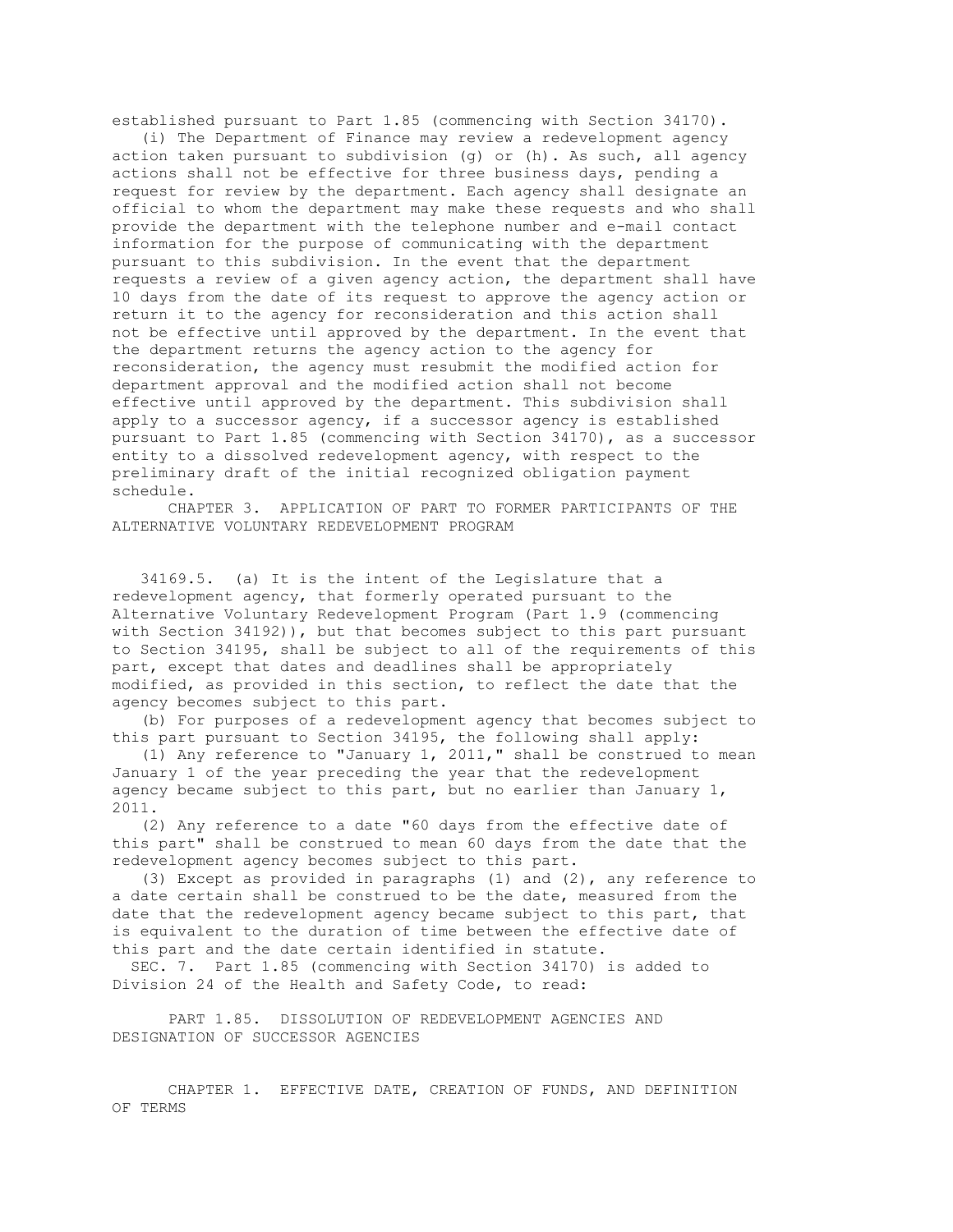34170. (a) Unless otherwise specified, all provisions of this part shall become operative on October 1, 2011.

 (b) If any provision of this part or the application thereof to any person or circumstance is held invalid, the invalidity shall not affect other provisions or applications of this part which can be given effect without the invalid provision or application, and to this end, the provisions of this part are severable.

 34170.5. (a) The successor agency shall create within its treasury a Redevelopment Obligation Retirement Fund to be administered by the successor agency.

 (b) The county auditor-controller shall create within the county treasury a Redevelopment Property Tax Trust Fund for the property tax revenues related to each former redevelopment agency, for administration by the county auditor-controller.

 34171. The following terms shall have the following meanings: (a) "Administrative budget" means the budget for administrative costs of the successor agencies as provided in Section 34177.

 (b) "Administrative cost allowance" means an amount that, subject to the approval of the oversight board, is payable from property tax revenues of up to 5 percent of the property tax allocated to the successor agency for the 2011-12 fiscal year and up to 3 percent of the property tax allocated to the Redevelopment Obligation Retirement Fund money that is allocated to the successor agency for each fiscal year thereafter; provided, however, that the amount shall not be less than two hundred fifty thousand dollars (\$250,000) for any fiscal year or such lesser amount as agreed

 to by the successor agency. However, the allowance amount shall exclude any administrative costs that can be paid from bond proceeds or from sources other than property tax.

 (c) "Designated local authority" shall mean a public entity formed pursuant to subdivision (d) of Section 34173.

(d) (1) "Enforceable obligation" means any of the following:

 (A) Bonds, as defined by Section 33602 and bonds issued pursuant to Section 58383 of the Government Code, including the required debt service, reserve set-asides, and any other payments required under the indenture or similar documents governing the issuance of the outstanding bonds of the former redevelopment agency.

 (B) Loans of moneys borrowed by the redevelopment agency for a lawful purpose, to the extent they are legally required to be repaid pursuant to a required repayment schedule or other mandatory loan terms.

 (C) Payments required by the federal government, preexisting obligations to the state or obligations imposed by state law, other than passthrough payments that are made by the county auditor-controller pursuant to Section 34183, or legally enforceable payments required in connection with the agencies' employees, including, but not limited to, pension payments, pension obligation debt service, unemployment payments, or other obligations conferred through a collective bargaining agreement.

 (D) Judgments or settlements entered by a competent court of law or binding arbitration decisions against the former redevelopment agency, other than passthrough payments that are made by the county auditor-controller pursuant to Section 34183. Along with the successor agency, the oversight board shall have the authority and standing to appeal any judgment or to set aside any settlement or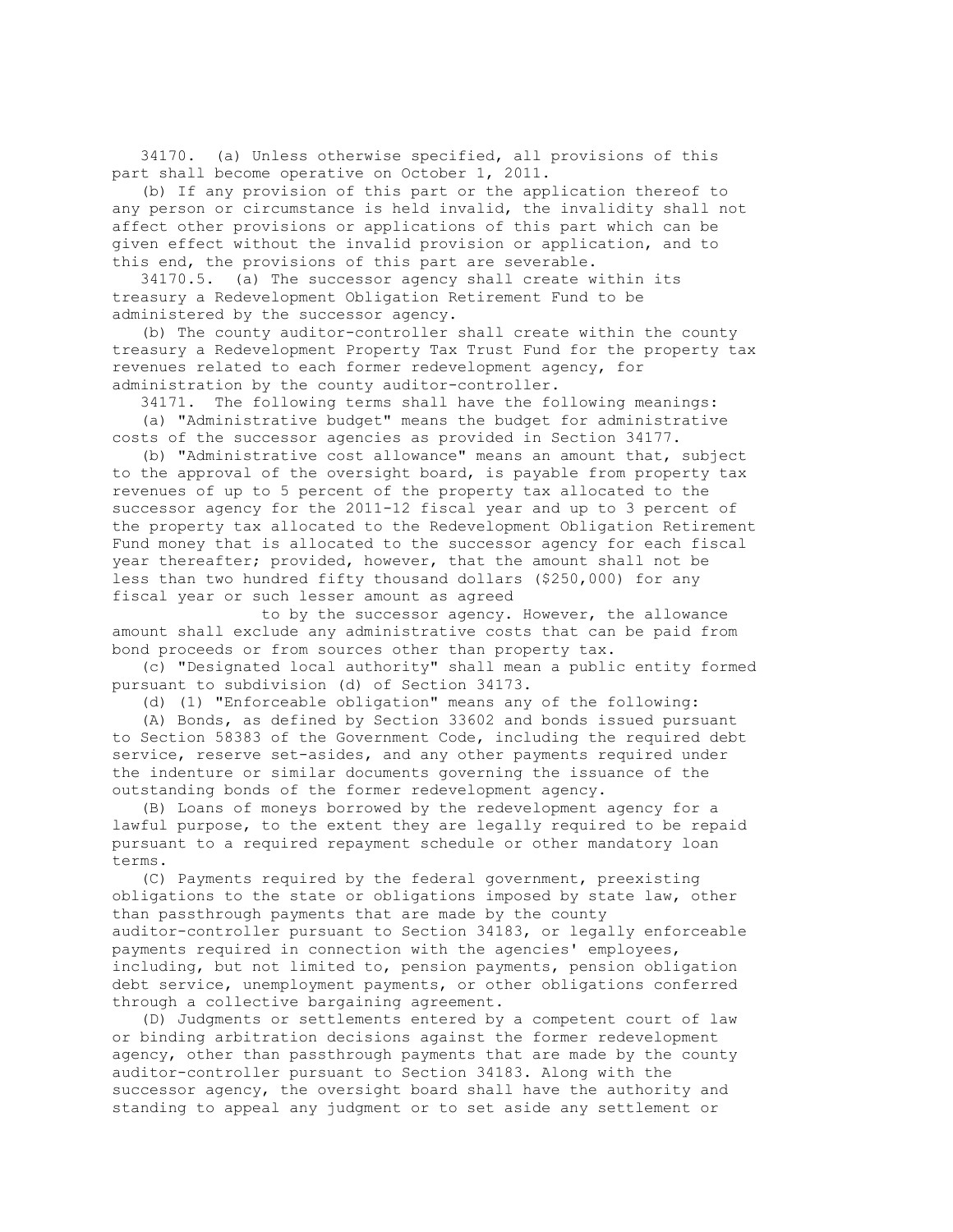arbitration decision.

 (E) Any legally binding and enforceable agreement or contract that is not otherwise void as violating the debt limit or public policy. However, nothing in this act shall prohibit either the successor agency, with the approval or at the direction of the oversight board, or the oversight board itself from terminating any existing agreements or contracts and providing any necessary and required compensation or remediation for such termination.

 (F) Contracts or agreements necessary for the administration or operation of the successor agency, in accordance with this part, including, but not limited to, agreements to purchase or rent office space, equipment and supplies, and pay-related expenses pursuant to Section 33127 and for carrying insurance pursuant to Section 33134.

 (G) Amounts borrowed from or payments owing to the Low and Moderate Income Housing Fund of a redevelopment agency, which had been deferred as of the effective date of the act adding this part; provided, however, that the repayment schedule is approved by the oversight board.

 (2) For purposes of this part, "enforceable obligation" does not include any agreements, contracts, or arrangements between the city, county, or city and county that created the redevelopment agency and the former redevelopment agency. However, written agreements entered into (A) at the time of issuance, but in no event later than December 31, 2010, of indebtedness obligations, and (B) solely for the purpose of securing or repaying those indebtedness obligations may be deemed enforceable obligations for purposes of this part. Notwithstanding this paragraph, loan agreements entered into between the redevelopment agency and the city, county, or city and county that created it, within two years of the date of creation of the redevelopment agency, may be deemed to be enforceable obligations.

 (3) Contracts or agreements between the former redevelopment agency and other public agencies, to perform services or provide funding for governmental or private services or capital projects outside of redevelopment project areas that do not provide benefit to the redevelopment project and thus were not properly authorized under Part 1 (commencing with Section 33000) shall be deemed void on the effective date of this part; provided, however, that such contracts or agreements for the provision of housing properly authorized under Part 1 (commencing with Section 33000) shall not be deemed void.

 (e) "Indebtedness obligations" means bonds, notes, certificates of participation, or other evidence of indebtedness, issued or delivered by the redevelopment agency, or by a joint exercise of powers authority created by the redevelopment agency, to third-party investors or bondholders to finance or refinance redevelopment projects undertaken by the redevelopment agency in compliance with the Community Redevelopment Law (Part 1 (commencing with Section 33000)).

 (f) "Oversight board" shall mean each entity established pursuant to Section 34179.

 (g) "Recognized obligation" means an obligation listed in the Recognized Obligation Payment Schedule.

 (h) "Recognized Obligation Payment Schedule" means the document setting forth the minimum payment amounts and due dates of payments required by enforceable obligations for each six-month fiscal period as provided in subdivision (m) of Section 34177.

(i) "School entity" means any entity defined as such in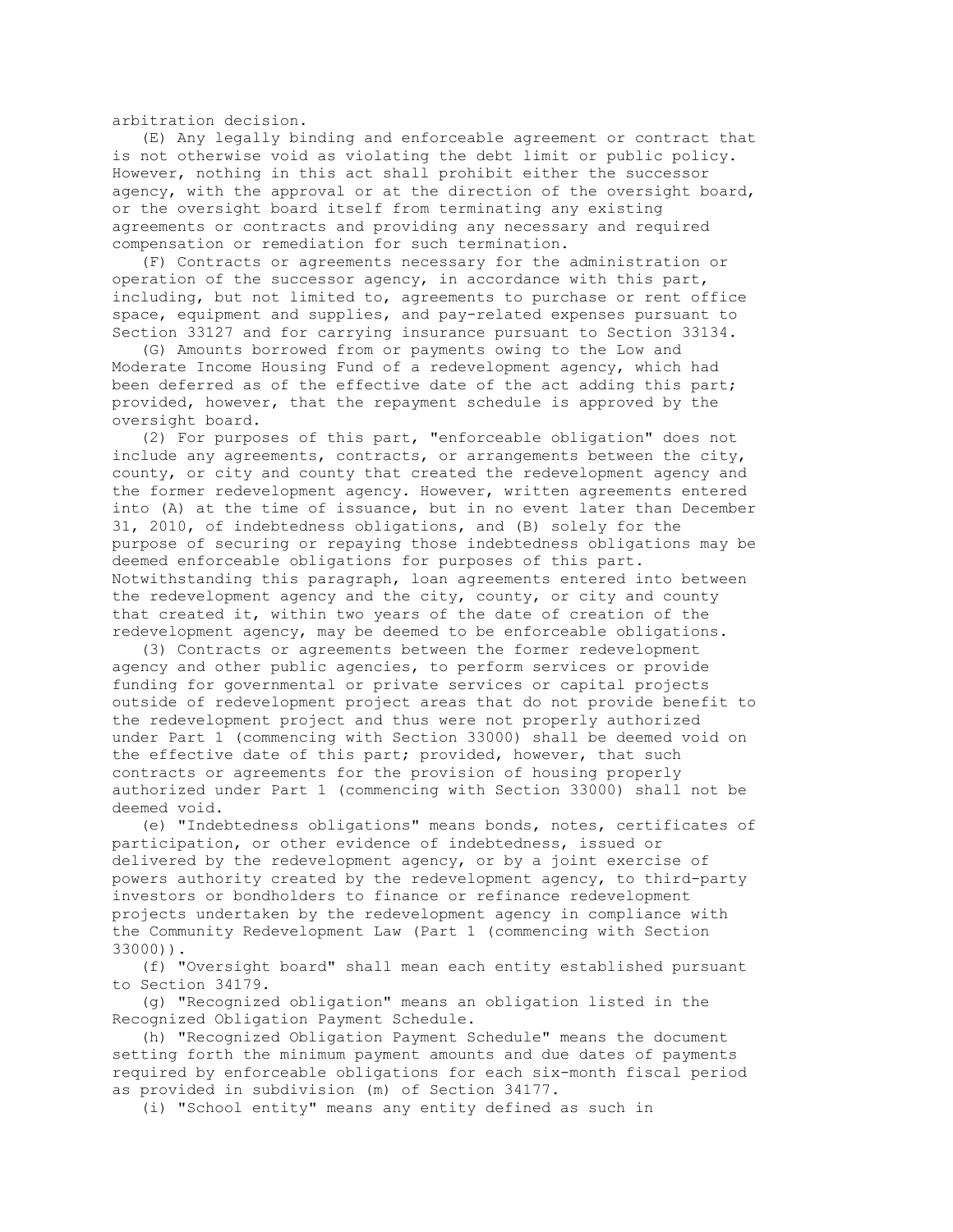subdivision (f) of Section 95 of the Revenue and Taxation Code.

 (j) "Successor agency" means the county, city, or city and county that authorized the creation of each redevelopment agency or another entity as provided in Section 34173.

 (k) "Taxing entities" means cities, counties, a city and county, special districts, and school entities, as defined in subdivision (f) of Section 95 of the Revenue and Taxation Code, that receive passthrough payments and distributions of property taxes pursuant to the provisions of this part.

CHAPTER 2. EFFECT OF REDEVELOPMENT AGENCY DISSOLUTION

 34172. (a) (1) All redevelopment agencies and redevelopment agency components of community development agencies created under Part 1 (commencing with Section 33000), Part 1.5 (commencing with Section 34000), Part 1.6 (commencing with Section 34050), and Part 1.7 (commencing with Section 34100) that were in existence on the effective date of this part are hereby dissolved and shall no longer exist as a public body, corporate or politic. Nothing in this part dissolves or otherwise affects the authority of a community redevelopment commission, other than in its authority to act as a redevelopment agency, in its capacity as a housing authority or for any other community development purpose of the jurisdiction in which it operates. For those other nonredevelopment purposes, the community development commission derives its authority solely from federal or local laws, or from state laws other than the Community Redevelopment Law (Part 1 (commencing with Section 33000)).

 (2) A community in which an agency has been dissolved under this section may not create a new agency pursuant to Part 1 (commencing with Section 33000), Part 1.5 (commencing with Section 34000), Part 1.6 (commencing with Section 34050), or Part 1.7 (commencing with Section 34100). However, a community in which the agency has been dissolved and the successor entity has paid off all of the former agency's enforceable obligations may create a new agency pursuant to Part 1 (commencing with Section 33000), Part 1.5 (commencing with Section 34000), Part 1.6 (commencing with Section 34050), or Part 1.7 (commencing with Section 34100), subject to the tax increment provisions contained in Chapter 3.5 (commencing with Section 34194.5) of Part 1.9 (commencing with Section 34192).

 (b) All authority to transact business or exercise powers previously granted under the Community Redevelopment Law (Part 1 (commencing with Section 33000) is hereby withdrawn from the former redevelopment agencies.

 (c) Solely for purposes of Section 16 of Article XVI of the California Constitution, the Redevelopment Property Tax Trust Fund shall be deemed to be a special fund of the dissolved redevelopment agency to pay the principal of and interest on loans, moneys advanced to, or indebtedness, whether funded, refunded, assumed, or otherwise incurred by the redevelopment agency to finance or refinance, in whole or in part, the redevelopment projects of each redevelopment agency dissolved pursuant to this part.

 (d) Revenues equivalent to those that would have been allocated pursuant to subdivision (b) of Section 16 of Article XVI of the California Constitution shall be allocated to the Redevelopment Property Tax Trust Fund of each successor agency for making payments on the principal of and interest on loans, and moneys advanced to or indebtedness incurred by the dissolved redevelopment agencies.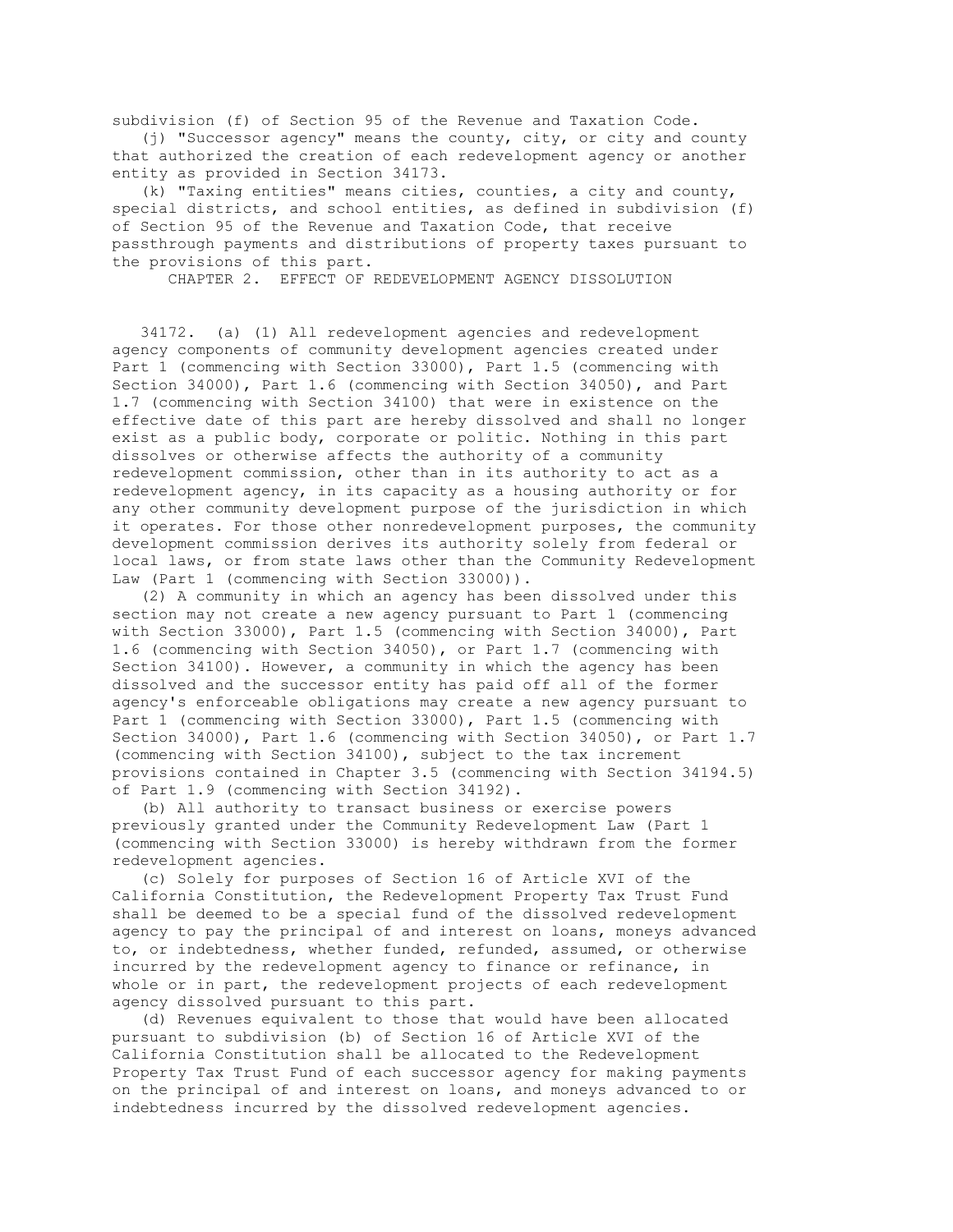Amounts in excess of those necessary to pay obligations of the former redevelopment agency shall be deemed to be property tax revenues within the meaning of subdivision (a) of Section 1 of Article XIII A of the California Constitution.

 34173. (a) Successor agencies, as defined in this part, are hereby designated as successor entities to the former redevelopment agencies.

 (b) Except for those provisions of the Community Redevelopment Law that are repealed, restricted, or revised pursuant to the act adding this part, all authority, rights, powers, duties, and obligations previously vested with the former redevelopment agencies, under the Community Redevelopment Law, are hereby vested in the successor agencies.

 (c) (1) Where the redevelopment agency was in the form of a joint powers authority, and where the joint powers agreement governing the formation of the joint powers authority addresses the allocation of assets and liabilities upon dissolution of the joint powers authority, then each of the entities that created the former redevelopment agency may be a successor agency within the meaning of this part and each shall have a share of assets and liabilities based on the provisions of the joint powers agreement.

 (2) Where the redevelopment agency was in the form of a joint powers authority, and where the joint powers agreement governing the formation of the joint powers authority does not address the allocation of assets and liabilities upon dissolution of the joint powers authority, then each of the entities that created the former redevelopment agency may be a successor agency within the meaning of this part, a proportionate share of the assets and liabilities shall be based on the assessed value in the project areas within each entity's jurisdiction, as determined by the county assessor, in its jurisdiction as compared to the assessed value of land within the boundaries of the project areas of the former redevelopment agency.

 (d) (1) A city, county, city and county, or the entities forming the joint powers authority that authorized the creation of each redevelopment agency may elect not to serve as a successor agency under this part. A city, county, city and county, or any member of a joint powers authority that elects not to serve as a successor agency under this part must file a copy of a duly authorized resolution of its governing board to that effect with the county auditor-controller no later than one month prior to the effective date of this part.

 (2) The determination of the first local agency that elects to become the successor agency shall be made by the county auditor-controller based on the earliest receipt by the county auditor-controller of a copy of a duly adopted resolution of the local agency's governing board authorizing such an election. As used in this section, "local agency" means any city, county, city and county, or special district in the county of the former redevelopment agency.

 (3) If no local agency elects to serve as a successor agency for a dissolved redevelopment agency, a public body, referred to herein as a "designated local authority" shall be immediately formed, pursuant to this part, in the county and shall be vested with all the powers and duties of a successor agency as described in this part. The Governor shall appoint three residents of the county to serve as the governing board of the authority. The designated local authority shall serve as successor agency until a local agency elects to become the successor agency in accordance with this section.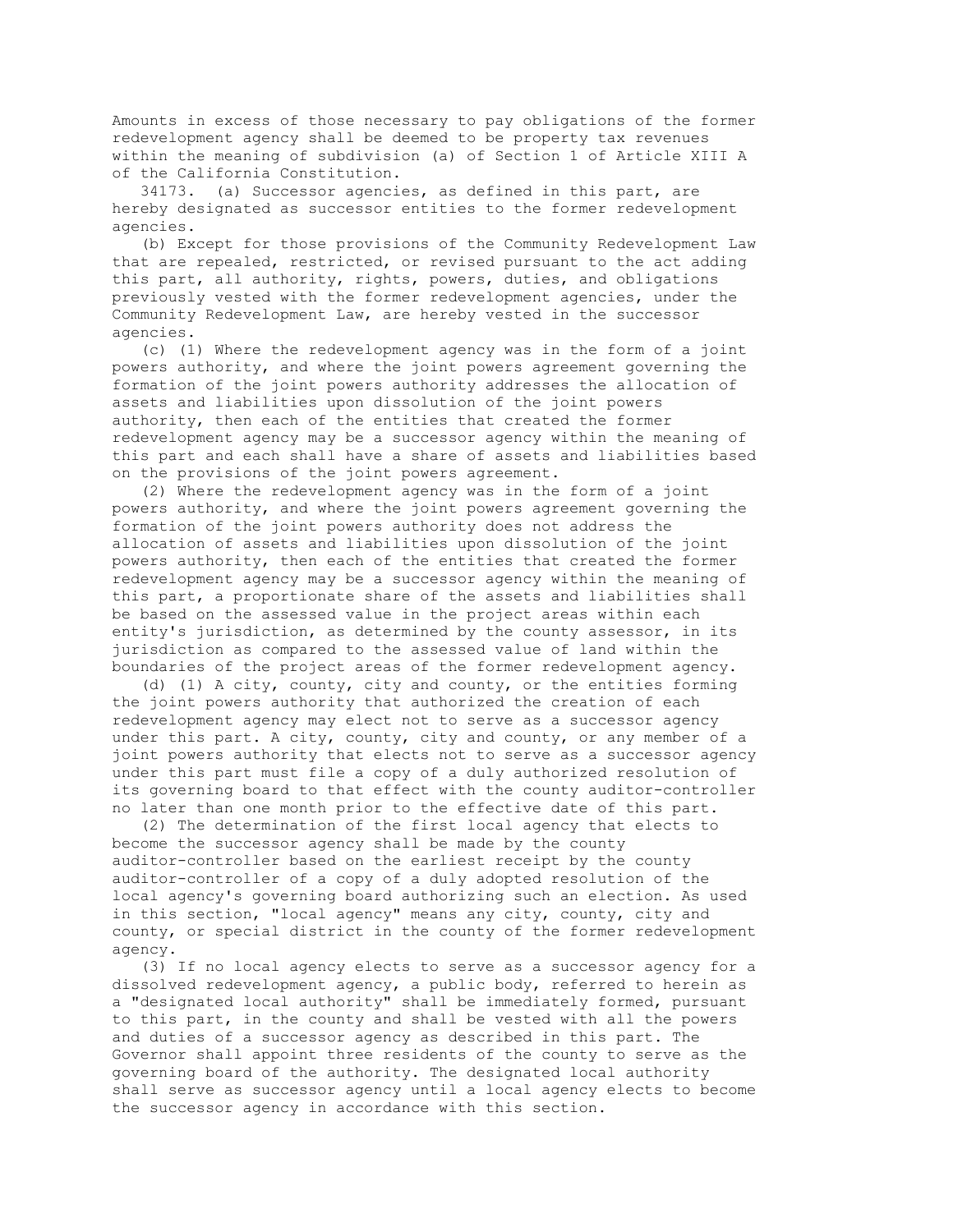(e) The liability of any successor agency, acting pursuant to the powers granted under the act adding this part, shall be limited to the extent of the total sum of property tax revenues it receives pursuant to this part and the value of assets transferred to it as a successor agency for a dissolved redevelopment agency.

 34174. (a) Solely for the purposes of Section 16 of Article XVI of the California Constitution, commencing on the effective date of this part, all agency loans, advances, or indebtedness, and interest thereon, shall be deemed extinguished and paid; provided, however, that nothing herein is intended to absolve the successor agency of payment or other obligations due or imposed pursuant to the enforceable obligations; and provided further, that nothing in the act adding this part is intended to be construed as an action or circumstance that may give rise to an event of default under any of the documents governing the enforceable obligations.

 (b) Nothing in this part, including, but not limited to, the dissolution of the redevelopment agencies, the designation of successor agencies, and the transfer of redevelopment agency assets and properties, shall be construed as a voluntary or involuntary insolvency of any redevelopment agency for purposes of the indenture, trust indenture, or similar document governing its outstanding bonds.

 34175. (a) It is the intent of this part that pledges of revenues associated with enforceable obligations of the former redevelopment agencies are to be honored. It is intended that the cessation of any redevelopment agency shall not affect either the pledge, the legal existence of that pledge, or the stream of revenues available to meet the requirements of the pledge.

 (b) All assets, properties, contracts, leases, books and records, buildings, and equipment of the former redevelopment agency are transferred on October 1, 2011, to the control of the successor agency, for administration pursuant to the provisions of this part. This includes all cash or cash equivalents and amounts owed to the redevelopment agency as of October 1, 2011.

 34176. (a) The city, county, or city and county that authorized the creation of a redevelopment agency may elect to retain the housing assets and functions previously performed by the redevelopment agency. If a city, county, or city and county elects to retain the responsibility for performing housing functions previously performed by a redevelopment agency, all rights, powers, duties, and obligations, excluding any amounts on deposit in the Low and Moderate Income Housing Fund, shall be transferred to the city, county, or city and county.

 (b) If a city, county, or city and county does not elect to retain the responsibility for performing housing functions previously performed by a redevelopment agency, all rights, powers, assets, liabilities, duties, and obligations associated with the housing activities of the agency, excluding any amounts in the Low and Moderate Income Housing Fund, shall be transferred as follows:

 (1) Where there is no local housing authority in the territorial jurisdiction of the former redevelopment agency, to the Department of Housing and Community Development.

 (2) Where there is one local housing authority in the territorial jurisdiction of the former redevelopment agency, to that local housing authority.

 (3) Where there is more than one local housing authority in the territorial jurisdiction of the former redevelopment agency, to the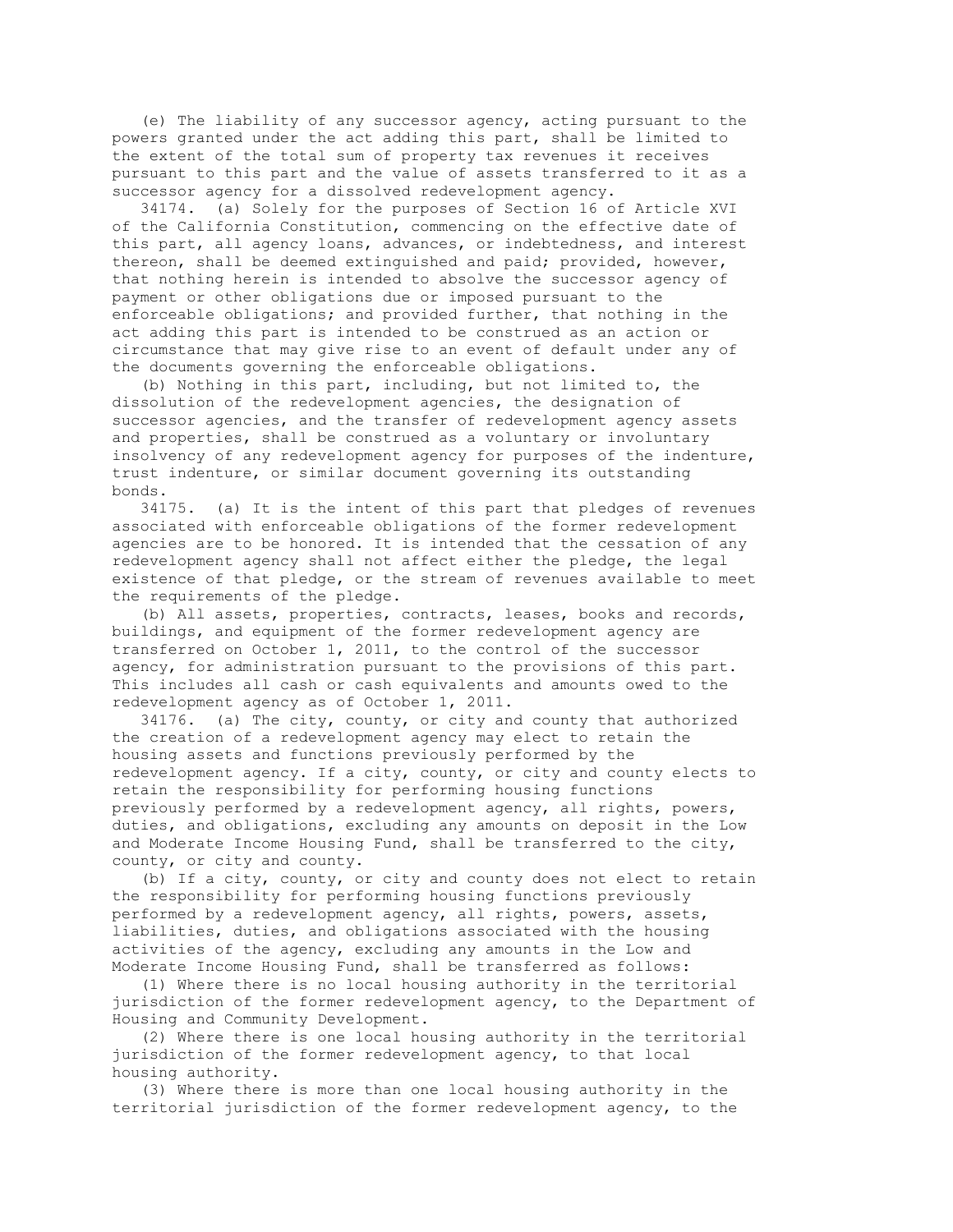local housing authority selected by the city, county, or city and county that authorized the creation of the redevelopment agency.

 (c) Commencing on the operative date of this part, the entity assuming the housing functions formerly performed by the redevelopment agency may enforce affordability covenants and perform related activities pursuant to applicable provisions of the Community Redevelopment Law (Part 1 (commencing with Section 33000), including, but not limited to, Section 33418.

CHAPTER 3. SUCCESSOR AGENCIES

 34177. Successor agencies are required to do all of the following:

(a) Continue to make payments due for enforceable obligations.

 (1) On and after October 1, 2011, and until a Recognized Obligation Payment Schedule becomes operative, only payments required pursuant to an enforceable obligations payment schedule shall be made. The initial enforceable obligation payment schedule shall be the last schedule adopted by the redevelopment agency under Section 34169. However, payments associated with obligations excluded from the definition of enforceable obligations by paragraph (2) of subdivision (e) of Section 34171 shall be excluded from the enforceable obligations payment schedule and be removed from the last schedule adopted by the redevelopment agency under Section 34169 prior to the successor agency adopting it as its enforceable obligations payment schedule pursuant to this subdivision. The enforceable obligation payment schedule may be amended by the successor agency at any public meeting and shall be subject to the approval of the oversight board as soon as the board has sufficient members to form a quorum.

 (2) The Department of Finance and the Controller shall each have the authority to require any documents associated with the enforceable obligations to be provided to them in a manner of their choosing. Any taxing entity, the department, and the Controller shall each have standing to file a judicial action to prevent a violation under this part and to obtain injunctive or other appropriate relief.

 (3) Commencing on January 1, 2012, only those payments listed in the Recognized Obligation Payment Schedule may be made by the successor agency from the funds specified in the Recognized Obligation Payment Schedule. In addition, commencing January 1, 2012, the Recognized Obligation Payment Schedule shall supersede the Statement of Indebtedness, which shall no longer be prepared nor have any effect under the Community Redevelopment Law.

 (4) Nothing in the act adding this part is to be construed as preventing a successor agency, with the prior approval of the oversight board, as described in Section 34179, from making payments for enforceable obligations from sources other than those listed in the Recognized Obligation Payment Schedule.

 (5) From October 1, 2011, to July 1, 2012, a successor agency shall have no authority and is hereby prohibited from accelerating payment or making any lump-sum payments that are intended to prepay loans unless such accelerated repayments were required prior to the effective date of this part.

 (b) Maintain reserves in the amount required by indentures, trust indentures, or similar documents governing the issuance of outstanding redevelopment agency bonds.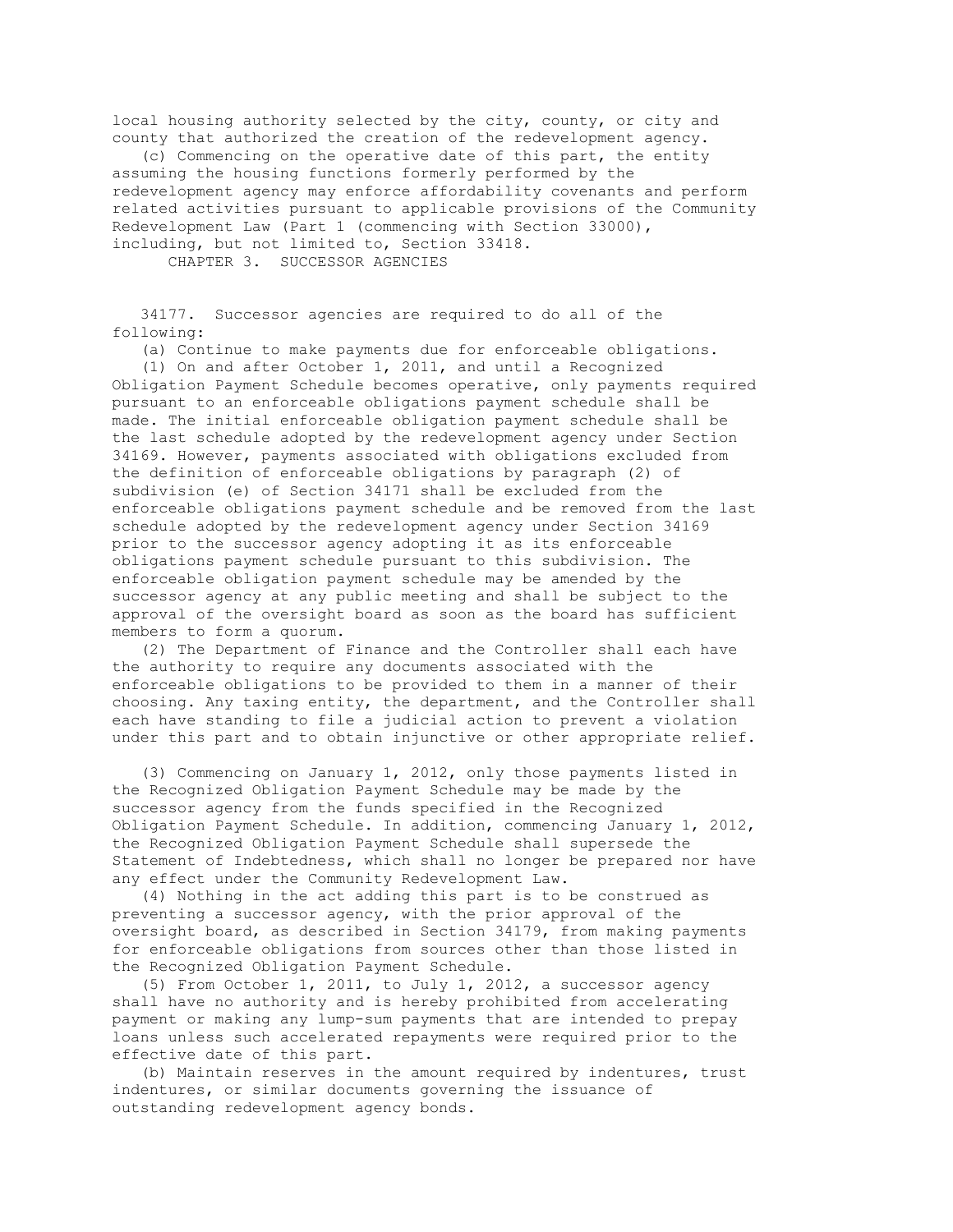(c) Perform obligations required pursuant to any enforceable obligation.

 (d) Remit unencumbered balances of redevelopment agency funds to the county auditor-controller for distribution to the taxing entities, including, but not limited to, the unencumbered balance of the Low and Moderate Income Housing Fund of a former redevelopment agency. In making the distribution, the county auditor-controller shall utilize the same methodology for allocation and distribution of property tax revenues provided in Section 34188.

 (e) Dispose of assets and properties of the former redevelopment agency as directed by the oversight board; provided, however, that the oversight board may instead direct the successor agency to transfer ownership of certain assets pursuant to subdivision (a) of Section 34181. The disposal is to be done expeditiously and in a manner aimed at maximizing value. Proceeds from asset sales and related funds that are no longer needed for approved development projects or to otherwise wind down the affairs of the agency, each as determined by the oversight board, shall be transferred to the county auditor-controller for distribution as property tax proceeds under Section 34188.

 (f) Enforce all former redevelopment agency rights for the benefit of the taxing entities, including, but not limited to, continuing to collect loans, rents, and other revenues that were due to the redevelopment agency.

 (g) Effectuate transfer of housing functions and assets to the appropriate entity designated pursuant to Section 34176.

 (h) Expeditiously wind down the affairs of the redevelopment agency pursuant to the provisions of this part and in accordance with the direction of the oversight board.

 (i) Continue to oversee development of properties until the contracted work has been completed or the contractual obligations of the former redevelopment agency can be transferred to other parties. Bond proceeds shall be used for the purposes for which bonds were sold unless the purposes can no longer be achieved, in which case, the proceeds may be used to defease the bonds.

 (j) Prepare a proposed administrative budget and submit it to the oversight board for its approval. The proposed administrative budget shall include all of the following:

 (1) Estimated amounts for successor agency administrative costs for the upcoming six-month fiscal period.

 (2) Proposed sources of payment for the costs identified in paragraph (1).

 (3) Proposals for arrangements for administrative and operations services provided by a city, county, city and county, or other entity.

 (k) Provide administrative cost estimates, from its approved administrative budget that are to be paid from property tax revenues deposited in the Redevelopment Property Tax Trust Fund, to the county auditor-controller for each six-month fiscal period.

 (l) (1) Before each six-month fiscal period, prepare a Recognized Obligation Payment Schedule in accordance with the requirements of this paragraph. For each recognized obligation, the Recognized Obligation Payment Schedule shall identify one or more of the following sources of payment:

(A) Low and Moderate Income Housing Fund.

(B) Bond proceeds.

(C) Reserve balances.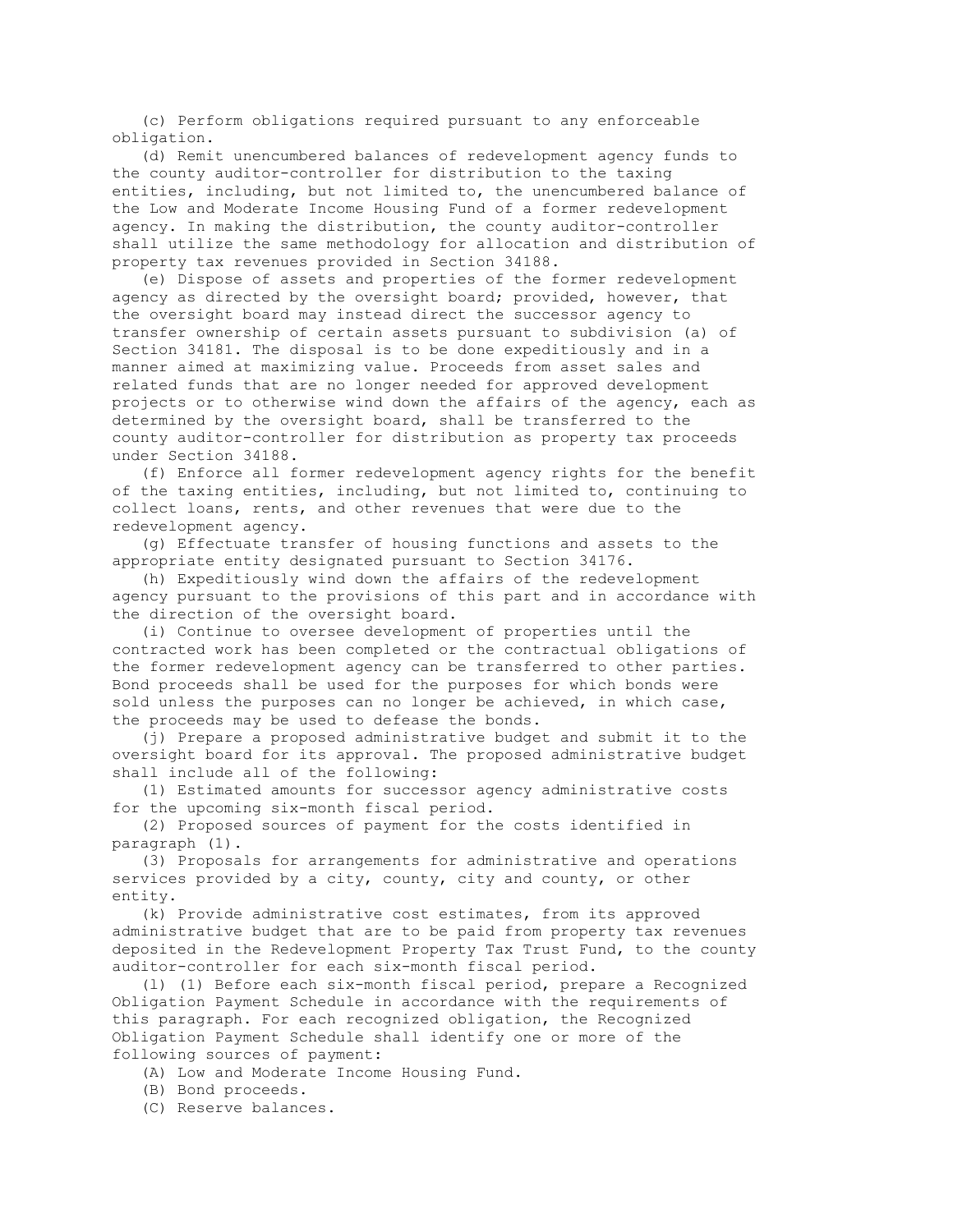(D) Administrative cost allowance.

 (E) The Redevelopment Property Tax Trust Fund, but only to the extent no other funding source is available or when payment from property tax revenues is required by an enforceable obligation or by the provisions of this part.

 (F) Other revenue sources, including rents, concessions, asset sale proceeds, interest earnings, and any other revenues derived from the former redevelopment agency, as approved by the oversight board in accordance with this part.

 (2) A Recognized Obligation Payment Schedule shall not be deemed valid unless all of the following conditions have been met:

 (A) A draft Recognized Obligation Payment Schedule is prepared by the successor agency for the enforceable obligations of the former redevelopment agency by November 1, 2011. From October 1, 2011, to July 1, 2012, the initial draft of that schedule shall project the dates and amounts of scheduled payments for each enforceable obligation for the remainder of the time period during which the redevelopment agency would have been authorized to obligate property tax increment had such a redevelopment agency not been dissolved, and shall be reviewed and certified, as to its accuracy, by an external auditor designated pursuant to Section 34182.

 (B) The certified Recognized Obligation Payment Schedule is submitted to and duly approved by the oversight board.

 (C) A copy of the approved Recognized Obligation Payment Schedule is submitted to the county auditor-controller and both the Controller' s office and the Department of Finance and be posted on the successor agency's Internet Web site.

 (3) The Recognized Obligation Payment Schedule shall be forward looking to the next six months. The first Recognized Obligation Payment Schedule shall be submitted to the Controller's office and the Department of Finance by December 15, 2011, for the period of January 1, 2012, to June 30, 2012, inclusive. Former redevelopment agency enforceable obligation payments due, and reasonable or necessary administrative costs due or incurred, prior to January 1, 2012, shall be made from property tax revenues received in the spring of 2011 property tax distribution, and from other revenues and balances transferred to the successor agency.

 34178. (a) Commencing on the operative date of this part, agreements, contracts, or arrangements between the city or county, or city and county that created the redevelopment agency and the redevelopment agency are invalid and shall not be binding on the successor agency; provided, however, that a successor entity wishing to enter or reenter into agreements with the city, county, or city and county that formed the redevelopment agency that it is succeeding may do so upon obtaining the approval of its oversight board.

 (b) Notwithstanding subdivision (a), any of the following agreements are not invalid and may bind the successor agency:

 (1) A duly authorized written agreement entered into at the time of issuance, but in no event later than December 31, 2010, of indebtedness obligations, and solely for the purpose of securing or repaying those indebtedness obligations.

 (2) A written agreement between a redevelopment agency and the city, county, or city and county that created it that provided loans or other startup funds for the redevelopment agency that were entered into within two years of the formation of the redevelopment agency.

 (3) A joint exercise of powers agreement in which the redevelopment agency is a member of the joint powers authority.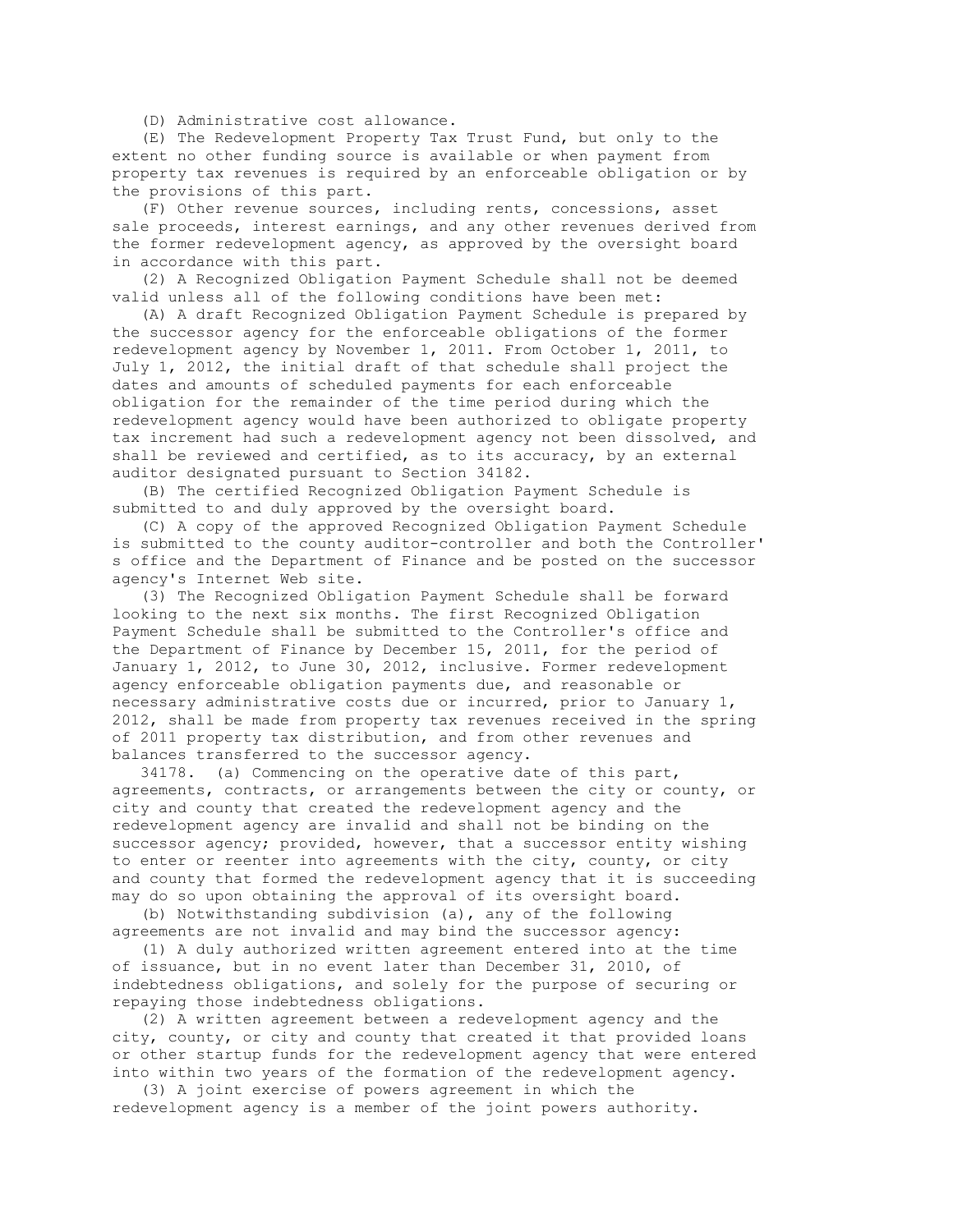However, upon assignment to the successor agency by operation of the act adding this part, the successor agency's rights, duties, and performance obligations under that joint exercise of powers agreement shall be limited by the constraints imposed on successor agencies by the act adding this part.

 34178.7. For purposes of this chapter with regard to a redevelopment agency that becomes subject to this part pursuant to Section 34195, only references to "October 1, 2011," and to the "operative date of this part" shall be modified in the manner described in Section 34191. All other dates shall be modified only as necessary to reflect the appropriate fiscal year or portion of a fiscal year.

CHAPTER 4. OVERSIGHT BOARDS

 34179. (a) Each successor agency shall have an oversight board composed of seven members. The members shall elect one of their members as the chairperson and shall report the name of the chairperson and other members to the Department of Finance on or before January 1, 2012. Members

shall be selected as follows:

(1) One member appointed by the county board of supervisors.

 (2) One member appointed by the mayor for the city that formed the redevelopment agency.

 (3) One member appointed by the largest special district, by property tax share, with territory in the territorial jurisdiction of the former redevelopment agency, which is of the type of special district that is eligible to receive property tax revenues pursuant to Section 34188.

 (4) One member appointed by the county superintendent of education to represent schools if the superintendent is elected. If the county superintendent of education is appointed, then the appointment made pursuant to this paragraph shall be made by the county board of education.

 (5) One member appointed by the Chancellor of the California Community Colleges to represent community college districts in the county.

 (6) One member of the public appointed by the county board of supervisors.

 (7) One member representing the employees of the former redevelopment agency appointed by the mayor or chair of the board of supervisors, as the case may be, from the recognized employee organization representing the largest number of former redevelopment agency employees employed by the successor agency at that time.

 (8) If the county or a joint powers agency formed the redevelopment agency, then the largest city by acreage in the territorial jurisdiction of the former redevelopment agency may select one member. If there are no cities with territory in a project area of the redevelopment agency, the county superintendent of education may appoint an additional member to represent the public.

 (9) If there are no special districts of the type that are eligible to receive property tax pursuant to Section 34188, within the territorial jurisdiction of the former redevelopment agency, then the county may appoint one member to represent the public.

 (10) Where a redevelopment agency was formed by an entity that is both a charter city and a county, the oversight board shall be composed of seven members selected as follows: three members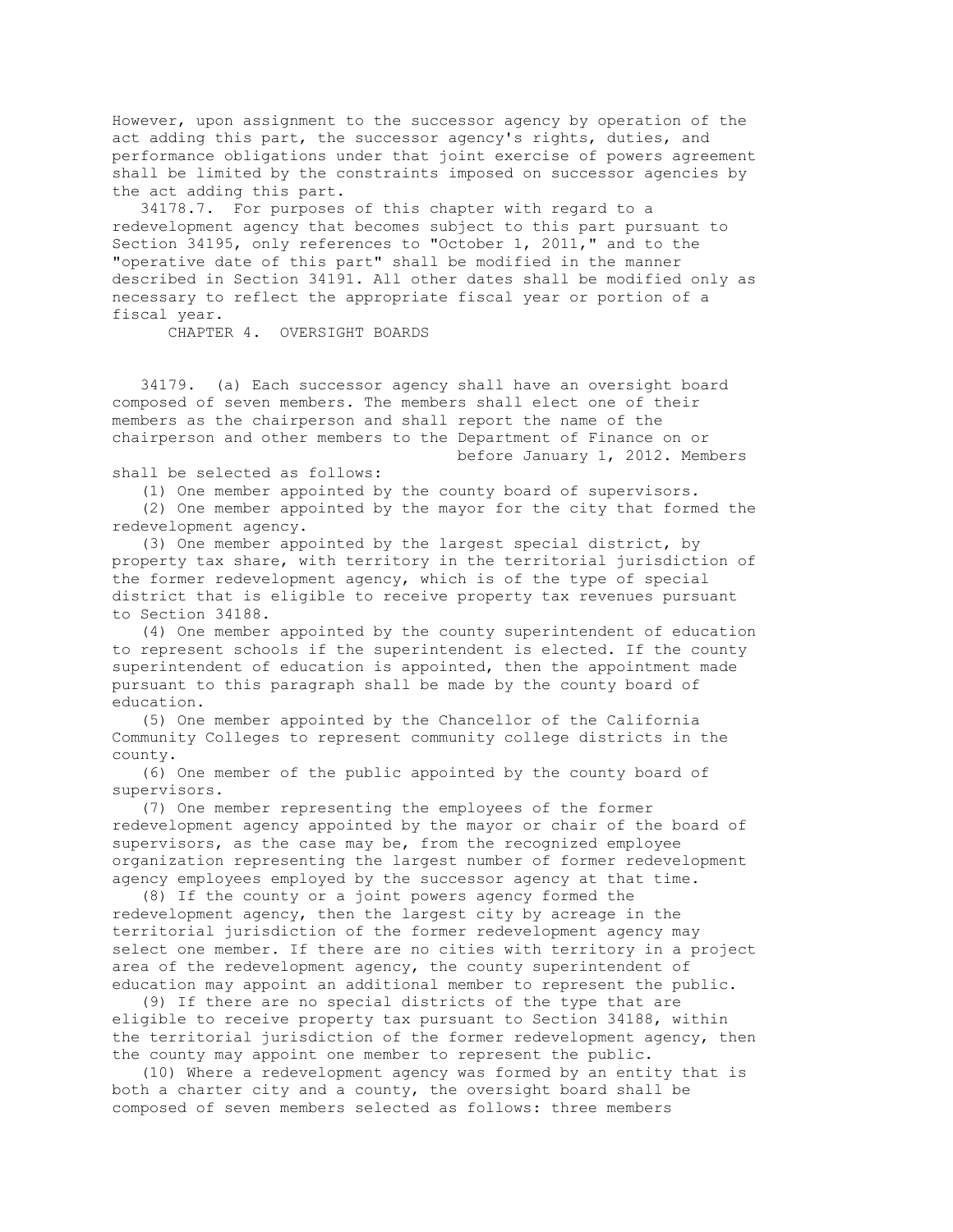appointed by the mayor of the city, where such appointment is subject to confirmation by the county board of supervisors, one member appointed by the largest special district, by property tax share, with territory in the territorial jurisdiction of the former redevelopment agency, which is the type of special district that is eligible to receive property tax revenues pursuant to Section 34188, one member appointed by the county superintendent of education to represent schools, one member appointed by the Chancellor of the California Community Colleges to represent community college districts, and one member representing employees of the former redevelopment agency appointed by the mayor of the city where such an appointment is subject to confirmation by the county board of supervisors, to represent the largest number of former redevelopment agency employees employed by the successor agency at that time.

 (b) The Governor may appoint individuals to fill any oversight board member position described in subdivision (a) that has not been filled by January 15, 2012, or any member position that remains vacant for more than 60 days.

 (c) The oversight board may direct the staff of the successor agency to perform work in furtherance of the oversight board's duties and responsibilities under this part. The successor agency shall pay for all of the costs of meetings of the oversight board and may include such costs in its administrative budget. Oversight board members shall serve without compensation or reimbursement for expenses.

 (d) Oversight board members shall have personal immunity from suit for their actions taken within the scope of their responsibilities as oversight board members.

 (e) A majority of the total membership of the oversight board shall constitute a quorum for the transaction of business. A majority vote of the total membership of the oversight board is required for the oversight board to take action. The oversight board shall be deemed to be a local entity for purposes of the Ralph M. Brown Act, the California Public Records Act, and the Political Reform Act of 1974.

 (f) All notices required by law for proposed oversight board actions shall also be posted on the successor agency's Internet Web site or the oversight board's Internet Web site.

 (g) Each member of an oversight board shall serve at the pleasure of the entity that appointed such member.

 (h) The Department of Finance may review an oversight board action taken pursuant to the act adding this part. As such, all oversight board actions shall not be effective for three business days, pending a request for review by the department. Each oversight board shall designate an official to whom the department may make such requests and who shall provide the department with the telephone number and e-mail contact information for the purpose of communicating with the department pursuant to this subdivision. In the event that the department requests a review of a given oversight board action, it shall have 10 days from the date of its request to approve the oversight board action or return it to the oversight board for reconsideration and such oversight board action shall not be effective until approved by the department. In the event that the department returns the oversight board action to the oversight board for reconsideration, the oversight board shall resubmit the modified action for department approval and the modified oversight board action shall not become effective until approved by the department.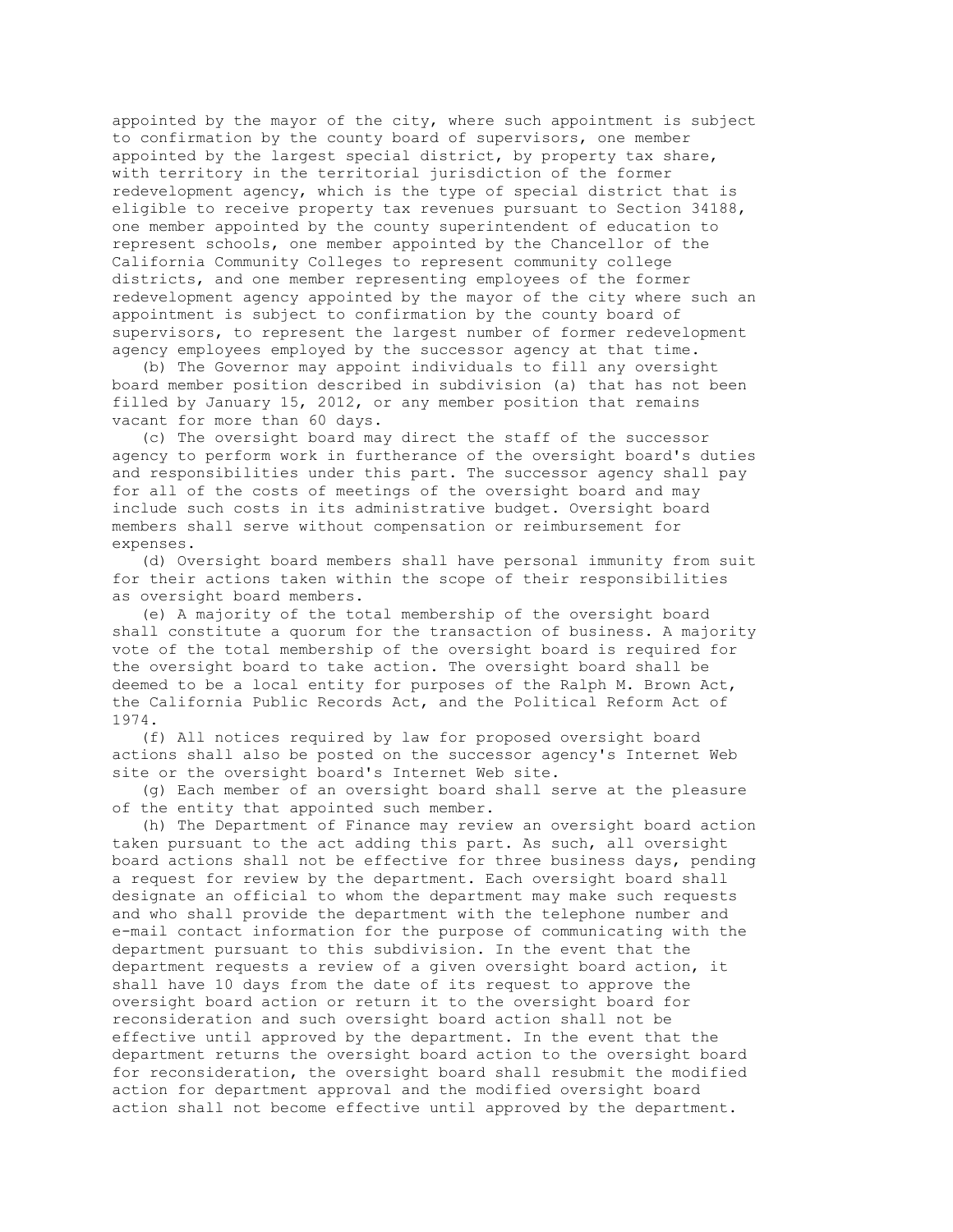(i) Oversight boards shall have fiduciary responsibilities to holders of enforceable obligations and the taxing entities that benefit from distributions of property tax and other revenues pursuant to Section 34188. Further, the provisions of Division 4 (commencing with Section 1000) of the Government Code shall apply to oversight boards. Notwithstanding Section 1099 of the Government Code, or any other law, any individual may simultaneously be appointed to up to five oversight boards and may hold an office in a city, county, city and county, special district, school district, or community college district.

 (j) Commencing on and after July 1, 2016, in each county where more than one oversight board was created by operation of the act adding this part, there shall be only one oversight board appointed as follows:

 (1) One member may be appointed by the county board of supervisors.

 (2) One member may be appointed by the city selection committee established pursuant to Section 50270 of the Government Code. In a city and county, the mayor may appoint one member.

 (3) One member may be appointed by the independent special district selection committee established pursuant to Section 56332 of the Government Code, for the types of special districts that are eligible to receive property tax revenues pursuant to Section 34188.

 (4) One member may be appointed by the county superintendent of education to represent schools if the superintendent is elected. If the county superintendent of education is appointed, then the appointment made pursuant to this paragraph shall be made by the county board of education.

 (5) One member may be appointed by the Chancellor of the California Community Colleges to represent community college districts in the county.

 (6) One member of the public may be appointed by the county board of supervisors.

 (7) One member may be appointed by the recognized employee organization representing the largest number of successor agency employees in the county.

 (k) The Governor may appoint individuals to fill any oversight board member position described in subdivision (j) that has not been filled by July 15, 2016, or any member position that remains vacant for more than 60 days.

 (l) Commencing on and after July 1, 2016, in each county where only one oversight board was created by operation of the act adding this part, then there will be no change to the composition of that oversight board as a result of the operation of subdivision (b).

 (m) Any oversight board for a given successor agency shall cease to exist when all of the indebtedness of the dissolved redevelopment agency has been repaid.

 34180. All of the following successor agency actions shall first be approved by the oversight board:

 (a) The establishment of new repayment terms for outstanding loans where the terms have not been specified prior to the date of this part.

 (b) Refunding of outstanding bonds or other debt of the former redevelopment agency by successor agencies in order to provide for savings or to finance debt service spikes; provided, however, that no additional debt is created and debt service is not accelerated.

(c) Setting aside of amounts in reserves as required by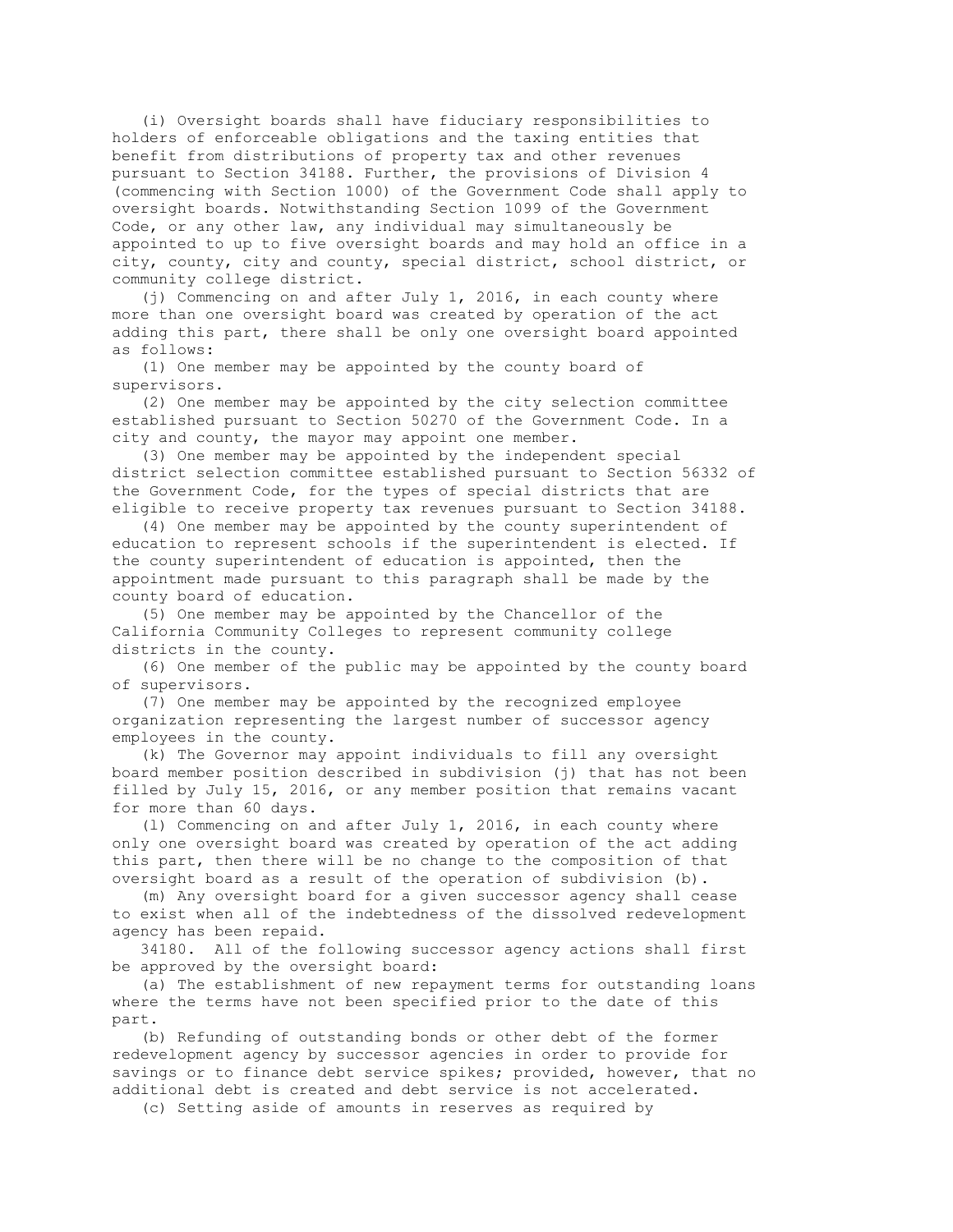indentures, trust indentures, or similar documents governing the issuance of outstanding redevelopment agency bonds.

(d) Merging of project areas.

 (e) Continuing the acceptance of federal or state grants, or other forms of financial assistance from either public or private sources, where assistance is conditioned upon the provision of matching funds, by the successor entity as successor to the former redevelopment agency, in an amount greater than 5 percent.

 (f) (1) If a city, county, or city and county wishes to retain any properties or other assets for future redevelopment activities, funded from its own funds and under its own auspices, it must reach a compensation agreement with the other taxing entities to provide payments to them in proportion to their shares of the base property tax, as determined pursuant to Section 34188, for the value of the property retained.

 (2) If no other agreement is reached on valuation of the retained assets, the value will be the fair market value as of the 2011 property tax lien date as determined by the county assessor.

(g) Establishment of the Recognized Obligation Payment Schedule.

 (h) A request by the successor agency to enter into an agreement with the city, county, or city and county that formed the redevelopment agency that it is succeeding.

 (i) A request by a successor agency or taxing entity to pledge, or to enter into an agreement for the pledge of, property tax revenues pursuant to subdivision (b) of Section 34178.

 34181. The oversight board shall direct the successor agency to do all of the following:

 (a) Dispose of all assets and properties of the former redevelopment agency that were funded by tax increment revenues of the dissolved redevelopment agency; provided, however, that the oversight board may instead direct the successor agency to transfer ownership of those assets that were constructed and used for a governmental purpose, such as roads, school buildings, parks, and fire stations, to the appropriate public jurisdiction pursuant to any existing agreements relating to the construction or use of such an asset. Any compensation to be provided to the successor agency for the transfer of the asset shall be governed by the agreements relating to the construction or use of that asset. Disposal shall be done expeditiously and in a manner aimed at maximizing value.

 (b) Cease performance in connection with and terminate all existing agreements that do not qualify as enforceable obligations.

 (c) Transfer housing responsibilities and all rights, powers, duties, and obligations along with any amounts on deposit in the Low and Moderate Income Housing Fund to the appropriate entity pursuant to Section 34176.

 (d) Terminate any agreement, between the dissolved redevelopment agency and any public entity located in the same county, obligating the redevelopment agency to provide funding for any debt service obligations of the public entity or for the construction, or operation of facilities owned or operated by such public entity, in any instance where the oversight board has found that early termination would be in the best interests of the taxing entities.

 (e) Determine whether any contracts, agreements, or other arrangements between the dissolved redevelopment agency and any private parties should be terminated or renegotiated to reduce liabilities and increase net revenues to the taxing entities, and present proposed termination or amendment agreements to the oversight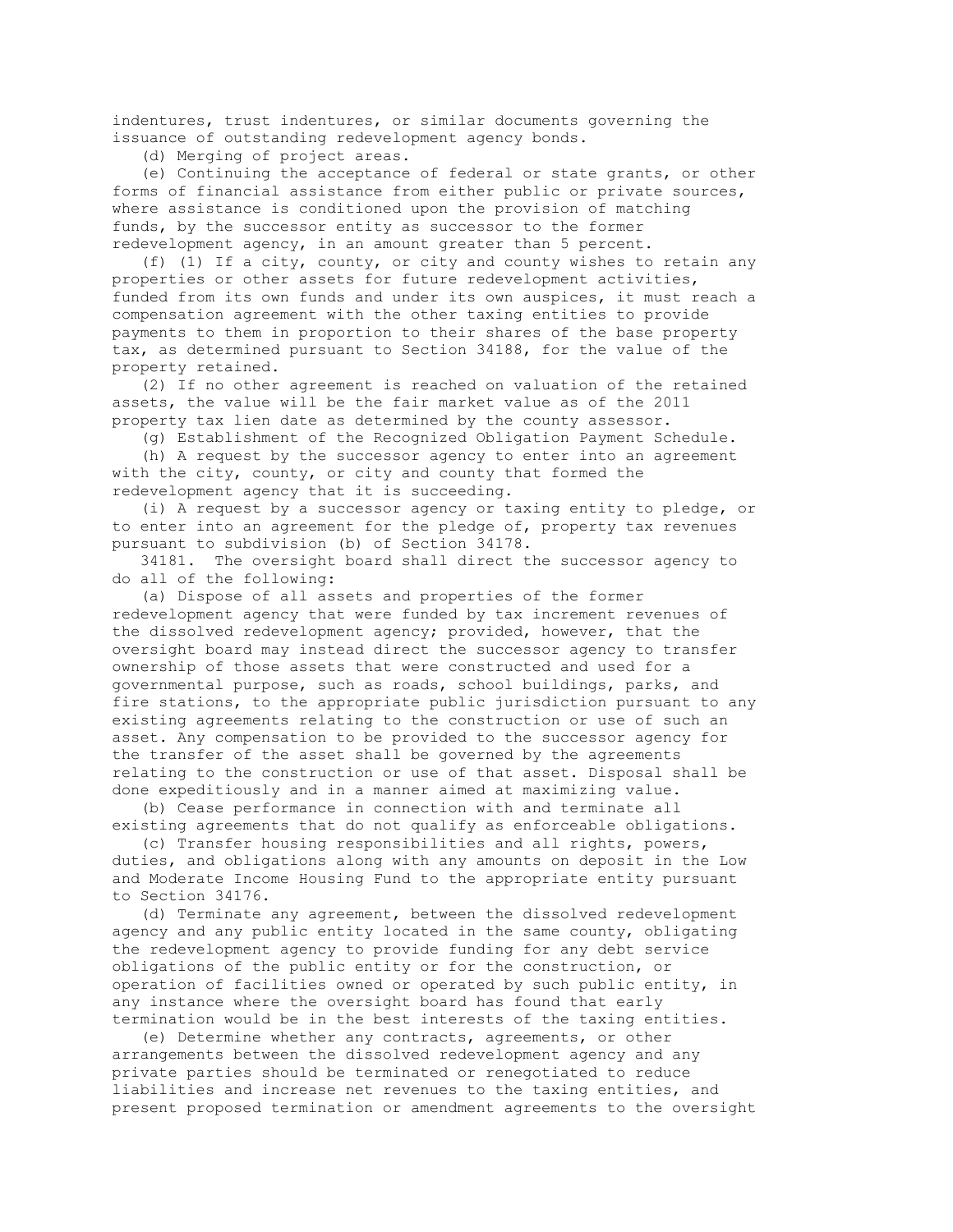board for its approval. The board may approve any amendments to or early termination of such agreements where it finds that amendments or early termination would be in the best interests of the taxing entities.

CHAPTER 5. DUTIES OF THE AUDITOR-CONTROLLER

 34182. (a) (1) The county auditor-controller shall conduct or cause to be conducted an agreed-upon procedures audit of each redevelopment agency in the county that is subject to this part, to be completed by March 1, 2012.

 (2) The purpose of the audits shall be to establish each redevelopment agency's assets and liabilities, to document and determine each redevelopment agency's passthrough payment obligations to other taxing agencies, and to document and determine both the amount and the terms of any indebtedness incurred by the redevelopment agency and certify the initial Recognized Obligation Payment Schedule.

 (3) The county auditor-controller may charge the Redevelopment Property Tax Trust Fund for any costs incurred by the county auditor-controller pursuant to this part.

 (b) By March 15, 2012, the county auditor-controller shall provide the Controller's office a copy of all audits performed pursuant to this section. The county auditor-controller shall maintain a copy of all documentation and working papers for use by the Controller.

 (c) (1) The county auditor-controller shall determine the amount of property taxes that would have been allocated to each redevelopment agency in the county had the redevelopment agency not been dissolved pursuant to the operation of the act adding this part. These amounts are deemed property tax revenues within the meaning of subdivision (a) of Section 1 of Article XIII A of the California Constitution and are available for allocation and distribution in accordance with the provisions of the act adding this part. The county auditor-controller shall calculate the property tax revenues using current assessed values on the last equalized roll on August 20, pursuant to Section 2052 of the Revenue and Taxation Code, and pursuant to statutory formulas or contractual agreements with other taxing agencies, as of the effective date of this section, and shall deposit that amount in the Redevelopment Property Tax Trust Fund.

 (2) Each county auditor-controller shall administer the Redevelopment Property Tax Trust Fund for the benefit of the holders of former redevelopment agency enforceable obligations and the taxing entities that receive passthrough payments and distributions of property taxes pursuant to this part.

 (3) In connection with the allocation and distribution by the county auditor-controller of property tax revenues deposited in the Redevelopment Property Tax Trust Fund, in compliance with this part, the county auditor-controller shall prepare estimates of amounts to be allocated and distributed, and provide those estimates to both the entities receiving the distributions and the Department of Finance, no later than November 1 and May 1 of each year.

 (4) Each county auditor-controller shall disburse proceeds of asset sales or reserve balances, which have been received from the successor entities pursuant to Sections 34177 and 34187, to the taxing entities. In making such a distribution, the county auditor-controller shall utilize the same methodology for allocation and distribution of property tax revenues provided in Section 34188.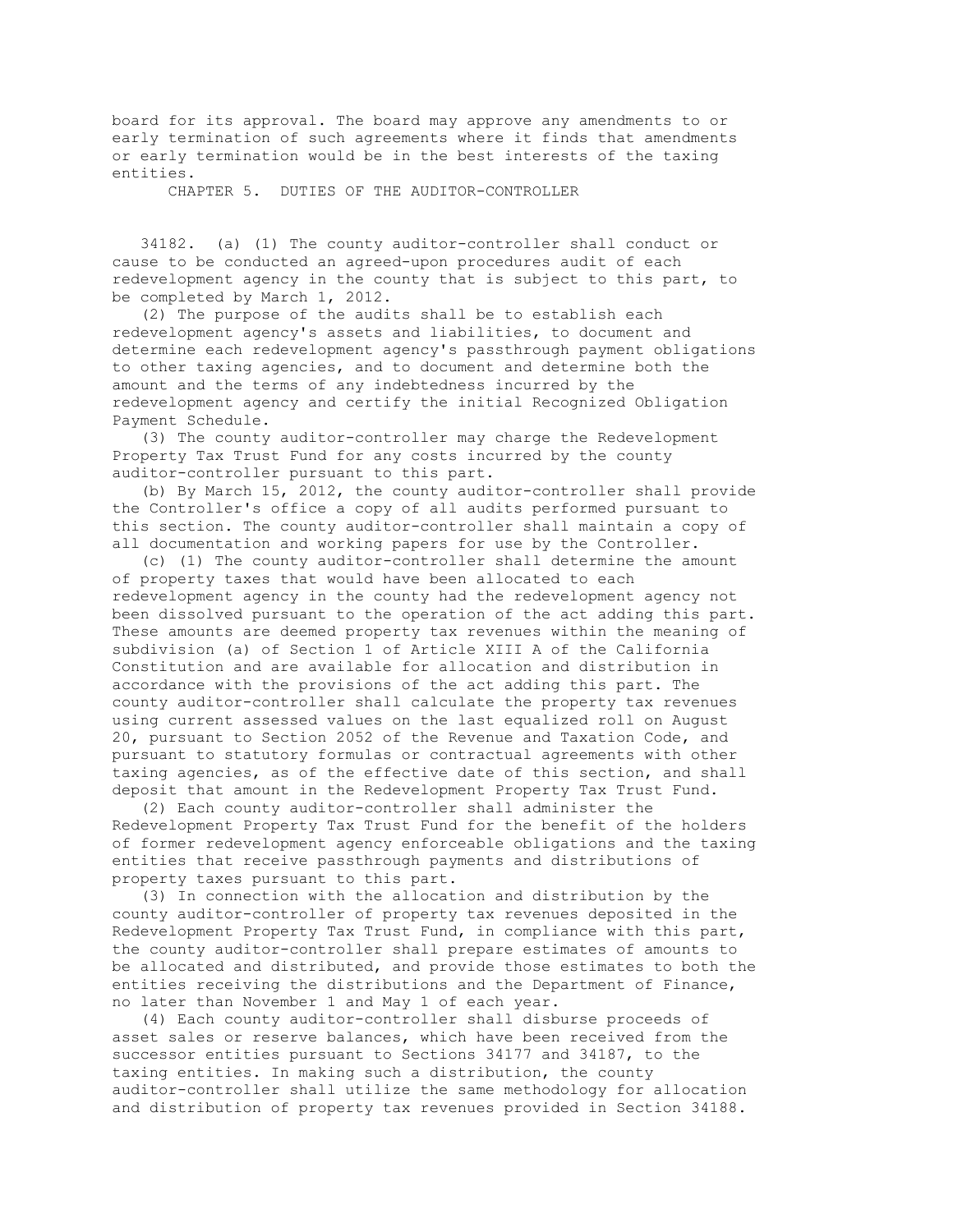(d) By October 1, 2012, the county auditor-controller shall report the following information to the Controller's office and the Director of Finance:

 (1) The sums of property tax revenues remitted to the Redevelopment Property Tax Trust Fund related to each former redevelopment agency.

 (2) The sums of property tax revenues remitted to each agency under paragraph (1) of subdivision (a) of Section 34183.

 (3) The sums of property tax revenues remitted to each successor agency pursuant to paragraph (2) of subdivision (a) of Section 34183.

 (4) The sums of property tax revenues paid to each successor agency pursuant to paragraph (3) of subdivision (a) of Section 34183.

 (5) The sums paid to each city, county, and special district, and the total amount allocated for schools pursuant to paragraph (4) of subdivision (a) of Section 34183.

 (6) Any amounts deducted from other distributions pursuant to subdivision (b) of Section 34183.

 (e) A county auditor-controller may charge the Redevelopment Property Tax Trust Fund for the costs of administering the provisions of this part.

 (f) The Controller may audit and review any county auditor-controller action taken pursuant to the act adding this part. As such, all county auditor-controller actions shall not be effective for three business days, pending a request for review by the Controller. In the event that the Controller requests a review of a given county auditor-controller action, he or she shall have 10 days from the date of his or her request to approve the county auditor-controller's action or return it to the county auditor-controller for reconsideration and such county auditor-controller action shall not be effective until approved by the Controller. In the event that the Controller returns the county auditor-controller's action to the county auditor-controller for reconsideration, the county auditor-controller must resubmit the modified action for Controller approval and such modified county auditor-controller action shall not become effective until approved by the Controller.

 34183. (a) Notwithstanding any other law, from October 1, 2011, to July 1, 2012, and for each fiscal year thereafter, the county auditor-controller shall, after deducting administrative costs allowed under Section 34182 and Section 95.3 of the Revenue and Taxation Code, allocate moneys in each Redevelopment Property Tax Trust Fund as follows:

 (1) Subject to any prior deductions required by subdivision (b), first, the county auditor-controller shall remit from the Redevelopment Property Tax Trust Fund to each local agency and school entity an amount of property tax revenues in an amount equal to that which would have been received under Section 33401, 33492.140, 33607, 33607.5, 33607.7, or 33676, as those sections read on January 1, 2011, or pursuant to any passthrough agreement between a redevelopment agency and a taxing jurisdiction that was entered into prior to January 1, 1994, that would be in force during that fiscal year, had the redevelopment agency existed at that time. The amount of the payments made pursuant to this paragraph shall be calculated solely on the basis of passthrough payment obligations, existing prior to the effective date of this part and continuing as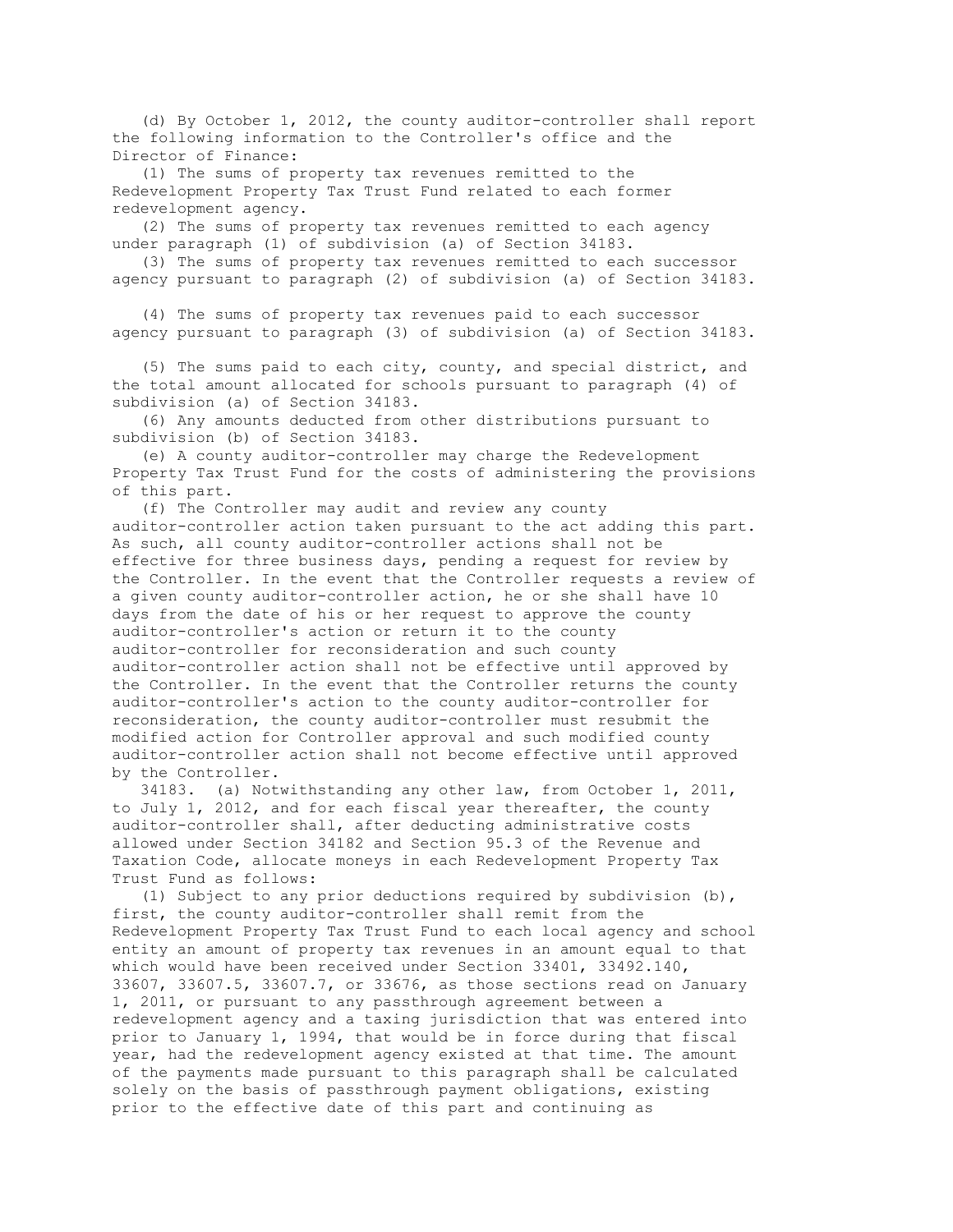obligations of successor entities, shall occur no later than January 16, 2012, and no later than June 1, 2012, and each January 16 and June 1 thereafter. Notwithstanding subdivision (e) of Section 33670, that portion of the taxes in excess of the amount identified in subdivision (a) of Section 33670, which are attributable to a tax rate levied by a taxing agency for the purpose of producing revenues in an amount sufficient to make annual repayments of the principal of, and the interest on, any bonded indebtedness for the acquisition or improvement of real property shall be allocated to, and when collected shall be paid into, the fund of that taxing agency.

 (2) Second, on January 16, 2012, and June 1, 2012, and each January 16 and June 1 thereafter, to each successor agency for payments listed in its Recognized Obligation Payment Schedule for the six-month fiscal period beginning January 1, 2012, or July 1, 2012, and each January 16 and June 1 thereafter, in the following order of priority:

 (A) Debt service payments scheduled to be made for tax allocation bonds.

 (B) Payments scheduled to be made on revenue bonds, but only to the extent the revenues pledged for them are insufficient to make the payments and only where the agency's tax increment revenues were also pledged for the repayment of the bonds.

 (C) Payments scheduled for other debts and obligations listed in the Recognized Obligation Payment Schedule that are required to be paid from former tax increment revenue.

 (3) Third, on January 16, 2012, and June 1, 2012, and each January 16 and June 1 thereafter, to each successor agency for the administrative cost allowance, as defined in Section 34171, for administrative costs set forth in an approved administrative budget for those payments required to be paid from former tax increment revenues.

 (4) Fourth, on January 16, 2012, and June 1, 2012, and each January 16 and June 1 thereafter, any moneys remaining in the Redevelopment Property Tax Trust Fund after the payments and transfers authorized by paragraphs (1) to (3), inclusive, shall be distributed to local agencies and school entities in accordance with Section 34188.

 (b) If the successor agency reports, no later than December 1, 2011, and May 1, 2012, and each December 1 and May 1 thereafter, to the county auditor-controller that the total amount available to the successor agency from the Redevelopment Property Tax Trust Fund allocation to that successor agency's Redevelopment Obligation Retirement Fund, from other funds transferred from each redevelopment agency, and from funds that have or will become available through asset sales and all redevelopment operations, are insufficient to fund the payments required by paragraphs (1) to (3), inclusive, of subdivision (a) in the next six-month fiscal period, the county auditor-controller shall notify the Controller and the Department of Finance no later than 10 days from the date of that notification. The county auditor-controller shall verify whether the successor agency will have sufficient funds from which to service debts according to the Recognized Obligation Payment Schedule and shall report the findings to the Controller. If the Controller concurs that there are insufficient funds to pay required debt service, the amount of the deficiency shall be deducted first from the amount remaining to be distributed to taxing entities pursuant to paragraph (4), and if that amount is exhausted, from amounts available for distribution for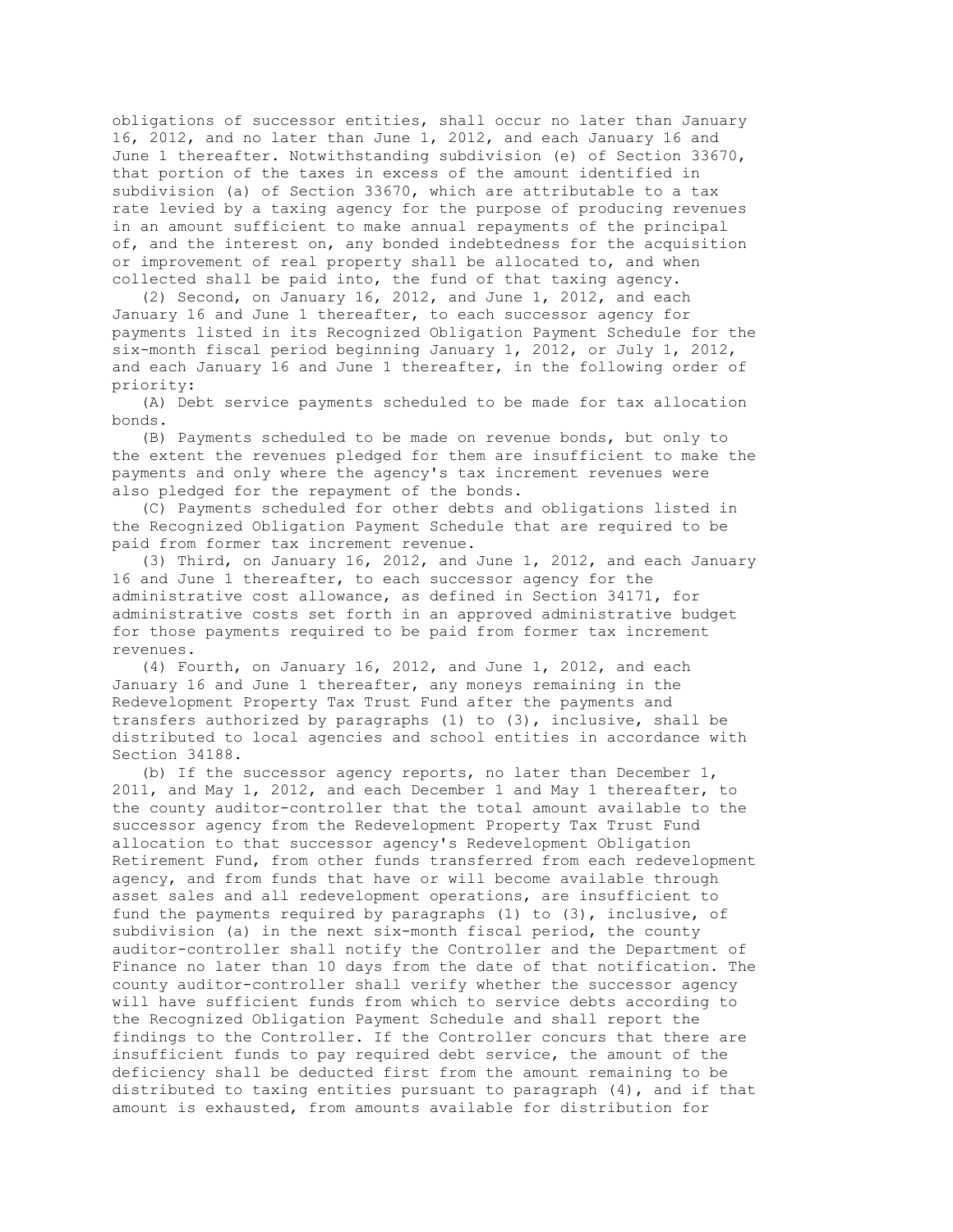administrative costs in paragraph (3). If an agency, pursuant to the provisions of Section 33492.15, 33492.72, 33607.5, 33671.5, 33681.15, or 33688, made passthrough payment obligations subordinate to debt service payments required for enforceable obligations, funds for servicing bond debt may be deducted from the amounts for passthrough payments under paragraph (1), as provided in those sections, but only to the extent that the amounts remaining to be distributed to taxing entities pursuant to paragraph (4) and the amounts available for distribution for administrative costs in paragraph (3) have all been exhausted.

 (c) The county treasurer may loan any funds from the county treasury that are necessary to ensure prompt payments of redevelopment agency debts.

 (d) The Controller may recover the costs of audit and oversight required under this part from the Redevelopment Property Tax Trust Fund by presenting an invoice therefor to the county auditor-controller who shall set aside sufficient funds for and disburse the claimed amounts prior to making the next distributions to the taxing jurisdictions pursuant to Section 34188. Subject to the approval of the Director of Finance, the budget of the Controller may be augmented to reflect the reimbursement, pursuant to Section 28.00 of the Budget Act.

 34185. Commencing on January 16, 2012, and on each January 16 and June 1 thereafter, the county auditor-controller shall transfer, from the Redevelopment Property Tax Trust Fund of each successor agency into the Redevelopment Obligation Retirement Fund of that agency, an amount of property tax revenues equal to that specified in the Recognized Obligation Payment Schedule for that successor agency as payable from the Redevelopment Property Tax Trust Fund subject to the limitations of Sections 34173 and 34183.

 34186. Differences between actual payments and past estimated obligations on recognized obligation payment schedules must be reported in subsequent recognized obligation payment schedules and shall adjust the amount to be transferred to the Redevelopment Obligation Retirement Fund pursuant to this part. These estimates and accounts shall be subject to audit by county auditor-controllers and the Controller.

 34187. Commencing January 1, 2012, whenever a recognized obligation that had been identified in the Recognized Payment Obligation Schedule is paid off or retired, either through early payment or payment at maturity, the county auditor-controller shall distribute to the taxing entities, in accordance with the provisions of the Revenue and Taxation Code, all property tax revenues that were associated with the payment of the recognized obligation.

 34188. For all distributions of property tax revenues and other moneys pursuant to this part, the distribution to each taxing entity shall be in an amount proportionate to its share of property tax revenues in the tax rate area in that fiscal year, as follows:

 (a) (1) For distributions from the Redevelopment Property Tax Trust Fund, the share of each taxing entity shall be applied to the amount of property tax available in the Redevelopment Property Tax Trust Fund after deducting the amount of any distributions under paragraphs (2) and (3) of subdivision (a) of Section 34183.

 (2) For each taxing entity that receives passthrough payments, that agency shall receive the amount of any passthrough payments identified under paragraph (1) of subdivision (a) of Section 34183, in an amount not to exceed the amount that it would receive pursuant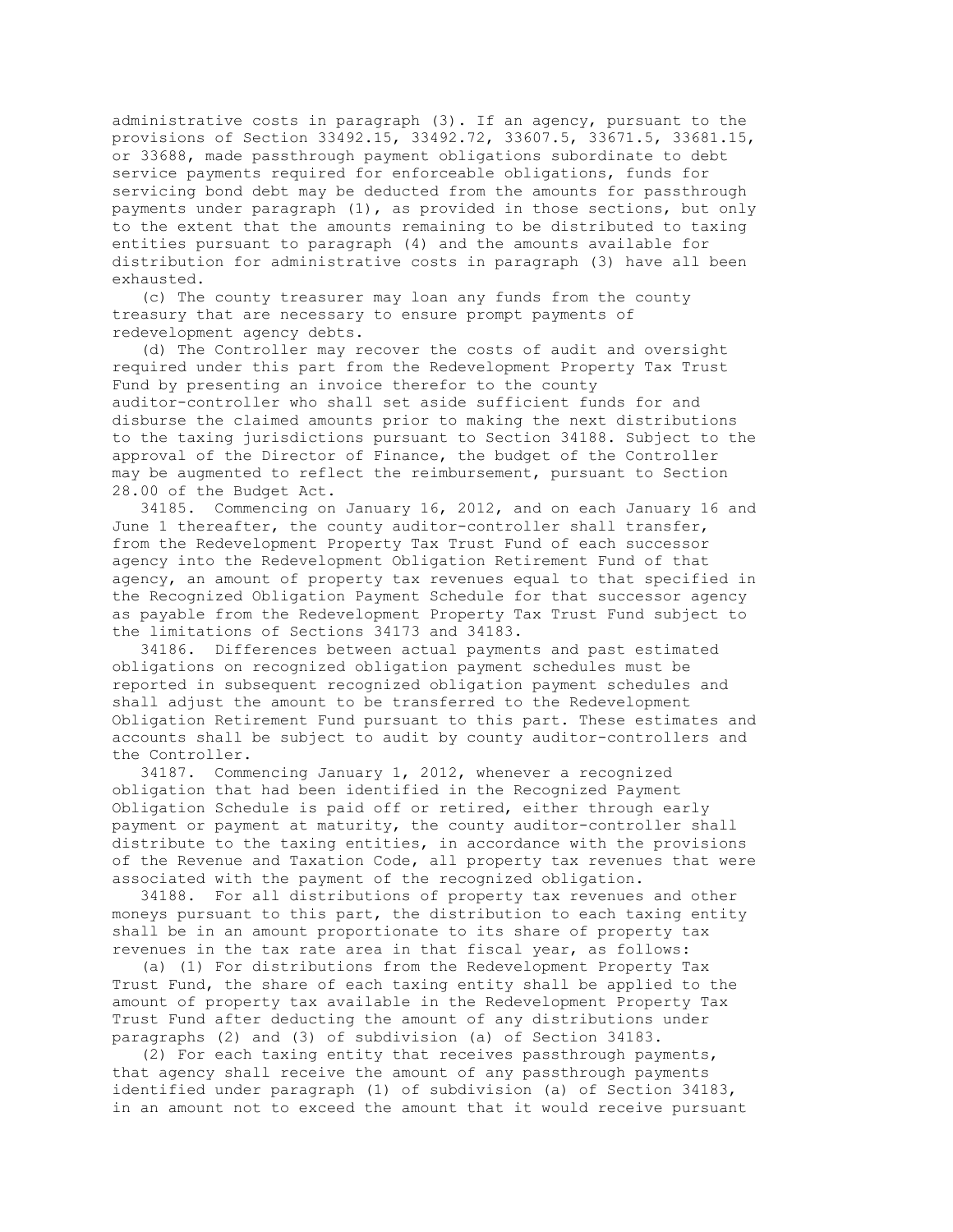to this section in the absence of the passthrough agreement. However, to the extent that the passthrough payments received by the taxing entity are less than the amount that the taxing entity would receive pursuant to this section in the absence of a passthrough agreement, the taxing entity shall receive an additional payment that is equivalent to the difference between those amounts.

 (b) Property tax shares of local agencies shall be determined based on property tax allocation laws in effect on the date of distribution, without the revenue exchange amounts allocated pursuant to Section 97.68 of the Revenue and Taxation Code, and without the property taxes allocated a set of the set of the set of the set of the set of the set of the set of the set of the set of the set of the set of the set of the set of the set of the set of the set of the set of the set of t pursuant to Section 97.70 of the Revenue and Taxation Code.

 (c) The total school share, including passthroughs, shall be the share of the property taxes that would have been received by school entities, as defined in subdivision (f) of Section 95 of the Revenue and Taxation Code, in the jurisdictional territory of the former redevelopment agency, including, but not limited to, the amounts specified in Sections 97.68 and 97.70 of the Revenue and Taxation Code.

 34188.8. For purposes of a redevelopment agency that becomes subject to this part pursuant to Section 34195, a date certain identified in this chapter shall not be subject to Section 34191, except for dates certain in Section 34182 and references to "October 1, 2011," or to the "operative date of this part,". However, for purposes of those redevelopment agencies, a date certain identified in this chapter shall be appropriately modified, as necessary to reflect the appropriate fiscal year or portion of a fiscal year.

 CHAPTER 6. EFFECT OF THE ACT ADDING THIS PART ON THE COMMUNITY REDEVELOPMENT LAW

 34189. (a) Commencing on the effective date of this part, all provisions of the Community Redevelopment Law that depend on the allocation of tax increment to redevelopment agencies, including, but not limited to, Sections 33445, 33640, 33641, 33645, and subdivision (b) of Section 33670, shall be inoperative, except as those sections apply to a redevelopment agency operating pursuant to Part 1.9 (commencing with Section 34192).

 (b) The California Law Revision Commission shall draft a Community Redevelopment Law cleanup bill for consideration by the Legislature no later than January 1, 2013.

 (c) To the extent that a provision of Part 1 (commencing with Section 33000), Part 1.5 (commencing with Section 34000), Part 1.6 (commencing with Section 34050), and Part 1.7 (commencing with Section 34100) conflicts with this part, the provisions of this part shall control. Further, if a provision of Part 1 (commencing with Section 33000), Part 1.5 (commencing with Section 34000), Part 1.6 (commencing with Section 34050), or Part 1.7 (commencing with Section 34100) provides an authority that the act adding this part is restricting or eliminating, the restriction and elimination provisions of the act adding this part shall control.

 (d) It is intended that the provisions of this part shall be read in a manner as to avoid duplication of payments.

CHAPTER 7. STABILIZATION OF LABOR AND EMPLOYMENT RELATIONS

34190. (a) It is the intent of the Legislature to stabilize the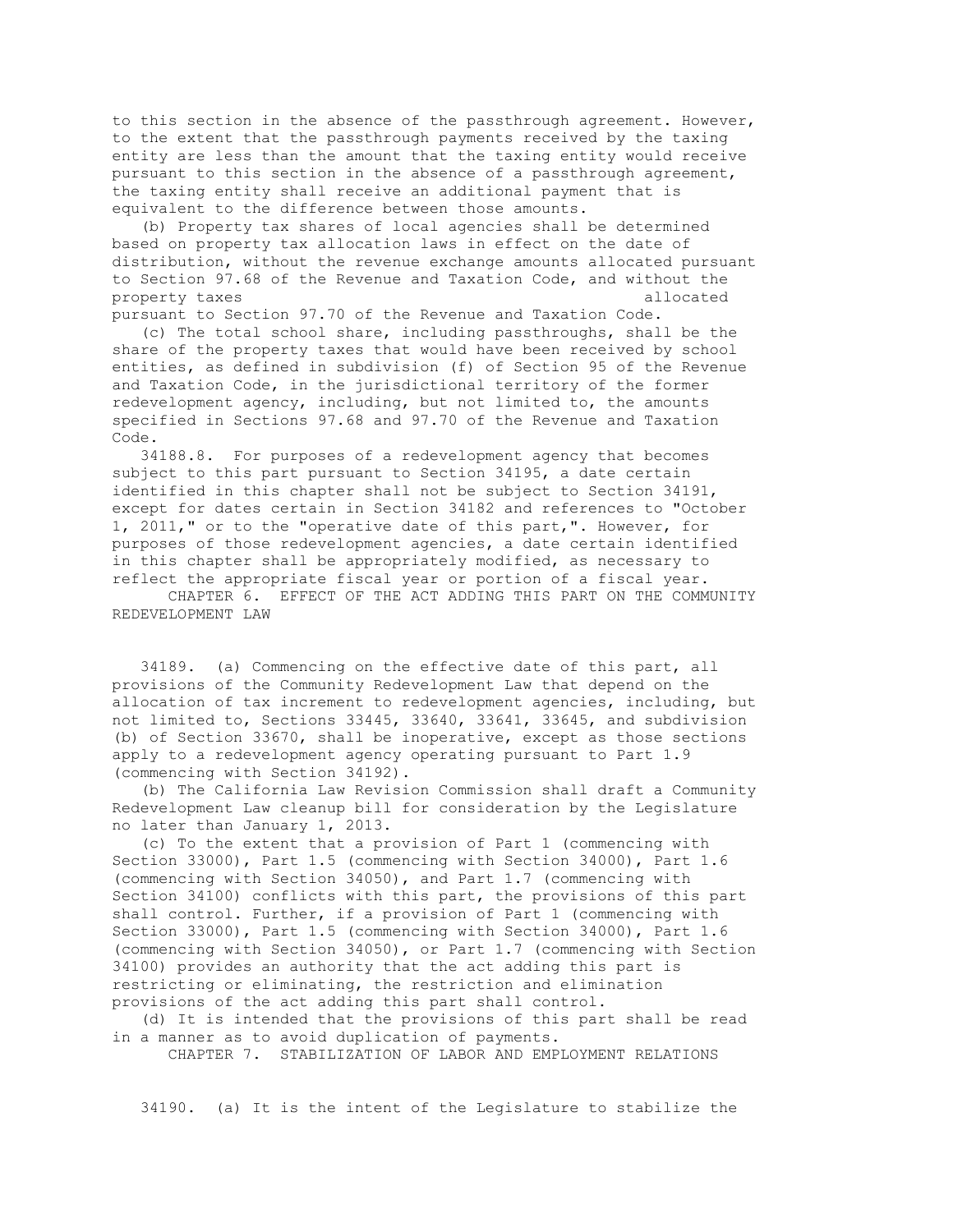labor and employment relations of redevelopment agencies and successor agencies in furtherance of and connection with their responsibilities under the act adding this part.

 (b) Nothing in the act adding this part is intended to relieve any redevelopment agency of its obligations under Chapter 10 (commencing with Section 3500) of Division 4 of Title 1 of the Government Code. Subject to the limitations set forth in Section 34165, prior to its dissolution, a redevelopment agency shall retain the authority to meet and confer over matters within the scope of representation.

 (c) A successor agency, as defined in Sections 34171 and 34173, shall constitute a public agency within the meaning of subdivision (c) of Section 3501 of the Government Code.

 (d) Subject to the limitations set forth in Section 34165, redevelopment agencies, prior to and during their winding down and dissolution, shall retain the authority to bargain over matters within the scope of representation.

 (e) In recognition that a collective bargaining agreement represents an enforceable obligation, a successor agency shall become the employer of all employees of the redevelopment agency as of the date of the redevelopment agency's dissolution. If, pursuant to this provision, the successor agency becomes the employer of one or more employees who, as employees of the redevelopment agency, were represented by a recognized employee organization, the successor agency shall be deemed a successor employer and shall be obligated to recognize and to meet and confer with such employee organization. In addition, the successor agency shall retain the authority to bargain over matters within the scope of representation and shall be deemed to have assumed the obligations under any memorandum of understanding in effect between the redevelopment agency and recognized employee organization as of the date of the redevelopment agency's dissolution.

 (f) The Legislature finds and declares that the duties and responsibilities of local agency employer representatives under this chapter are substantially similar to the duties and responsibilities required under existing collective bargaining enforcement procedures and therefore the costs incurred by the local agency employer representatives in performing those duties and responsibilities under the act adding this part are not reimbursable as state-mandated costs. Furthermore, the Legislature also finds and declares that to the extent the act adding this part provides the funding with which to accomplish the obligations provided herein, the costs incurred by the local agency employer representatives in performing those duties and responsibilities under the act adding this part are not reimbursable as state-mandated costs.

 (g) The transferred memorandum of understanding and the right of any employee organization representing such employees to provide representation shall continue as long as the memorandum of understanding would have been in force, pursuant to its own terms. One or more separate bargaining units shall be created in the successor agency consistent with the bargaining units that had been established in the redevelopment agency. After the expiration of the transferred memorandum of understanding, the successor agency shall continue to be subject to the provisions of the Meyers-Milias-Brown Act.

 (h) Individuals formerly employed by redevelopment agencies that are subsequently employed by successor agencies shall, for a minimum of two years, transfer their status and classification in the civil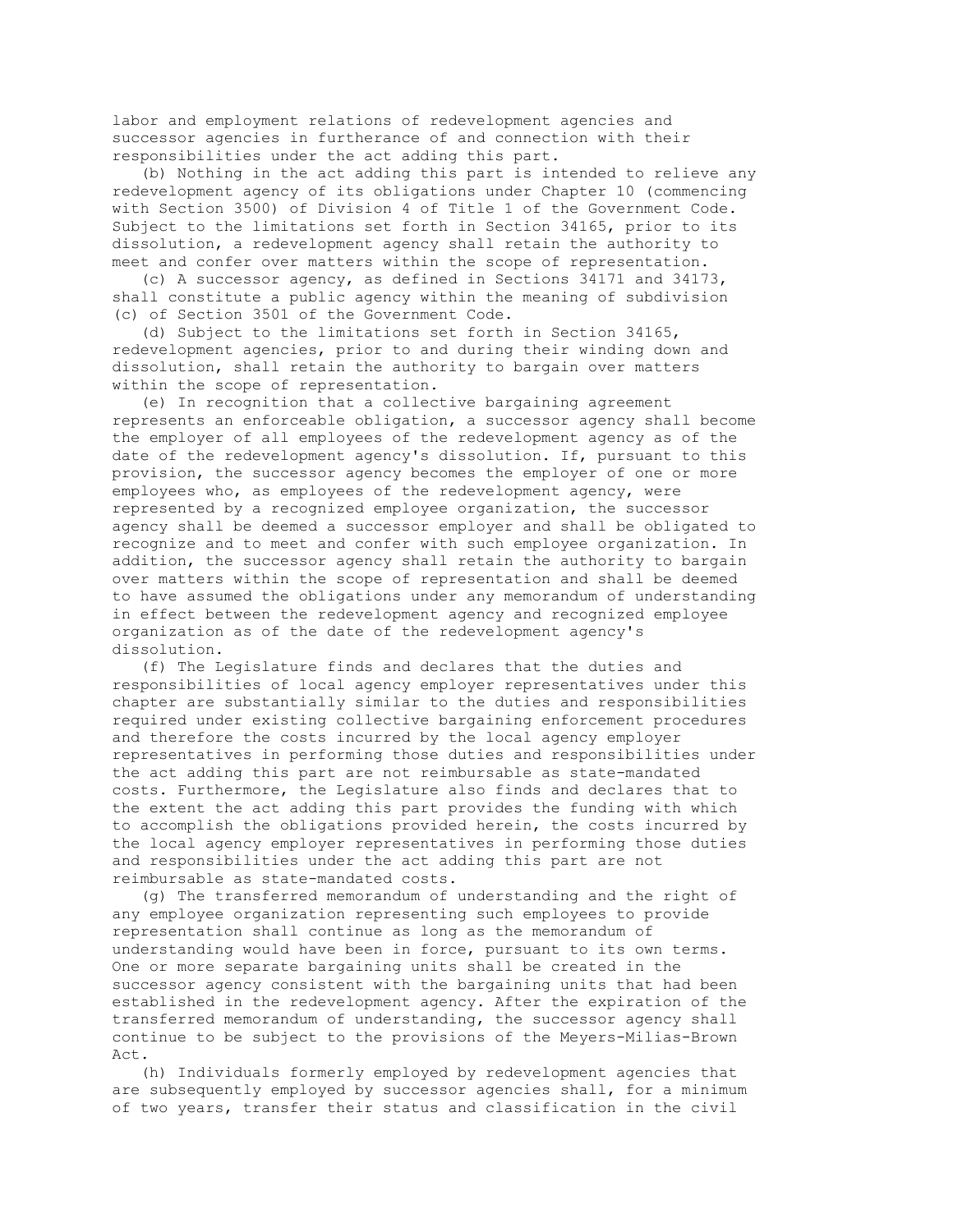service system of the redevelopment agency to the successor agency and shall not be required to requalify to perform the duties that they previously performed or duties substantially similar in nature and in required qualification to those that they previously performed. Any such individuals shall have the right to compete for employment under the civil service system of the successor agency.

 CHAPTER 8. APPLICATION OF PART TO FORMER PARTICIPANTS OF THE ALTERNATIVE VOLUNTARY REDEVELOPMENT PROGRAM

 34191. (a) It is the intent of the Legislature that a redevelopment agency that formerly operated pursuant to the Alternative Voluntary Redevelopment Program (Part 1.9 (commencing with Section 34192)), that becomes subject to this part pursuant to Section 34195, shall be subject to all of the requirements of this part, except that dates and deadlines shall be appropriately modified, as provided in this section, to reflect the date that the agency becomes subject to this part.

 (b) Except as otherwise provided by law, for purposes of a redevelopment agency that becomes subject to this part pursuant to Section 34195, the following shall apply:

 (1) Any reference to "January 1, 2011," shall be construed to mean January 1 of the year preceding the year that the redevelopment agency became subject to this part, but no earlier than January 1, 2011.

 (2) Any reference to "October 1, 2011," or to the "operative date of this part," shall mean the date that is the equivalent to the "October 1, 2011," identified in Section 34167.5 for that redevelopment agency as determined pursuant to Section 34169.5.

 (3) Except as provided in paragraphs (1) and (2), any reference to a date certain shall be construed to be the date, measured from the date that the redevelopment agency became subject to this part, that is equivalent to the duration of time between the operative date of this part and the date certain identified in statute.

 SEC. 8. Section 97.401 is added to the Revenue and Taxation Code, to read:

 97.401. Commencing October 1, 2011, the county auditor shall make the calculations required by Section 97.4 based on the amount deposited on behalf of each former redevelopment agency into the Redevelopment Property Tax Trust Fund pursuant to paragraph (1) of subdivision (c) of Section 34182 of the Health and Safety Code. The calculations required by Section 97.4 shall result in cities, counties, and special districts annually remitting to the Educational Revenue Augmentation Fund the same amounts they would have remitted but for the operation of Part 1.8 (commencing with Section 34161) and Part 1.85 (commencing with Section 34170) of Division 24 of the Health and Safety Code.

 SEC. 9. Section 98.2 is added to the Revenue and Taxation Code, to read:

 98.2. For the 2011-12 fiscal year, and each fiscal year thereafter, the computations provided for in Sections 98 and 98.1 shall be performed in a manner which recognizes that passthrough payments formerly required under the Community Redevelopment Law (Part 1 (commencing with Section 33000) of Division 24 of the Health and Safety Code) are continuing to be made under the authority of Part 1.85 (commencing with Section 34170) of Division 24 of the Health and Safety Code and those payments shall be recognized in the